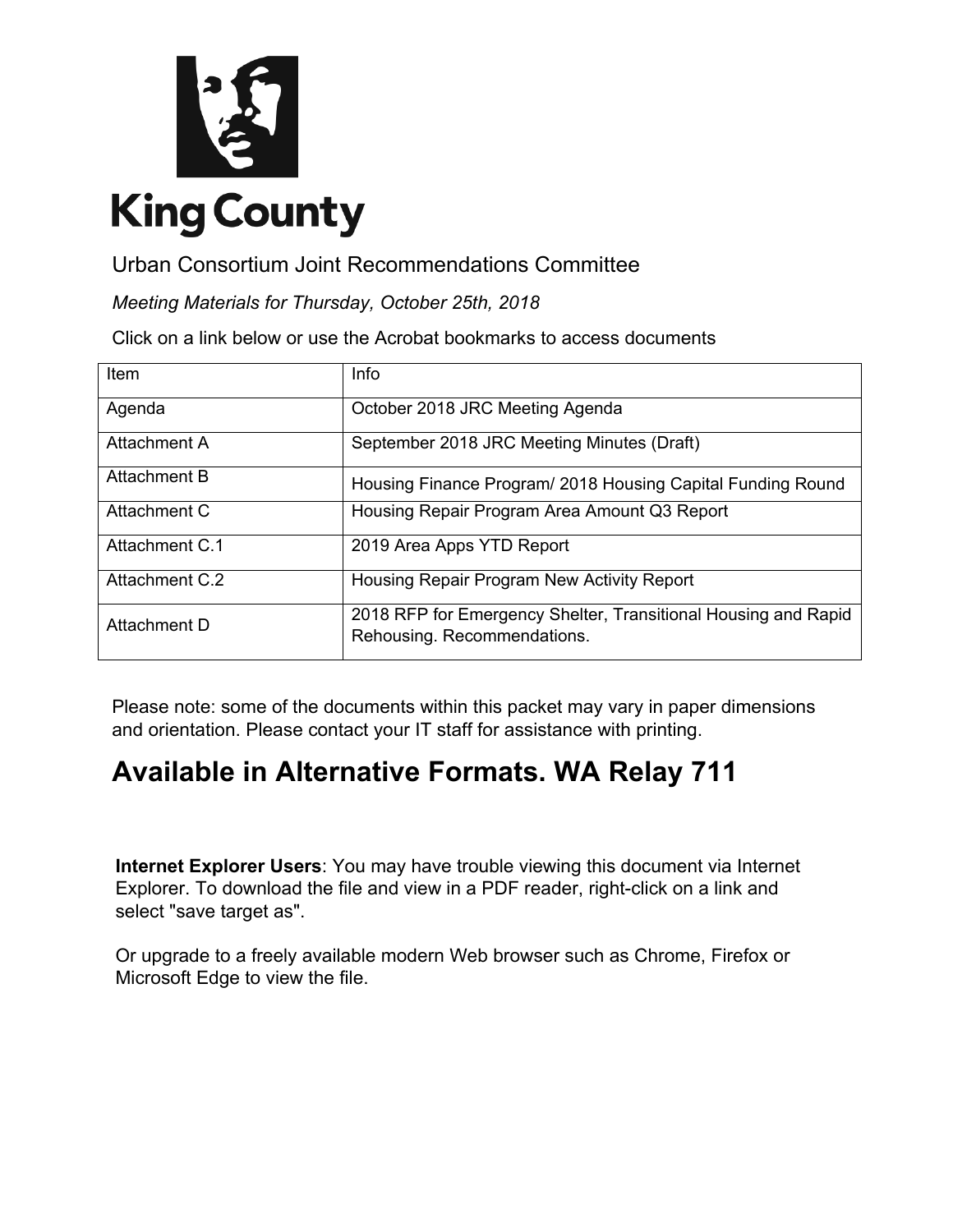<span id="page-1-0"></span>

Ken Hearing Mayor North Bend Sound Cities Association, Vice Chair

De'Sean Quinn Tukwila, Councilmember Sound Cities Association, Chair

Clyde Hill SeaTac **Councilmember** Sound Cities Association

Chris Ross Sammamish **Councilmember** Sound Cities Association

Mark Ellerbrook King County, Regional HCD Program Manager

TJ Cosgrove King County, Director, Community Health Services Division

Jim Chan King County, DPER **Director** 

Dianne Utecht Renton Human Services **Coordinator** 

Rob Beem **Shoreline** Community Services Manager

Jeff Watson Federal Way **Community** Services Manager

Joy Scott Auburn, Human Services. **Manager** 

Laurie Olson Lending Manager, Seattle Office of Housing

# **Agenda**

## **JOINT RECOMMENDATIONS COMMITTEE (JRC) MEETING**

**October 25, 2018 9:30 AM - 11:30 AM** 

Boeing Field-King County International Airport, Conference Room 110 7277 Perimeter Rd S, Seattle, WA 98108

| I. Welcome and Introductions           |
|----------------------------------------|
| II. September 27, 2018 Meeting Minutes |

Attachment A – Action **III. Housing Finance Program Review - Affordable Housing** 20 Min

Capital Applications Received for 2019 HOME & RAHP funds. Attachment B – Info Item All Jackie Moynahan, HCD, Capital Program Manager

**IV. Housing Repair Program – 3rd Qtr 2018 Update** 10 Min Attachment C, C.1 – Info Item All Clark Fulmer, HCD, Housing Repair Program V. **2019-2020 Emergency and Time-Limited Funding Round Application Recommendations for 2019-2020 RAHP, ESG & CDBG** 

## **Funds**

Attachment D, Action Item

- 1) RAHP All
- 2) ESG All less Seattle 3) CDBG – Consortium Cities

Kate Speltz, HCD, Homeless Housing Program

**Round Table Discussion – Other Items** 

## **ADJOURN**

Next Meeting: December 7, 2018 King County Department of Elections, Alvine Conference Room 919 SW Grady, Renton WA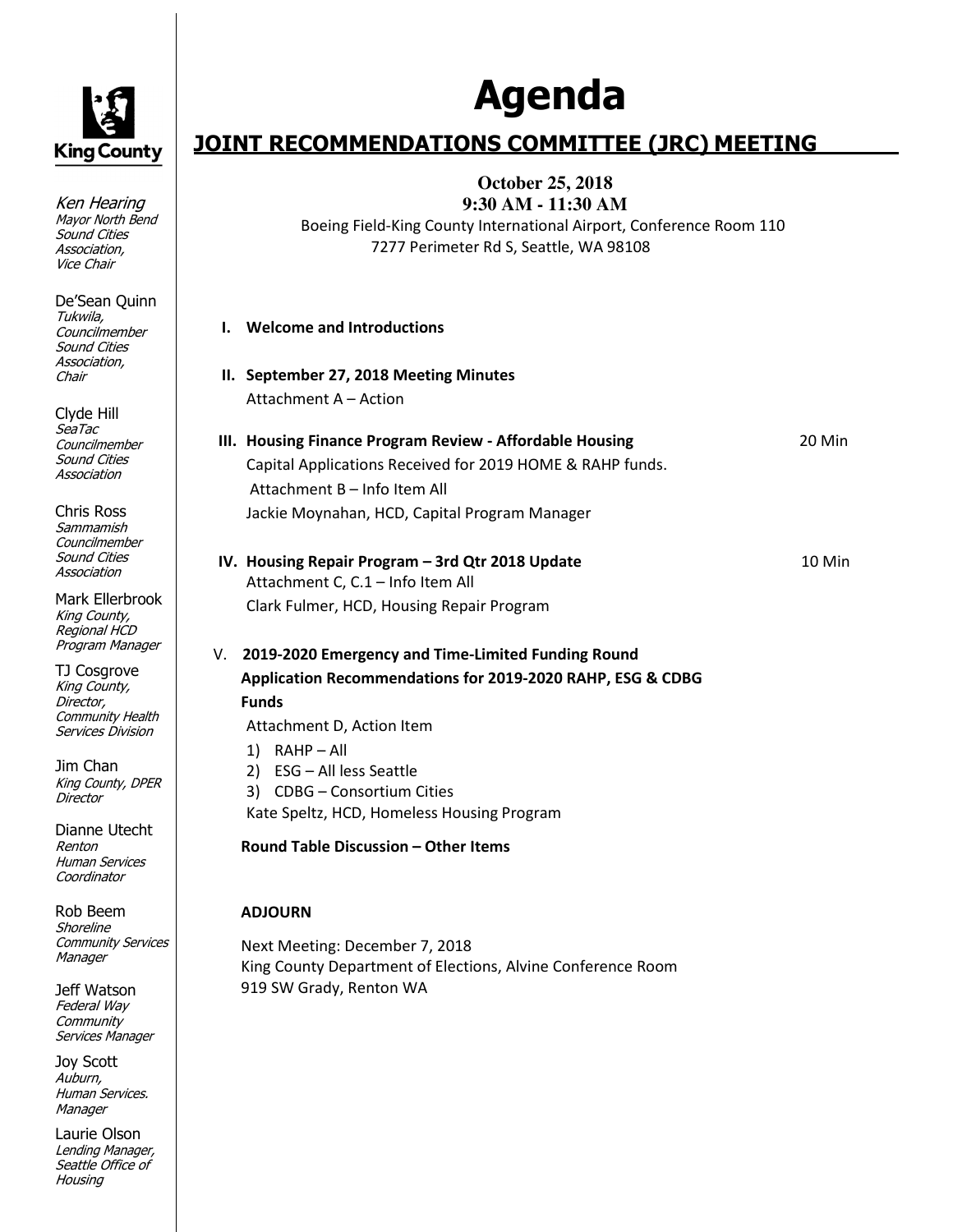## <span id="page-2-0"></span>**JOINT RECOMMENDATIONS COMMITTEE (JRC) MEETING September 27, 2018 9:30 AM - 11:30 AM King County Department of Elections 2nd Floor Multipurpose Conference Room, 919 Grady Way, Renton, WA 98057**

#### **Members Present:**

De'Sean Quinn, Councilmember, City of Tukwila, JRC Vice-Chair (Sound Cities Association) Clyde Hill, SeaTac Councilmember (Sound Cities Association) Chris Ross, Councilmember City of Sammamish Mark Ellerbrook, Regional Housing and Community Development Manager, King County Department of Community and Human Services (DCHS) Jim Chan, Interim Director, King County Department of Permitting and Environmental Review Dianne Utecht, Human Services Coordinator, City of Renton Rob Beem, Community Services Manager, City of Shoreline Jeff Watson, Community Services Manager, City of Federal Way Joy Scott, Human Services Manager, City of Auburn

#### **Members Not Present:**

TJ Cosgrove, Community Health Services, King County Department of Public Health Ken Hearing, Mayor, City of North Bend, JRC Chair (Sound Cities Association) Laurie Olson, Lending Manager, City of Seattle Office of Housing

#### **King County Staff:**

Al D'Alessandro, Housing Finance Planner, Housing Finance Program, HCD, DCHS Eric Jensen, Project/Program Manager, Community Development Program, HCD, DCHS Valerie Kendall, Project/Program Manager, Affordable Housing Program, HCD, DCHS Dave Mecklenburg, Project/Program Manager, Community Development Program, HCD, DCHS Andrea Smith, Project/Program Manager, Community Development Program, HCD, DCHS Kate Speltz, Coordinator, Homeless Housing Program, HCD, DCHS Kathy Tremper, Coordinator, Community Development Program, HCD, DCHS

#### **Guests:**

Lauri Anderson, City of Kenmore Colleen Brandt-Schluter, City of SeaTac Lori Fleming, City of Burien Cynthia Foley, Sound Cities Association Stacy Hansen, City of Tukwila Merina Hanson, City of Kent Corri Lewis, City of Pacific

**I. Welcome**– De'Sean Quinn, Chair opened the meeting at 9:45 a.m. with a roll call of present members.

## **II. May 24, 2018 Meeting Minutes Review May 24, 2018 Meeting Minutes**

JRC member, City of Renton Dianne Utecht asked for the following changes to the minutes:

• Correct the spelling of her name adding an additional letter *n* and a change to her title to reflect Human Services Coordinator, City of Renton.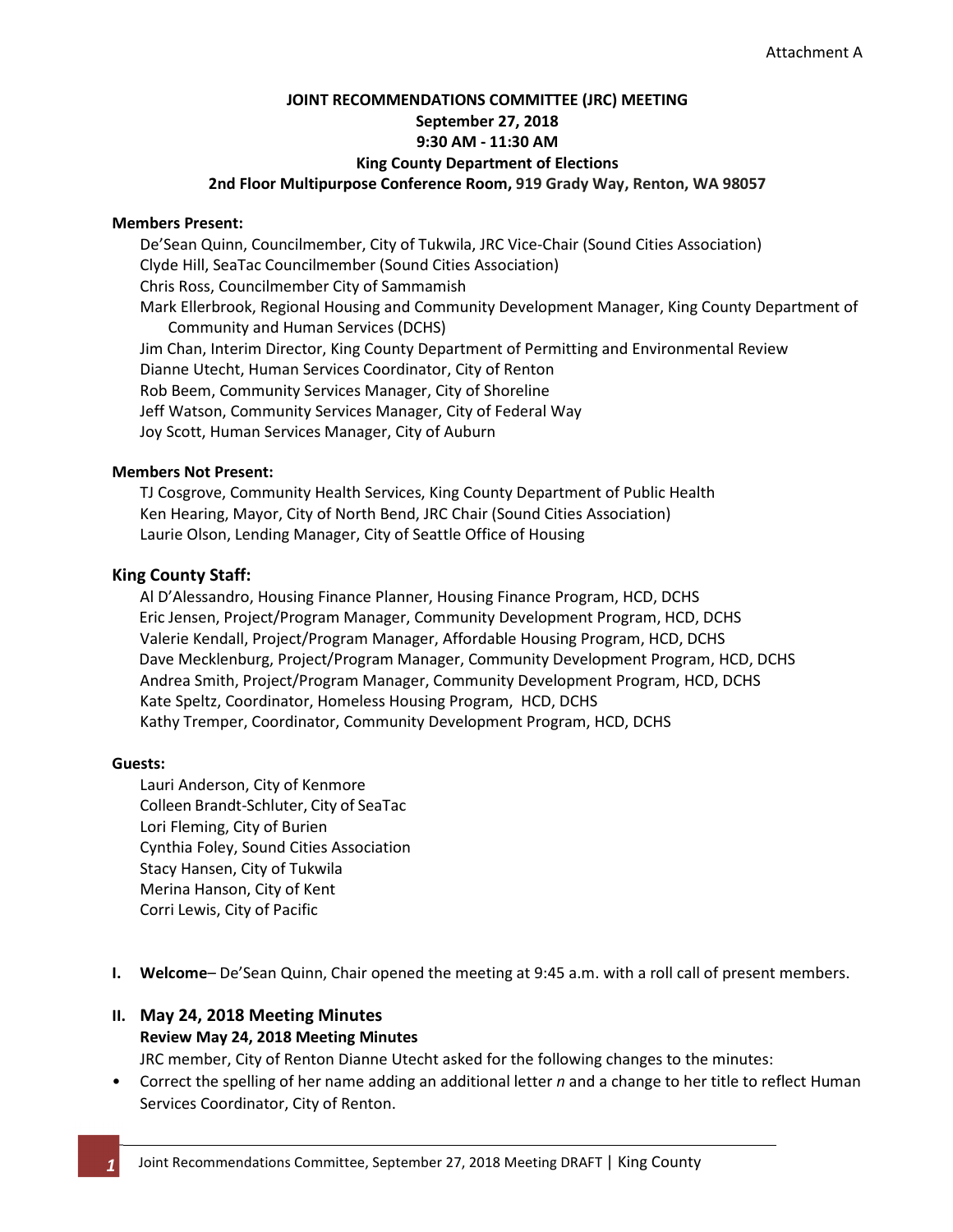• Correct the title for Alaric Bien to reflect Human Services Planner, City of Redmond.

**MOTION:** Mark Ellerbrook made a motion to accept the May 24, 2018 meeting minutes with proposed changes by Dianne Utecht. Jeff Watson seconded the motion. The motion passed unanimously.

#### **III. Housing and Community Development Needs – Public Hearing**

Kathy Tremper reported the that bi-annual public hearings are required for community input concerning the community development and housing needs based on the established goals in the Consolidated Plan. Today's meeting was been published in the Seattle Times which gives the public the opportunity to comment.

De'Sean Quinn asked for anyone from the public with comments to come forward. He then proceeded to close the public hearing seeing that no one came forward and asked guests to introduce themselves.

#### **IV. JRC State of Legislative Priorities for 2018**

Al D'Alessandro with the Housing Finance Program presented a draft of the proposed State legislative priorities for consideration. The proposed priorities builds on the success from last year. Four (4) items were discussed, (1) Enhance Revenue Options for Affordable Housing; (2) Increase the Housing Trust Fund; (3) Increase the Cash Grant for ABD/HEN Participants; and (4) Improve Statewide Eviction Protections. (Attachment C of agenda packet)

Rob Beem advised that Item #3 is not clear regarding whether the increase to the cash grant is overall or per individual recipient and asked that Al revisit that for clarity.

Jeff Watson referenced Item #1 and inquired if the \$200M state tax credit and local bonding is expected on time or over a period of time and if there is a sunset provision. Al advised that this is an opportunity for local governments to choose how they want to move forward or if they want to participate at all. The \$200M is an estimate of the maximum amount and represents a lump sum; there is no sunset. This tax is currently collected by the State, as such, the State will then be foregoing a portion of their tax for the benefit of local government to fund housing.

Joy Scott expressed appreciation to see Item #4 and inquired if the language reflected all legal tenancies given the City of Seattle's Ordinance that applies to month to month leases, not term leases, which presents a loophole for just cause eviction protections. Al advised that it is his understanding that it applies to all leases.

De'Sean Quinn asked how far did the bill get and whom is the legislative sponsor. Al advised that it did not get pass the Committee of origin due to a lot of new bills, but has a lot of support by housing advocates. He was unable to recall the name of the legislative sponsor but will follow-up with the Committee.

Regarding Joy's statement, De'Sean inquired as to how detailed are the recommendations from the Regional Housing Task Force and has there been conversations about how to get things from being proposed to adopted by the Regional Housing Task Force. Joy advised that her understanding is within the draft recommendation there is no specific policy language but there are directives that King County will develop sample ordinances for just cause eviction protections and other tenant protections for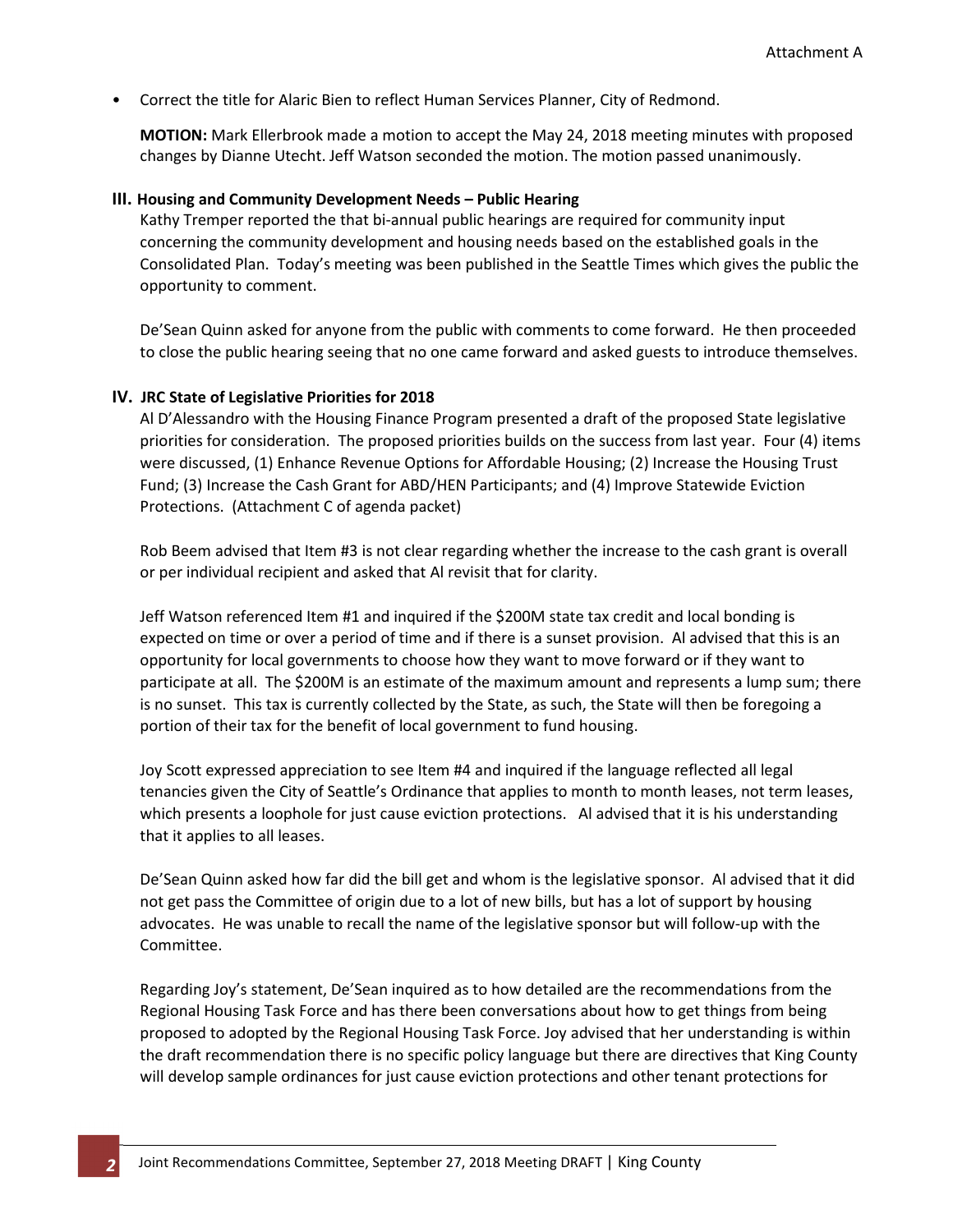cities to adopt to them individually and will be supported at the State level. Mark Ellenbrook concurred, given his position on the Regional Housing Task Force.

Al continued his presentation with the proposed Federal legislative priorities. There is not much change this year. The HUD budget looks good for our core programs. (Attachment C of agenda packet)

#### **V. Consolidated Housing and Community Development Plan Update**

Valerie Kendall provided an overview of the consolidated planning work process including a diagram of the federal grant reporting process. The County performs Analysis of Impediments (AI) given that the Fair Housing Assessment rule implemented in 2016 was deferred. The AI will run concurrently with the consolidated planning work. The AI is not submitted and approved by HUD; it speaks to the certifications that we are affirmatively furthering fair housing that are submitted annually on behalf of the Consortium and the four (4) participating jurisdictions. The Consolidated Plan is due to HUD November 15<sup>th</sup>. The Annual Action Plan is what we intend to do in the year of the funds. The CAPER is due March 31<sup>st</sup> annually. (Attachment D of agenda packet)

During the review of the six (6) components of the Consolidated Plan, De'Sean Quinn pointed out the importance of component five (Market Assessment).

During the review of the Strategic Plan section regarding environmental hazards De'Sean Quinn inquired as to the federal government's position on asbestos testing as part of the environmental hazards. Dave Mecklenburg, King County Staff, advised that asbestos testing is covered as part of the Environmental Review process required by HUD.

#### **VI. White Center Square Section 108 Loan Update**

Kathy Tremper reviewed the White Center Square Section 108 Loan. She refreshed the JRC on the action taken at the prior meeting to set aside a portion of the 2017 program income to be able to cover any shortfalls of payment by the project owner.

There was a shortfall of approximately \$121,000. The main objective is to help make sure the project is still serving the community. The difficulty related to the payment structure is being addressed with a target for resolution by the end of December 2018 in order to have the ability to prepare for long term solutions. The County is working with the owner and National Development Council (NDC) on new market tax credit exit as a means for the payments to be made in full. (Attachment E of agenda packet)

Jeff Watson inquired as to how long it may be before the owner is in compliance and are able to make payments to eliminate the CBDG funds being taken.

Kathy advised that the County is looking at both short term and long term feasibilities. Mark Ellerbrook added that the County has been working with the owner and NDC for a long term solution to stop the backfilling. It is anticipated that NDC will exit early next year, putting the County in a better position to pay off the loan and take on a different level of debt service to eliminate CDGB backfill or working with the owner, a minority business, about long term plans for the site and whether they want to stay in that line of business. With this loan we have to go 10 years before defeasance.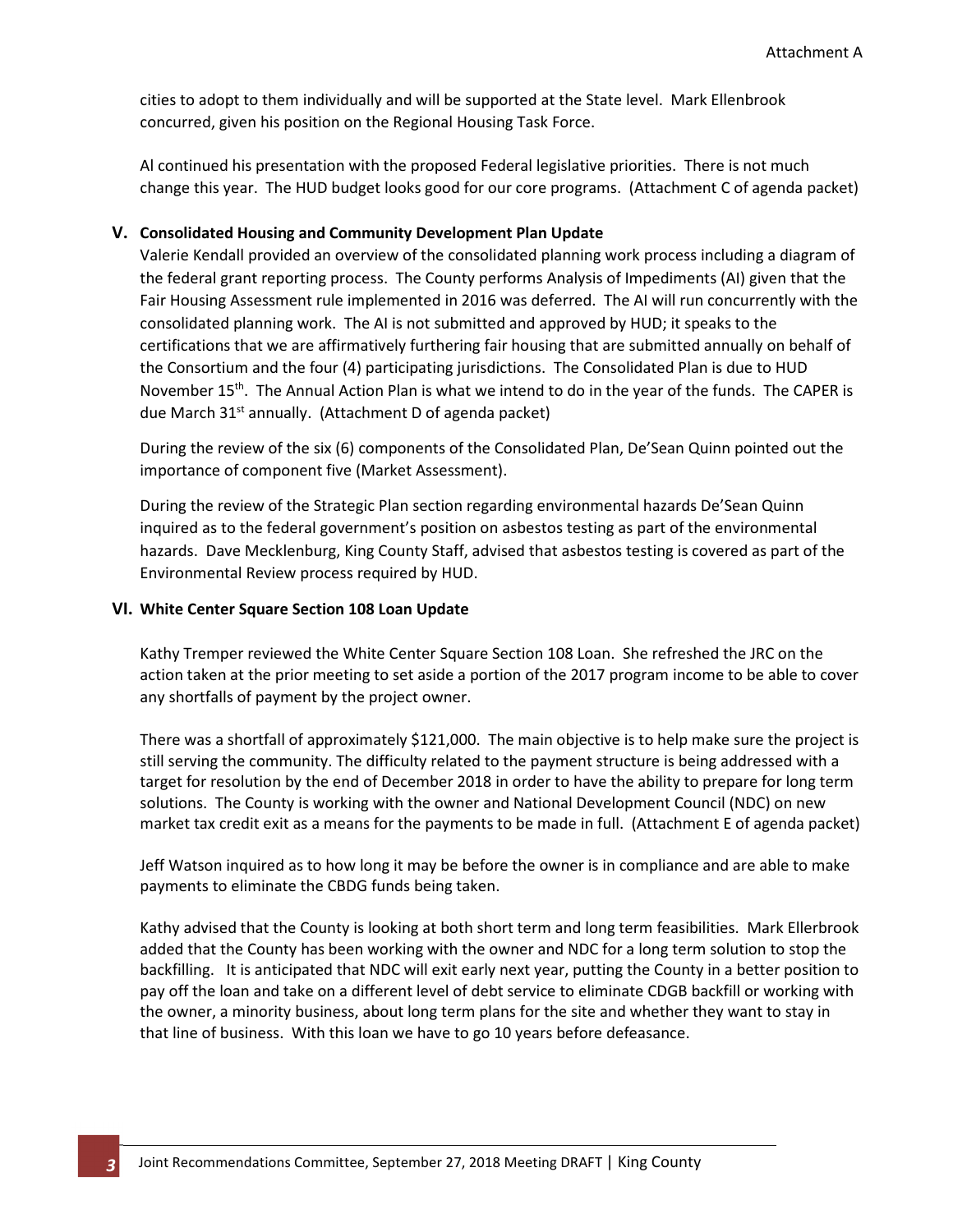## **VII. 2019-2020 Emergency and Time-Limited Funding Round Briefing**

Kate Speltz provided information related to funds being made available to partners in the community to operate emergency shelters, transitional housings, and rapid re-housing. There are dollars under the Committee's purview for these purposes with funding recommendations to be discussed at the Committee meeting in October. Every couple of years there is an RFP process that provides opportunities for partners to submit proposals to provide these services. The funds under the JRC purview are part of a larger RFP that includes funds that come from other agencies. Kate further reviewed the RFP evaluation and recommendation process. (Attachment F of agenda packet)

#### CONSORTIUM CDBG MATTERS Sub-Agenda

The Chair extended the Home Only and Joint Agreement Cities the opportunity to leave if they wished, the remaining portion of the meeting was scheduled for matters before the Consortium City Members.

## **VIII. Program/Project Updates and Funding Request**

#### **a. HCD Meeting with Snoqualmie Valley Governments Association**

Kathy provided a briefing of the meeting held with the Association and Council Member Lambert to discuss the letter submitted by the Association concerning CDBG Capital allocations and funding priorities. It was agreed to have Sound Cities Association assist in coordinating a meeting with the Housing and Community Development staff and representatives of the cities from the N/E Sub-region to discuss the matter in more detail and to identify solutions to the concerns noted.

## **b. Snoqualmie Koinonia Park Extension Request**

Kathy reviewed a request received from the City of Snoqualmie regarding timing issues for the completion of their 2017 project, Snoqualmie Koinonia Park. Eric Jensen, the assigned project manager provided detailed explanation of the lack of bids submitted due to the busy construction season, bidding environment and perceived weather related construction delays due to the time of year for construction. Staff recommended Option 2, extending the project timeline as proposed. Project would need to be constructed no later than late June or Early July, 2019 with project closeout completed by September, 2019. (Attachment G of agenda packet)

**MOTION:** Clyde Hill moved to accept staff's recommendations to extend the project per the timeline set forth. Jim Chan Seconded the motion. The motion passed unanimously.

## **c. Valley View Special Assessment Funding Request**

Kathy reviewed a request received from Valley View Sewer District regarding the Special Assessment project funded in 2017 to assist homeowners pay fees associated with connection to the new sewer mainline. Funding is not a grant but would be repaid when a transfer of title occurs on the property. Upon hearing staff's evaluation and recommendation, the matter was brought to a vote. (Attachment H of agenda packet)

**MOTION:** Mark Ellerbrook moved to approve Option 2 to fund the additional \$97,000 to assist the additional number of households. Jim Chan seconded the motion. The motion passed unanimously.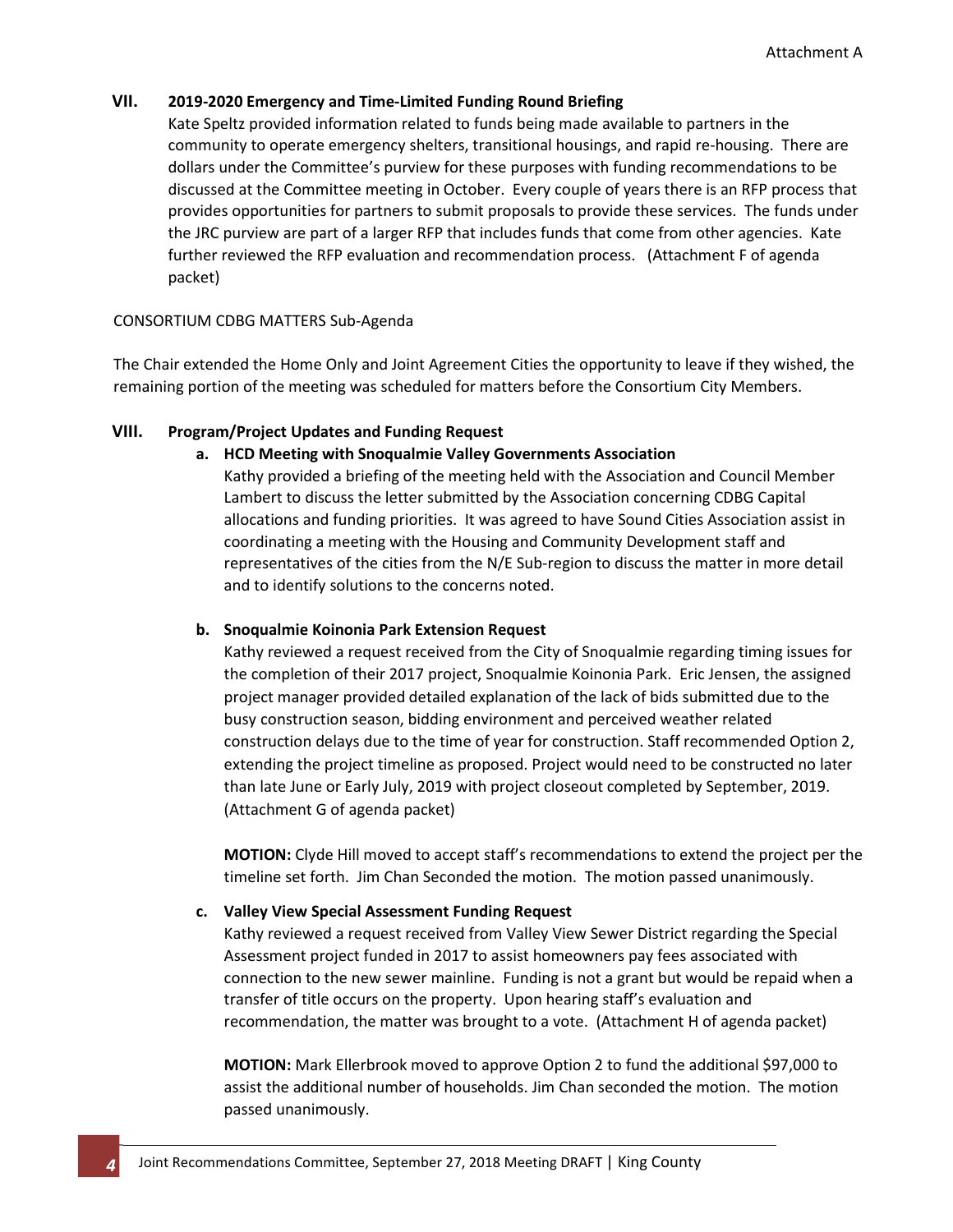## **IX. CDBG 2018 Non-Housing Capital Fund Recommendations and Decisions**

Kathy introduced Lauri Anderson, City of Kenmore, a representative of N/E Sub-Region and Corri Lewis of City of Pacific, a representative of South Sub-Region. Each provided their experience and perspective on the 2019 CDBG capital allocation and evaluation process. They expressed appreciation and strongly recommended that cities become involved in the process.

Kathy then presented the slate of recommendations brought forth by the Sub-Region Work Groups. She walked through the rationale for the rankings and the resulting funding amounts for the proposals submitted along with any conditions associated with each award. (Attachment I of agenda packet)

| North/East Sub-Region - Estimated Funds Available \$283,254 |                                                                               |           |                       |             |                        |           |  |  |  |  |  |  |  |
|-------------------------------------------------------------|-------------------------------------------------------------------------------|-----------|-----------------------|-------------|------------------------|-----------|--|--|--|--|--|--|--|
| Applicant                                                   |                                                                               | Request   |                       | Recommended |                        |           |  |  |  |  |  |  |  |
| <b>Proposal Title</b>                                       | Performance<br><b>Minimum</b><br>Measures<br><b>Request</b><br><b>Request</b> |           | Recommende<br>d Award | Ranking     | <b>JRC</b><br>Approval |           |  |  |  |  |  |  |  |
| <b>ARCH Housing Set-</b><br>Aside                           |                                                                               |           |                       |             |                        |           |  |  |  |  |  |  |  |
| (40% of \$283,254)                                          |                                                                               |           |                       | \$113,302   |                        | \$113,302 |  |  |  |  |  |  |  |
| Mt Si Senior Center<br>Rehab *, **                          | 1,032 L/M<br>Persons --<br>Seniors                                            | \$308,000 | \$62,000              | \$99,952    | $\mathbf{1}$           | \$99,952  |  |  |  |  |  |  |  |
|                                                             | 11,315/850<br>L/M Persons                                                     |           |                       |             |                        |           |  |  |  |  |  |  |  |
| North Bend Sidewalk<br>Crossing                             | 64.63%                                                                        | \$265,000 | \$72,000              | \$70,000    | $\overline{2}$         | \$70,000  |  |  |  |  |  |  |  |
| <b>Encompass Parking Lot</b>                                | 160 persons                                                                   | \$392,000 | \$150,000             | \$0         | 3                      | \$0       |  |  |  |  |  |  |  |
| <b>Sub-Region Total</b>                                     |                                                                               | \$965,000 | \$284,000             | \$283,254   |                        | \$283,254 |  |  |  |  |  |  |  |

## **North/East Sub-Region 2018 CDBG JRC Capital Application Awards for 2019 Funds**

\* If available funds are higher than projected this project will receive additional funding up to the maximum request of \$308,288. \*\* If available funds are lower than projected, this project will be reduced.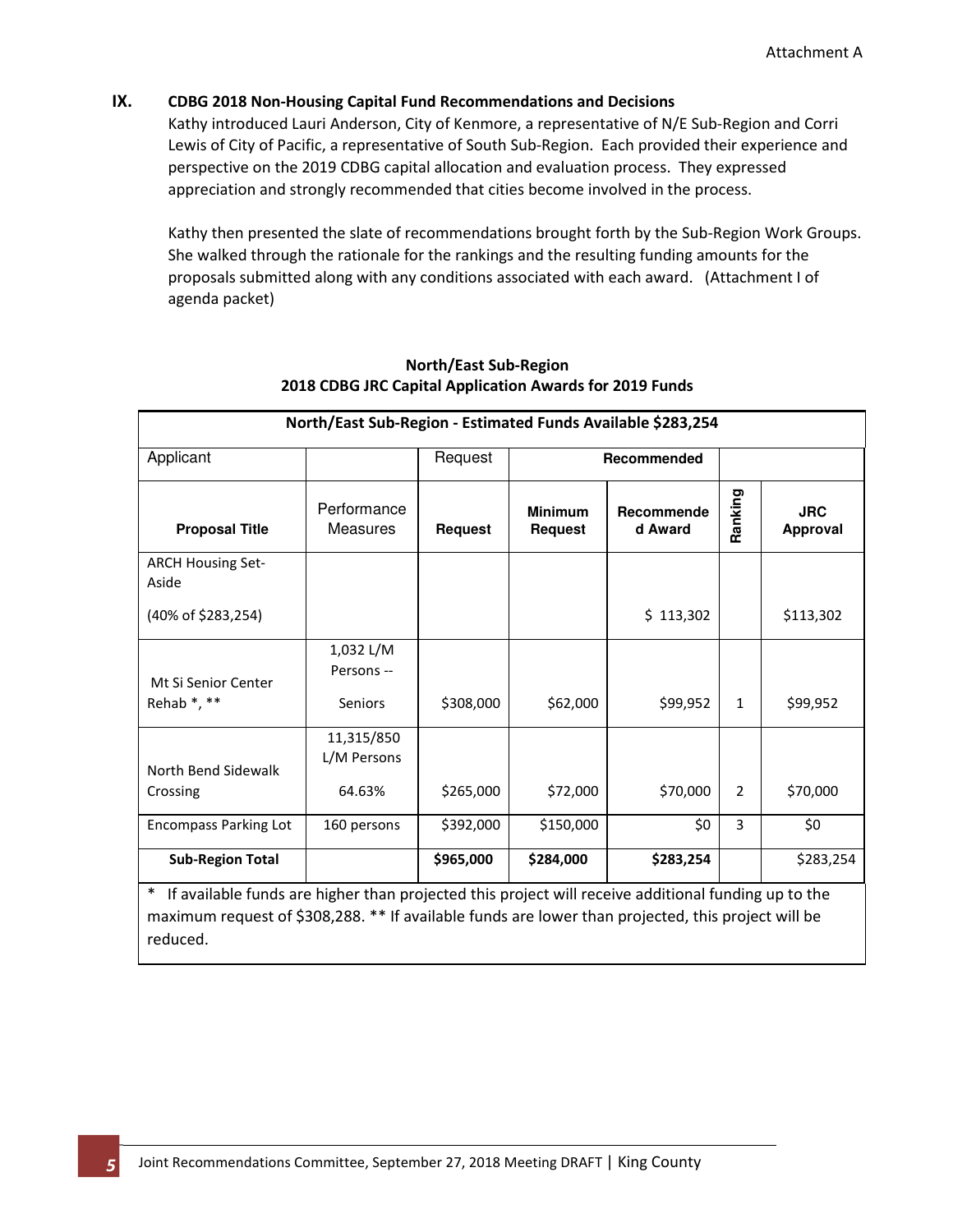| <b>South Sub-Region</b>                                 |
|---------------------------------------------------------|
| 2018 CDBG JRC Capital Application Awards for 2019 Funds |

| South Sub-Region - Estimated Funds Available \$610,291                                                                                                                                                                                                                                                                                                                                                                                                                                                                                                  |                                      |                |                                  |                                   |                |                                   |  |  |  |  |  |  |  |
|---------------------------------------------------------------------------------------------------------------------------------------------------------------------------------------------------------------------------------------------------------------------------------------------------------------------------------------------------------------------------------------------------------------------------------------------------------------------------------------------------------------------------------------------------------|--------------------------------------|----------------|----------------------------------|-----------------------------------|----------------|-----------------------------------|--|--|--|--|--|--|--|
| <b>Proposal Title</b>                                                                                                                                                                                                                                                                                                                                                                                                                                                                                                                                   | Performance<br>Measures              | <b>Request</b> | <b>Minimum</b><br><b>Request</b> | Recommended<br>Award              | Ranking        | <b>JRC Approval</b>               |  |  |  |  |  |  |  |
| White Center Food Bank<br>Freezer Rehab                                                                                                                                                                                                                                                                                                                                                                                                                                                                                                                 | 34,764 L/M<br>Persons                | \$75,000       | \$50,000                         | \$65,000                          | $\mathbf{1}$   | \$65,000                          |  |  |  |  |  |  |  |
| Pacific Community<br><b>Center Rehab</b>                                                                                                                                                                                                                                                                                                                                                                                                                                                                                                                | 8,220 L/M<br>Persons                 | \$215,000      | \$150,000                        | \$215,000                         | $\overline{2}$ | \$215,000                         |  |  |  |  |  |  |  |
| <b>Habitat for Humanity</b><br>Minor Home Repair                                                                                                                                                                                                                                                                                                                                                                                                                                                                                                        | 8<br>Households                      | \$100,000      | \$80,000                         | \$80,000                          | 3              | \$80,000                          |  |  |  |  |  |  |  |
| <b>New Roots</b><br>Microenterprise                                                                                                                                                                                                                                                                                                                                                                                                                                                                                                                     | 60 L/M<br><b>Businesses</b>          | \$60,000       | \$50,000                         | \$60,000                          | 4              | \$60,000                          |  |  |  |  |  |  |  |
| SeaTac Riverton Heights<br>Park, Phase II**                                                                                                                                                                                                                                                                                                                                                                                                                                                                                                             | 14,525 L/M<br>Persons;<br>50.34% L/M | \$338,400      | \$250,000                        | \$190,291                         | 5              | \$190,291                         |  |  |  |  |  |  |  |
| <b>Tukwila Minor Home</b><br>Repair*                                                                                                                                                                                                                                                                                                                                                                                                                                                                                                                    | 57 L/M<br>Households                 | \$110,000      | \$50,000                         | Contingency<br>up to<br>\$110,000 | 6              | Contingency<br>up to<br>\$110,000 |  |  |  |  |  |  |  |
| Des Moines Field House<br>Playground                                                                                                                                                                                                                                                                                                                                                                                                                                                                                                                    | 11,665 L/M<br>Persons-<br>41.62%     | \$112,000      | \$112,000                        | \$0                               | $\overline{7}$ | \$0                               |  |  |  |  |  |  |  |
| Highline StartZone<br>Microenterprise                                                                                                                                                                                                                                                                                                                                                                                                                                                                                                                   | 92 L/M<br><b>Businesses</b>          | \$110,000      | \$90,000                         | \$0                               | 8              | \$0                               |  |  |  |  |  |  |  |
| <b>Mercy Corp Matching</b><br><b>Grant Funds</b>                                                                                                                                                                                                                                                                                                                                                                                                                                                                                                        | 1,974 L/M<br>People 61%              | \$302,250      | \$98,250                         | \$0                               | 9              | \$0                               |  |  |  |  |  |  |  |
| Somali Youth & Family<br><b>Community Gathering</b><br>Café'                                                                                                                                                                                                                                                                                                                                                                                                                                                                                            | 1,030 L/M<br>Persons                 | \$99,000       | \$95,000                         | \$0                               | 1<br>0         | \$0                               |  |  |  |  |  |  |  |
| Sub-Region Total                                                                                                                                                                                                                                                                                                                                                                                                                                                                                                                                        |                                      | \$1,349,650    | \$1,025,250                      | \$610,291                         |                | \$610,291                         |  |  |  |  |  |  |  |
| If available funds are higher than projected Tukwila MHR will receive additional funding up to the<br>maximum request of \$110,000. Any remaining additional funds would be dedicated to SeaTac Riverton<br>$\mathbf{1}$ , $\mathbf{1}$ $\mathbf{1}$ , $\mathbf{1}$ , $\mathbf{1}$ , $\mathbf{1}$ , $\mathbf{1}$ , $\mathbf{1}$ , $\mathbf{1}$ , $\mathbf{1}$ , $\mathbf{1}$ , $\mathbf{1}$ , $\mathbf{1}$ , $\mathbf{1}$ , $\mathbf{1}$ , $\mathbf{1}$ , $\mathbf{1}$ , $\mathbf{1}$ , $\mathbf{1}$ , $\mathbf{1}$ , $\mathbf{1}$ , $\mathbf{1}$ , $\$ |                                      |                |                                  |                                   |                |                                   |  |  |  |  |  |  |  |

Heights Park. \*\* If available funds are lower than projected, SeaTac Riverton Heights Park will be reduced.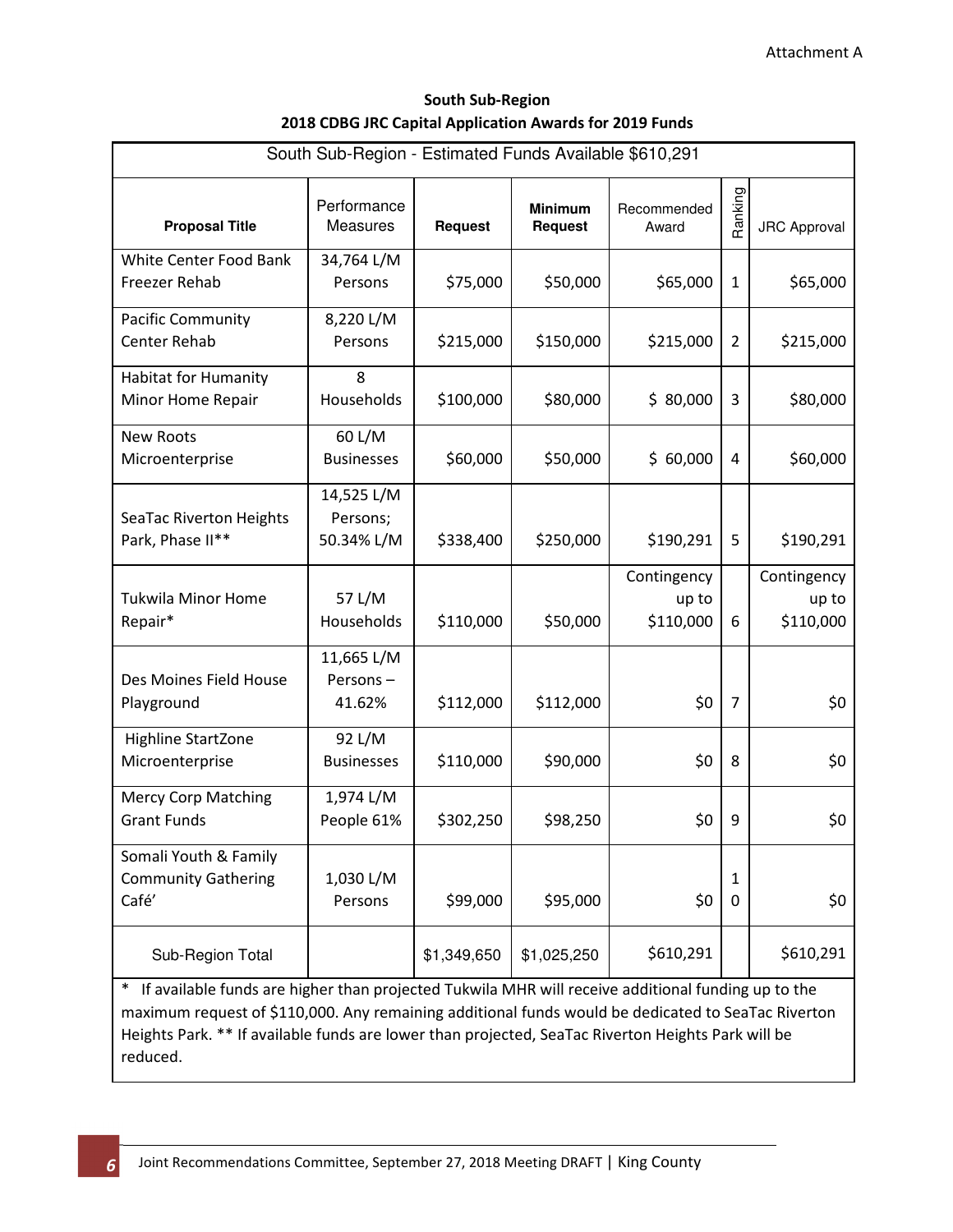**MOTION:** Mark Ellerbrook moved to approve the slate of Recommendations presented; Clyde Hill seconded the Motion. There was no discussion. The motion passed unanimously.

**X. Other Business:** Mark Ellerbrook reminded the JRC of the October 25, 2018 meeting.

**ADJOURNED:** at 11:20 am

**Next Meeting:** October 25th, 2018 9:30-11:30 AM **Location:** King County International Airport, Conference Room 110, 7277 Perimeter Rd S, Seattle, WA 98108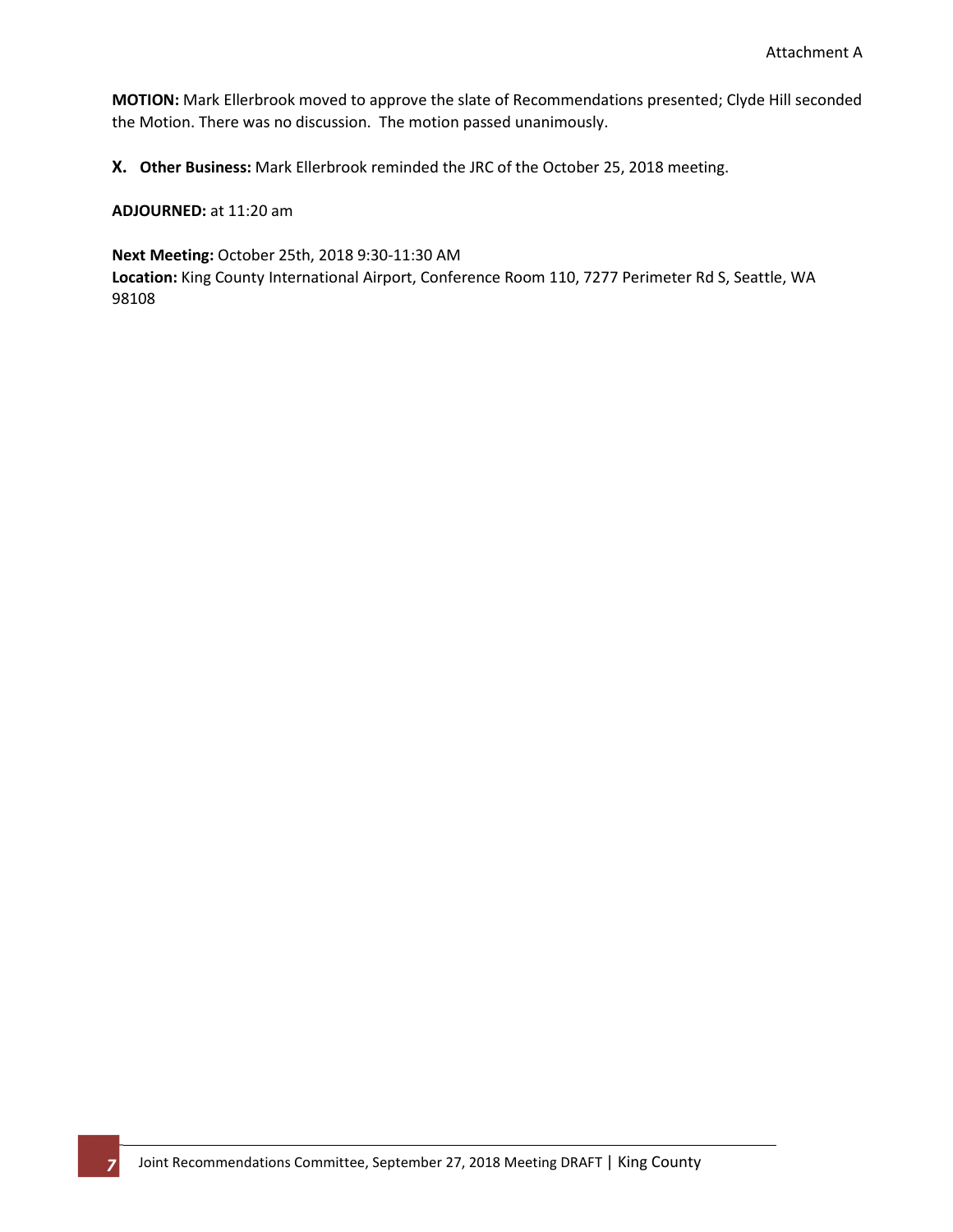<span id="page-9-0"></span>

Department of Housing and Human Services Housing and Community Development Housing Finance Program

## 2018 Housing Capital Funding Round

Overview Materials for the Joint Recommendations Committee

## Process

| $May - June:$      | Pre-Application meetings (required)                       |
|--------------------|-----------------------------------------------------------|
| August 2:          | Request for Proposals published                           |
| August 28:         | Expedited Round Applications due (eligible projects only) |
| September 25:      | Applications due                                          |
| September-October: | Review by Housing Finance Program (HFP) project managers  |
| October 22-31:     | Applicant clarification interviews                        |
| October 25:        | Overview presentation to JRC                              |
| November 20:       | Advisory Committee meeting                                |
| December 7:        | Final recommendations presentation to JRC                 |
| December 17:       | Final decisions by DCHS Director and award notifications  |

## Evaluation Criteria

HFP project managers conduct a multi-layer review of the project applications, evaluating the project and the sponsor with the following criteria:

- How well the proposed housing model meets the County's priorities established in the RFP
- Financial feasibility
- Leverage of other public and private sources
- Organizational capacity: financial and experience/pipeline
- Readiness

Additional considerations include the appropriate geographic distribution of available funding and other funding support.

Projects serving people who are homeless located outside of Seattle applying for Operating, Rental Support, and Supportive Services (ORS) funding are evaluated at the same time as the capital funding application. When funding decisions are made, projects receiving a capital funding award will receive a conditional ORS award, which will then be confirmed when the project is nearing construction completion and lease-up.

## 2018 Funds for Eastside Enhanced Shelter, Homeless/Extremely Low-Income Housing or System-Connected Housing

Funds available for system-connected, homeless, or low-income housing total approximately \$21.5 million. Along with TOD bond funds, approximately \$25.5 million was published in the 2018 RFP. HOME and RAHP fall under JRC oversight.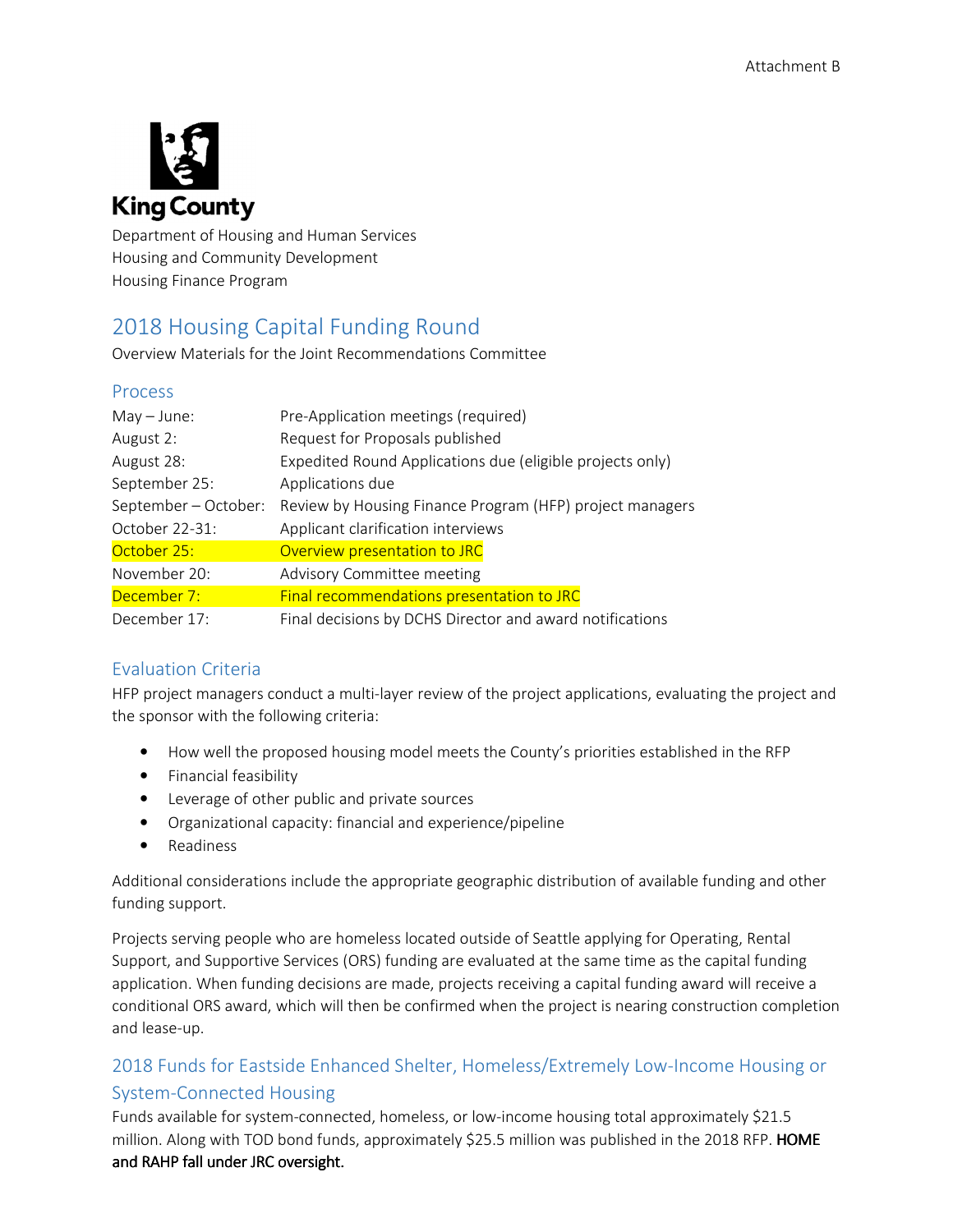- 1. Federal HOME Investment Partnerships Program (HOME) funds, approximately \$3 million
- 2. Regional Affordable Housing Plan (RAHP) funds, approximately \$2.4 million
- 3. 2331 Document Recording Fee surcharge for homeless housing, approximately \$800,000
- 4. Mental Illness and Drug Dependency (MIDD) sales tax, approximately \$1.7 million
- 5. Veterans, Seniors and Human Services Levy (VSHSL), approximately \$13.3 million for different populations and projects
- 6. King County Transit-Oriented Development (TOD) bond funds, up to \$4 million for Seattle and North/East King County projects

2331 document recording fee, Mental Illness Drug Dependency (MIDD) sales tax, and Veterans, Seniors and Human Services Levy (VSHSL) funds make up the bulk of the \$21.5 million that are prioritized for affordable housing affordable for households experiencing homelessness, or are extremely-low income, or are considered "system-connected." RAHP and HOME funds make up the rest of the funding available. RAHP has geographic distribution requirements to the Northeast, South, and Seattle.

The published priorities for these funds were published in the RFP as follows:

#### Enhanced Shelter

King County is prioritizing \$2 million in capital and up to \$500,000 in operating funding for an enhanced shelter serving vulnerable, literally homeless women and families located in North/East King County that will operate 24 hours per day, 7 days per week.

*Note: King County conducted an expedited application round for this priority project and awarded \$2 million in capital plus operating funds to the Kirkland Shelter for Women and Families project. The source for these funds is the Veterans, Seniors and Human Services Levy.* 

#### Homeless/Extremely Low-Income/Affordable Housing

King County continues to prioritize funds for capital projects that expand the continuum of homeless housing. Homeless housing projects should reflect a Housing First system orientation with a focus on moving homeless people into housing as quickly as possible. Homeless housing projects will be required to use the Coordinated Entry for All (CEA) system, which includes reduced barriers to entry for tenants. Fund sources that King County historically prioritizes for projects that serve homeless and/or extremely low-income households are the 2331 Document Recording Fee, RAHP, and HOME funds.

#### System-connected Housing

In 2018, King County will also prioritize funding for permanent housing projects that serve individuals or households with a member being discharged directly from in-patient medical or behavioral health systems. The projects funded under this "system-connected" housing priority is intended to prevent people from being discharged into homelessness after stays in medical or behavioral health institutions, and sponsors must agree to enter into a Memorandum of Understanding with a King County-approved referring facility before the execution of the King County housing capital contract. For projects intending to serve people connected to the behavioral health system, the discharging facilities acceptable to King County include institutional/hospital care systems and 24/7 Residential Treatment facilities.

*Note: King County conducted an expedited application round for a portion of VSHSL funds and awarded \$2.58 million in capital plus operating funds to the Tukwila TOD Apartments project, for at least 40 units that would be prioritized for a VSHSL-eligible population.*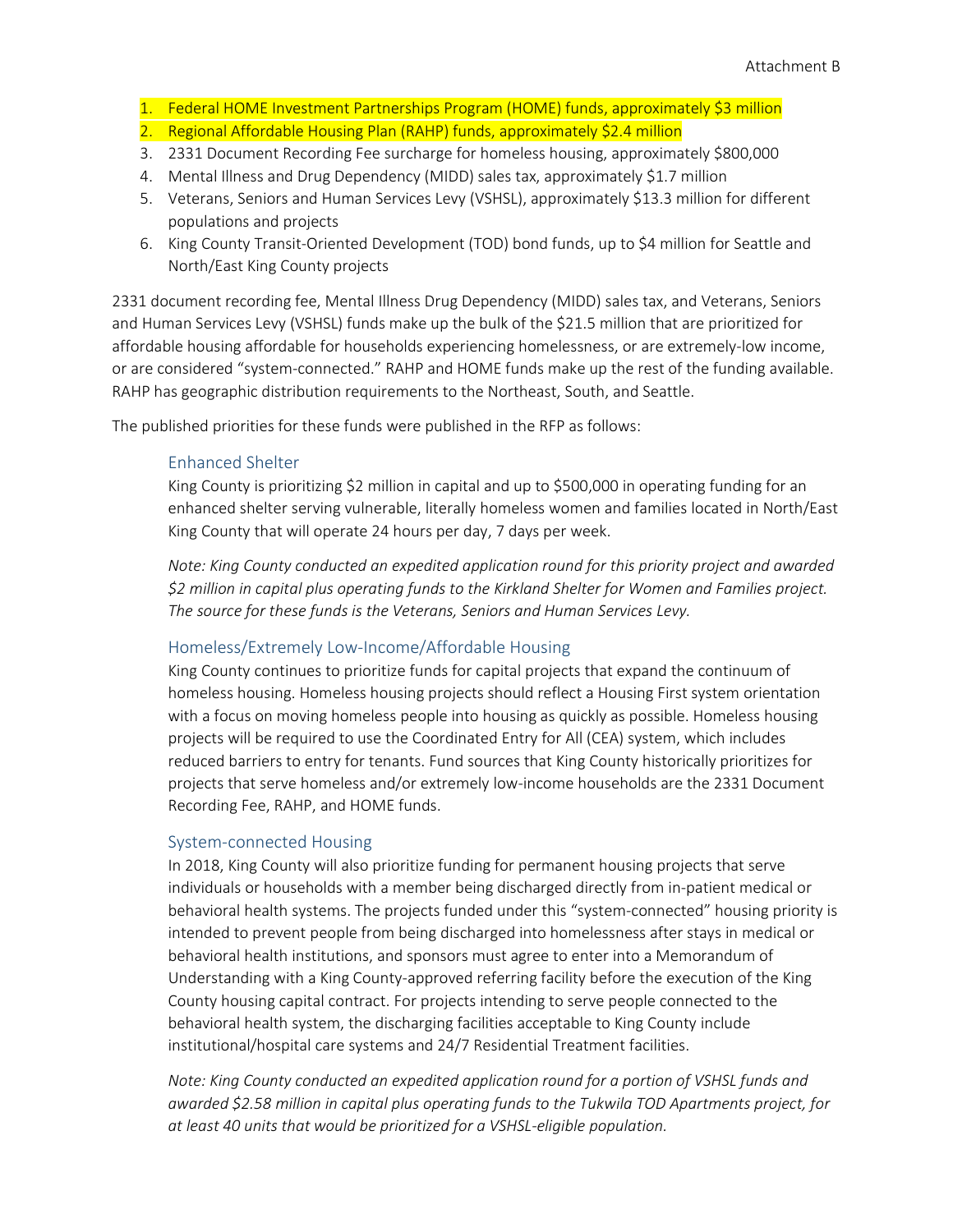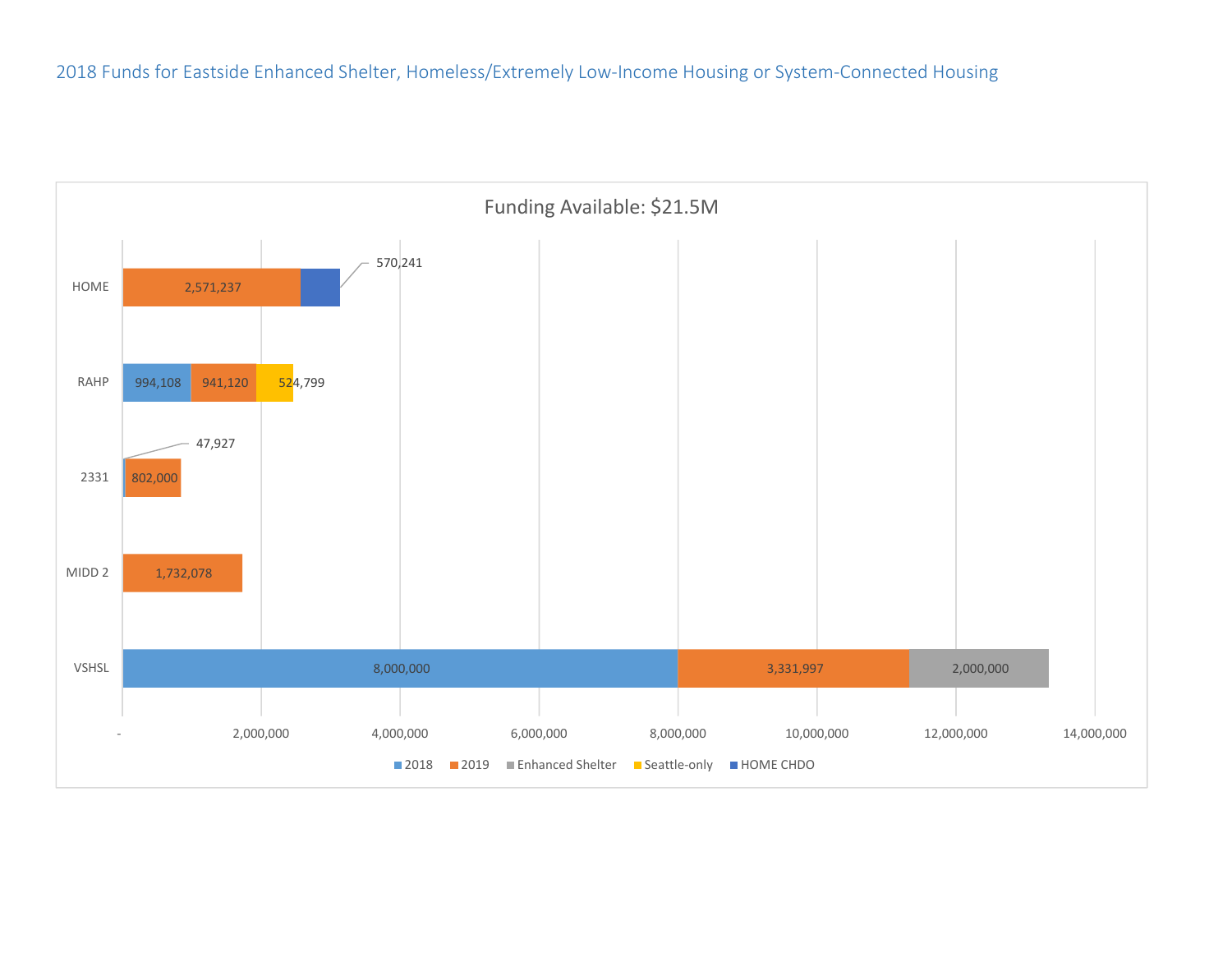## Eligible Applications Received this Funding Round

Sponsors submitted 18 qualified applications for projects at 15 sites in response to the RFP (including TOD funds), totaling approximately \$59.3 million in requests to King County. The table on the last page shows the project-level details, including affordability levels of the regulated units, as well as the request to King County.

| Project Type/Housing Model                            | # of<br><b>Applications</b> | <b>Project Names</b>                                                                                                                                                                                                                                                       |
|-------------------------------------------------------|-----------------------------|----------------------------------------------------------------------------------------------------------------------------------------------------------------------------------------------------------------------------------------------------------------------------|
| <b>Enhanced Shelter</b>                               | 1                           | Kirkland Shelter for Women and Families <sup>*</sup>                                                                                                                                                                                                                       |
| Housing with Support Services                         | 8                           | 6600 Roosevelt $-9\%$ <sup>*</sup><br>New Ground Redmond<br>Chief Seattle Club Housing<br>Island Center Apartments<br>K-Site Affordable Housing<br>Madison/Boylston $-9\%$ <sup>*</sup><br>Othello Park Apartments <sup><math>\nabla</math></sup> as 9%<br>Pioneer Belmont |
| <b>Permanent Supportive Housing</b>                   | 3                           | 12 <sup>th</sup> and Spruce Supportive Housing<br>Plum Supportive Housing<br>Yancy Street PSH                                                                                                                                                                              |
| TOD including Housing with<br><b>Support Services</b> | $\overline{2}$              | Tukwila TOD Apartments <sup>+</sup><br>Redondo Heights TOD                                                                                                                                                                                                                 |
| <b>TOD</b>                                            | $\overline{4}$              | 6600 Roosevelt - 4%<br>Madison/Boylston - 9%<br>North Lot TOD Development<br>Othello Park Apartments as 4%                                                                                                                                                                 |
| Total                                                 | 18 apps                     | 15 sites                                                                                                                                                                                                                                                                   |

Included in this year's round are the following project types/housing models:

-

<sup>♦</sup> Awarded VSHSL funds in the expedited round

<sup>\*</sup> The 6600 Roosevelt – 9% and Madison/Boylston – 9% are both part of a larger project, where one-half of the project is applying for the County's system-connected or affordable/ELI/homeless capital and is anticipated to be using 9% Low Income Housing Tax Credits (LIHTC), and the other half of the project is applying for King County's Transit Oriented Development funds and anticipated to use 4% LIHTC. While the TOD funds are not subject to JRC review, the 4% and 9% portions of both the 6600 Roosevelt and Madison/Boylston projects are related and underwritten and evaluated concurrently.

 $\rm{v}$  LIHI submitted two versions of Othello Park Apartments: one as a 9% LIHTC Housing with Supports proposal; the other, a 4% LIHTC TOD project.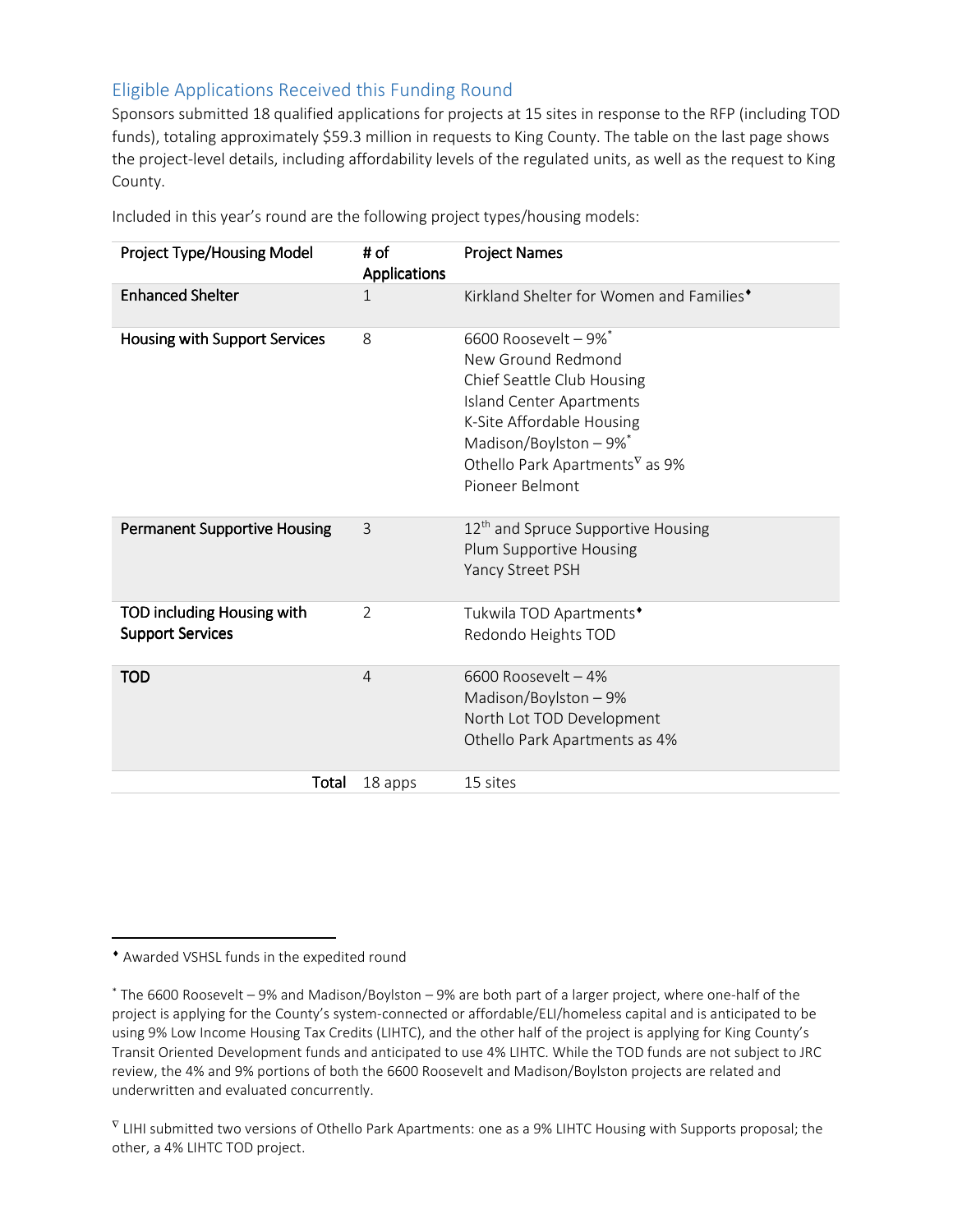The 15 project sites are geographically distributed as follows:

| Location               | # of Sites     | <b>Project Names</b>                                                                                                                                                                                                                                                          |
|------------------------|----------------|-------------------------------------------------------------------------------------------------------------------------------------------------------------------------------------------------------------------------------------------------------------------------------|
| North/East King County | $\overline{2}$ | Kirkland Shelter for Women and Families<br>New Ground Redmond                                                                                                                                                                                                                 |
| South King County      | 3              | Tukwila TOD Apartments<br>Redondo Heights<br>Island Center Apartments                                                                                                                                                                                                         |
| Seattle                | 10             | 12th and Spruce Supportive Housing<br>6600 Roosevelt<br>Chief Seattle Club Housing<br>K-Site Affordable Housing<br>Madison/Boylston<br>North Lot TOD Development (Pacific Tower)<br>Othello Park Apartments<br>Pioneer Belmont<br>Plum Supportive Housing<br>Yancy Street PSH |
| Total                  | 15             |                                                                                                                                                                                                                                                                               |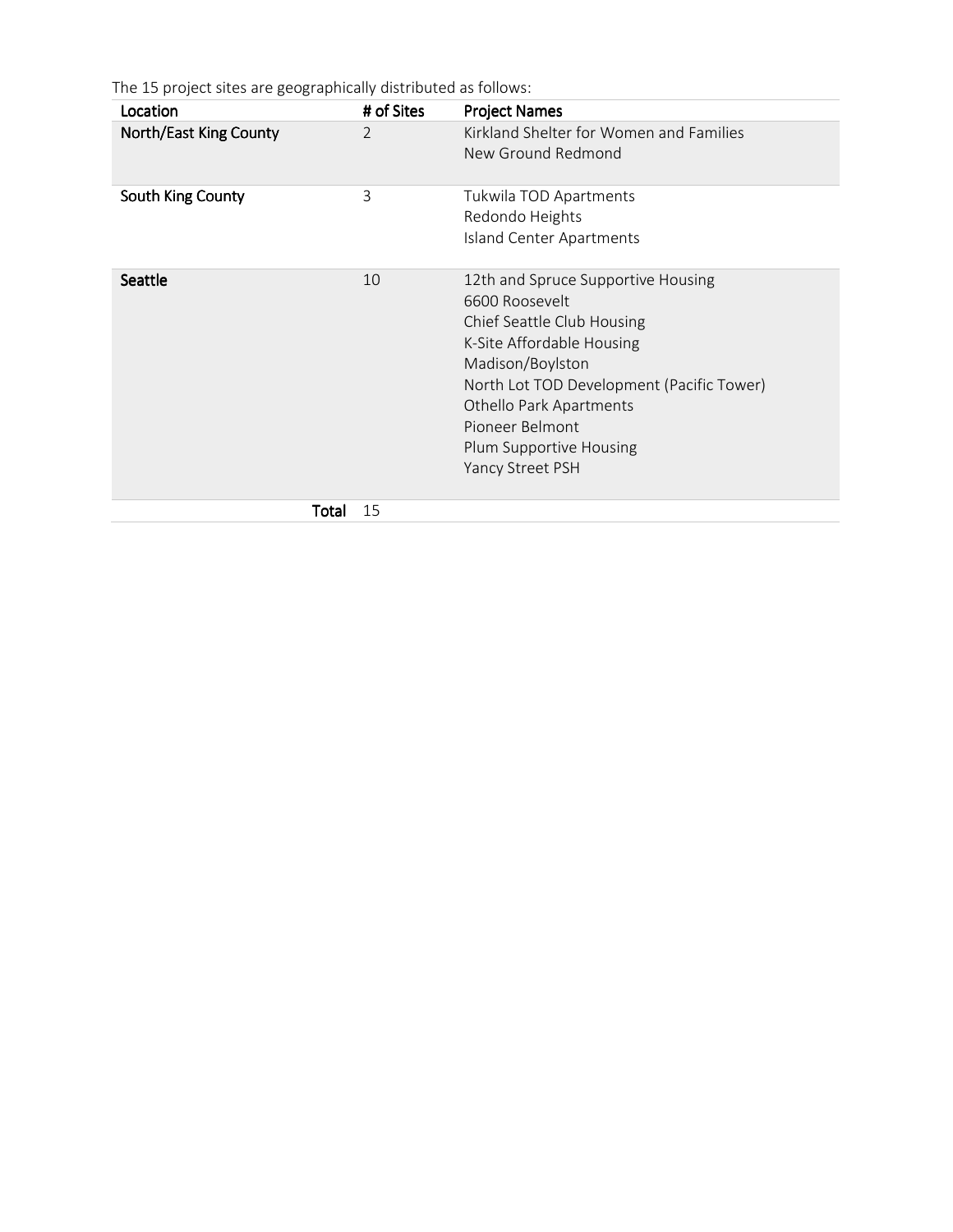| Sponsor                                      | Project                                             | Residential Dev<br>City<br>Type<br>Cost |                       |                      | <b>KC</b> Request | Total<br>Reg.<br>Units       | 30%  | 40%             | 50% | 60% | Mgr  |                |
|----------------------------------------------|-----------------------------------------------------|-----------------------------------------|-----------------------|----------------------|-------------------|------------------------------|------|-----------------|-----|-----|------|----------------|
| CCS                                          | Kirkland Shelter for Families and Women -<br>funded | Kirkland                                | Shelter               | 8,937,523<br>$\zeta$ | \$                | 2,000,000                    | 98   | 98              |     |     |      |                |
| <b>Bellwether Housing</b>                    | Tukwila TOD Apartments - funded                     | Tukwila                                 | TOD/Hsg w<br>Supports | \$33,553,313         | Ś.                | 2,583,282<br>(VSHSL request) | 92   |                 |     | 69  | 23   |                |
| Plymouth Housing                             | 12th and Spruce Supportive Housing                  | Seattle                                 | <b>PSH</b>            | \$33,257,304         | \$                | 1,000,000                    | 100  | 100             |     |     |      | $\mathsf{3}$   |
| <b>Bellwether Housing</b>                    | 6600 Roosevelt - 4%                                 | Seattle                                 | <b>TOD</b>            | \$7,943,163          | \$                | 3,400,000                    | 164  |                 |     |     | 164  | 0              |
| <b>Mercy Housing</b>                         | 6600 Roosevelt - 9%                                 |                                         | <b>Hsg w Supports</b> | \$25,720,841         | \$                | 1,000,000                    | 80   | 42              |     | 38  |      |                |
| <b>FOY</b>                                   | New Ground Redmond (Avondale)                       | Redmond                                 | Hsg w Supports        | 2,611,500<br>S.      | \$                | 1,717,000                    | 6    | 6               |     |     |      |                |
| Chief Seattle Club                           | Chief Seattle Club Housing                          | Seattle                                 | Hsg w Supports        | \$25,926,783         | \$                | 750,000                      | 75   | 57              |     | 18  |      | $\mathsf{O}$   |
| Vashon Household                             | Island Center Apartments                            | Vashon                                  | Hsg w Supports        | 6,125,464<br>S.      | \$                | 3,127,964                    | 40   | 40              |     |     |      | $\mathbf 0$    |
| <b>Plymouth Housing</b>                      | K-Site Affordable Housing                           | Seattle                                 | <b>Hsg w Supports</b> | \$29,095,569         | \$                | 1,000,000                    | 91   | 91              |     |     |      | $\mathbf{1}$   |
| <b>Bellwether Housing</b>                    | Madison/Boylston - 4%                               | Seattle                                 | <b>TOD</b>            | \$86,783,521         | \$                | 5,000,000                    | 252  |                 |     |     | 252  | $\mathbf{1}$   |
| Plymouth Housing                             | Madison/Boylston - 9%                               |                                         | <b>Hsg w Supports</b> | \$34,702,427         | \$                | 4,000,000                    | 112  | 112             |     |     |      | $\overline{3}$ |
| <b>SCIDPDA</b>                               | North Lot TOD Development (Pacific Tower)           | Seattle                                 | <b>TOD</b>            | \$124,604,596        | \$.               | 18,500,000                   | 262  |                 |     |     | 262  | $\overline{2}$ |
| LIHI                                         | Othello Park Apartments - 4%                        | Seattle                                 | <b>TOD</b>            | \$38,430,545         | \$                | 2,000,000                    | 92   | $\overline{4}$  |     | 11  | 77   | $\mathbf{1}$   |
| LIHI                                         | Othello Park Apartments - 9%                        |                                         | Hsg w Supports        | \$36,154,624         |                   | Same as above                | 92   | 46              | 23  |     | 23   | $\mathbf{1}$   |
| Pioneer Human Services                       | Pioneer Belmont                                     | Seattle                                 | Hsg w Supports        | \$31,860,648         | \$                | 2,746,888                    | 89   | 30 <sup>°</sup> |     | 37  | 22   | $\mathbf{1}$   |
| <b>DESC</b>                                  | Plum Supportive Housing                             | Seattle                                 | <b>PSH</b>            | \$29,127,563         | \$.               | 1,200,000                    | 92   | 92              |     |     |      |                |
| Shelter Resources, Inc./Multi-Service Center | Redondo Heights TOD                                 | Federal Way                             | TOD/Hsg w<br>Supports | \$40,746,361         | \$                | 8,500,000                    | 260  | $\overline{7}$  | 39  |     | 214  | $\overline{2}$ |
| <b>Transitional Resources</b>                | Yancy Street PSH                                    | Seattle                                 | <b>PSH</b>            | \$15,491,315         | \$                | 800,000                      | 44   | 44              |     |     |      |                |
|                                              | <b>SUB-TOTAL (sites)</b>                            | 15                                      |                       |                      |                   | 59,325,134                   | 2041 | 769             | 62  | 173 | 1037 | 15             |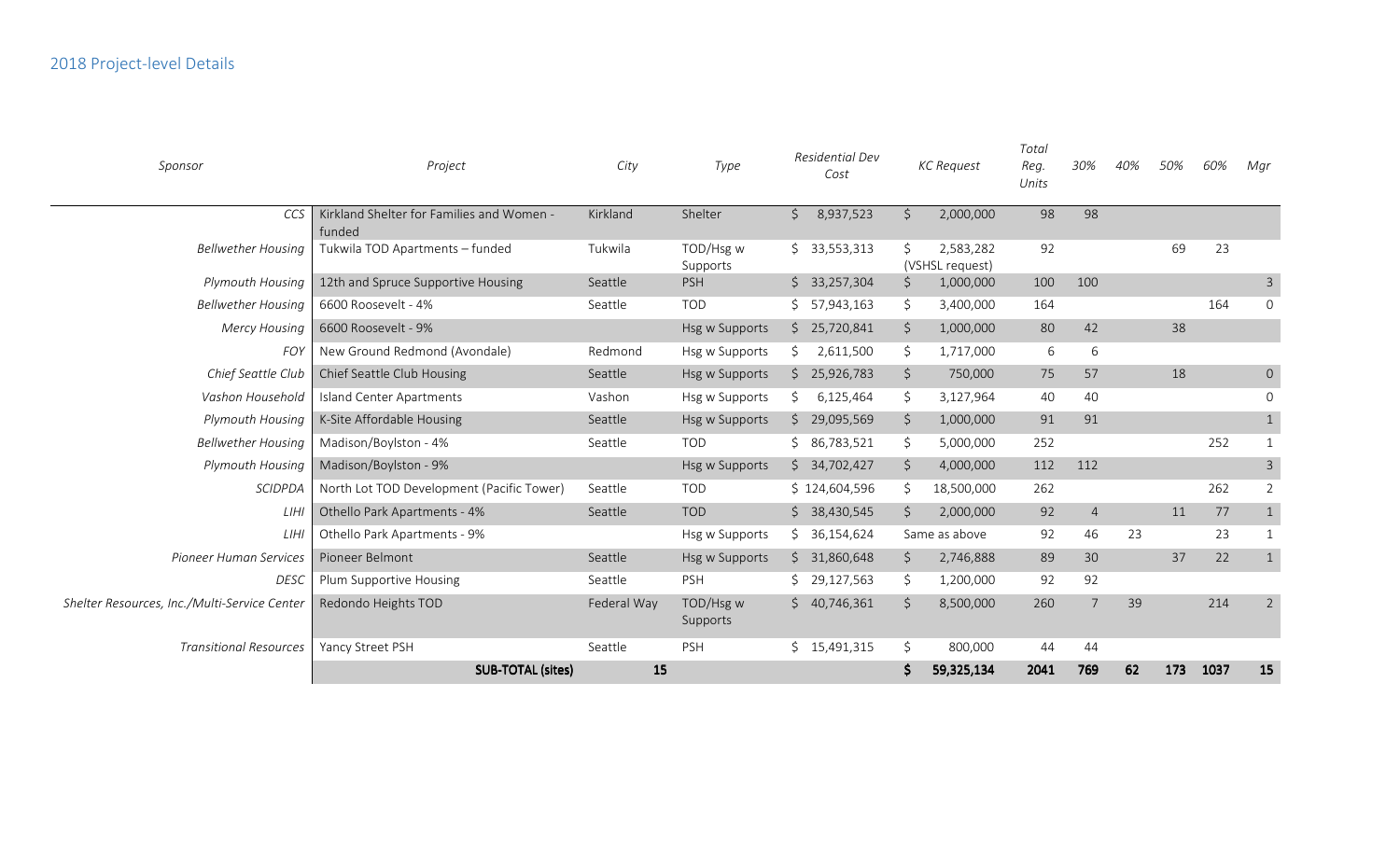## <span id="page-15-0"></span>*Area Summary of HRP Activity - Amt 2018*

| <b>Location</b>      |          |           | <b>Funded</b> |         | <b>Total for</b> |          |          | <b>Spent</b> |         | <b>Total for</b> |
|----------------------|----------|-----------|---------------|---------|------------------|----------|----------|--------------|---------|------------------|
|                      | 1st Qtr  | $2nd$ Qtr | 3rd Qtr       | 4th Qtr | <b>Year</b>      | 1st Qtr  | 2nd Qtr  | 3rd Qtr      | 4th Qtr | Year             |
| <b>ALGONA</b>        |          |           |               |         |                  |          |          |              |         |                  |
| Auburn               | \$7,720  |           | \$47,000      |         | \$54,720         | \$45     | \$7,675  | \$409        |         | \$8,129          |
| <b>BLACK DIAMOND</b> | \$1,063  | \$10,810  | \$10,000      |         | \$21,872         | \$1,102  | \$12,086 | \$10,448     |         | \$23,636         |
| <b>BOTHELL</b>       |          |           | \$162,486     |         | \$162,486        | \$19,207 |          | \$73,786     |         | \$92,993         |
| <b>BURIEN</b>        |          |           | \$52,544      |         | \$52,544         |          |          | \$818        |         | \$818            |
| Carnation            |          |           | \$19,700      |         | \$19,700         |          |          |              |         |                  |
| <b>CLYDE HILL</b>    |          | \$30,000  |               |         | \$30,000         |          |          | \$16,693     |         | \$16,693         |
| <b>COVINGTON</b>     | \$10,801 |           |               |         | \$10,801         | \$24,023 | \$24,200 | \$6,543      |         | \$54,767         |
| <b>DES MOINES</b>    |          | \$17,000  | \$15,615      |         | \$32,615         | \$27,476 |          | \$10,753     |         | \$38,229         |
| <b>DUVALL</b>        |          |           |               |         |                  | \$9,637  | \$958    |              |         | \$10,595         |
| <b>ENUMCLAW</b>      | \$34,755 | \$37,540  | \$50,850      |         | \$123,145        | \$6,760  | \$52,015 | \$25,858     |         | \$84,633         |
| Federal Way          |          |           |               |         |                  |          |          |              |         |                  |
| <b>ISSAQUAH</b>      |          |           |               |         |                  |          |          |              |         |                  |
| KENMORE              |          | \$9,312   | \$20,490      |         | \$29,802         |          |          | \$27,617     |         | \$27,617         |
| KENT                 |          |           | \$47,872      |         | \$47,872         | \$23,228 | \$2,774  | \$28,591     |         | \$54,593         |
| <b>KIRKLAND</b>      |          |           | \$14,823      |         | \$14,823         |          |          | \$3,196      |         | \$3,196          |
| LK FOREST PARK       |          |           |               |         |                  |          |          |              |         |                  |
| MAPLE VALLEY         | \$15,242 | \$17,202  |               |         | \$32,444         | \$11,761 | \$16,549 | \$4,133      |         | \$32,444         |
| <b>MEDINA</b>        |          |           |               |         |                  |          |          |              |         |                  |
| <b>MERCER ISLAND</b> |          | \$4,600   |               |         | \$4,600          |          | \$1,742  |              |         | \$1,742          |
| <b>NEWCASTLE</b>     |          |           |               |         |                  |          |          |              |         |                  |
| NORMANDY PARK        |          |           |               |         |                  |          |          |              |         |                  |
| NORTH BEND           | \$11,114 | \$16,979  |               |         | \$28,093         | \$8,613  | \$10,060 | \$7,353      |         | \$26,027         |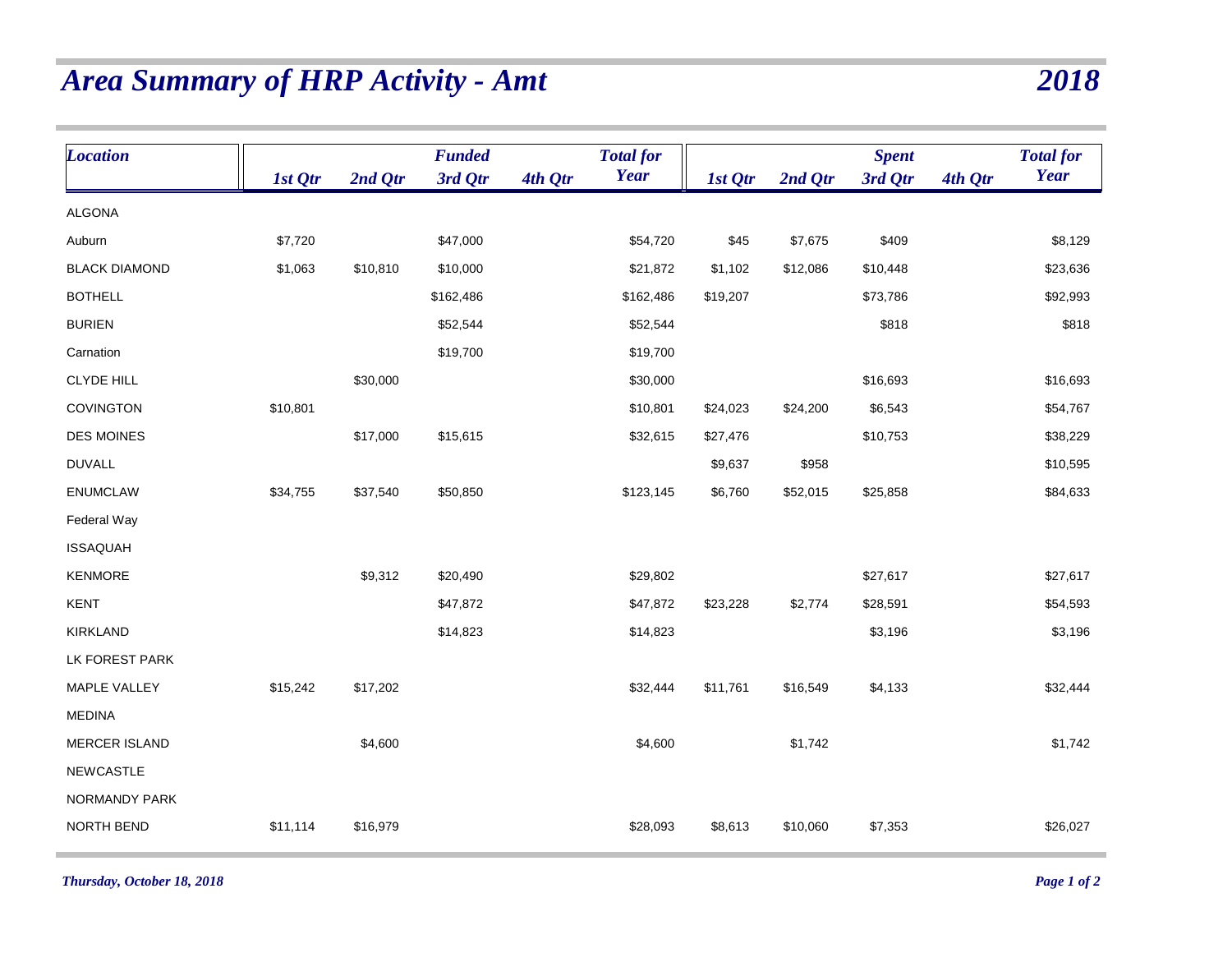| <b>Location</b>         |           |           | <b>Funded</b> |         | <b>Total for</b> |           |           | <b>Spent</b> |         | <b>Total for</b> |
|-------------------------|-----------|-----------|---------------|---------|------------------|-----------|-----------|--------------|---------|------------------|
|                         | 1st Qtr   | 2nd Qtr   | 3rd Qtr       | 4th Qtr | <b>Year</b>      | 1st Qtr   | 2nd Qtr   | 3rd Qtr      | 4th Qtr | Year             |
| <b>PACIFIC</b>          |           |           |               |         |                  |           |           |              |         |                  |
| <b>REDMOND</b>          | \$3,475   | \$9,600   |               |         | \$13,075         | \$11,966  | \$2,542   | \$7,560      |         | \$22,069         |
| <b>RENTON</b>           | \$11,091  | \$9,447   | \$44,350      |         | \$64,888         | \$18,799  | \$38,662  | \$12,693     |         | \$70,154         |
| <b>SAMMAMISH</b>        |           |           |               |         |                  | \$2,365   |           |              |         | \$2,365          |
| <b>SEATAC</b>           | \$34,265  | \$60,752  | \$14,000      |         | \$109,017        | \$51,799  | \$59,253  | \$11,634     |         | \$122,685        |
| <b>SHORELINE</b>        | \$30,084  | \$12,890  | \$8,315       |         | \$51,289         | \$15,179  | \$33,862  | \$15,683     |         | \$64,724         |
| Snoqualmie              |           | \$6,299   |               |         | \$6,299          |           |           | \$4,498      |         | \$4,498          |
| TUKWILA                 |           | \$13,200  |               |         | \$13,200         |           | \$387     |              |         | \$387            |
| <b>UNINCORPORATED</b>   | \$79,994  | \$110,594 | \$133,923     |         | \$324,511        | \$48,013  | \$74,530  | \$76,104     |         | \$198,647        |
| <b>Consortium Total</b> | \$239,603 | \$366,224 | \$641,966     |         | \$1,247,794      | \$279,975 | \$337,296 | \$344,369    |         | \$961,640        |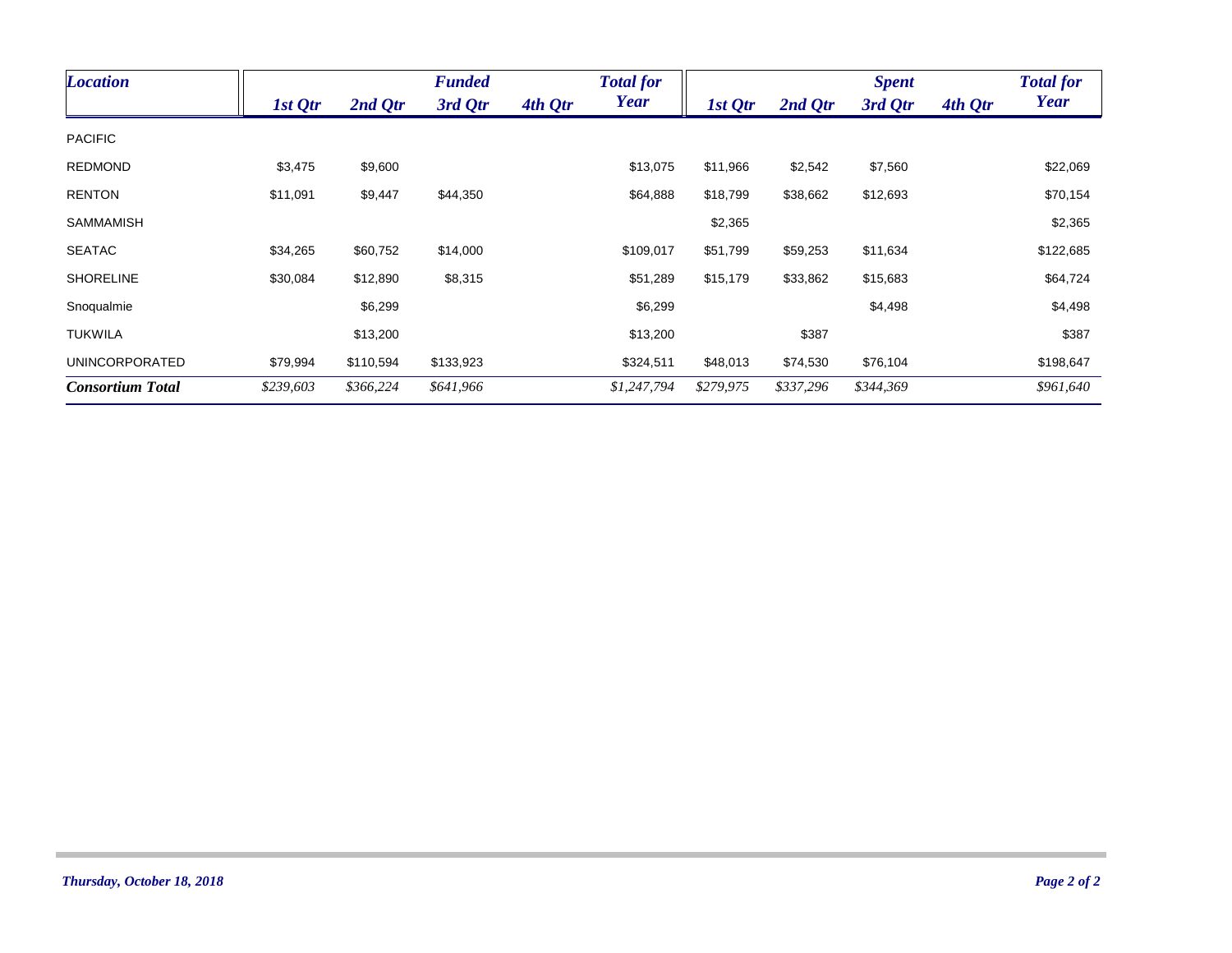## <span id="page-17-0"></span>*Area Summary of HRP Activity 2018*

| New Apps             |                 |                 |                 | <b>Pending Apps</b> |                  |                   |                | <b>Approved Apps</b>    |            |                |                          |                | <b>Completed Apps</b> |            |                |                |                |                | <b>Cancelled Apps</b> |                |                          |                |                |            |                 |
|----------------------|-----------------|-----------------|-----------------|---------------------|------------------|-------------------|----------------|-------------------------|------------|----------------|--------------------------|----------------|-----------------------|------------|----------------|----------------|----------------|----------------|-----------------------|----------------|--------------------------|----------------|----------------|------------|-----------------|
| <b>Location</b>      | 1st<br>Qtr      | 2nd<br>Qtr      | 3rd<br>Qtr      | 4th<br>Qtr          | <b>YTD</b>       | <i>lst</i><br>Qtr | 2nd<br>Qtr     | 3rd<br>Qtr              | 4th<br>Qtr | <b>YTD</b>     | <i><b>Ist</b></i><br>Qtr | 2nd<br>Qtr     | 3rd<br>Qtr            | 4th<br>Qtr | <b>YTD</b>     | 1st<br>Qtr     | 2nd<br>Qtr     | 3rd<br>Qtr     | 4th<br>Qtr            | <b>YTD</b>     | <i><b>1st</b></i><br>Qtr | 2nd<br>Qtr     | 3rd<br>Qtr     | 4th<br>Qtr | <b>YTD</b>      |
| <b>ALGONA</b>        | $\mathbf{1}$    |                 | $\overline{1}$  |                     | $\overline{2}$   |                   |                |                         |            |                |                          |                |                       |            |                |                |                |                |                       |                | $\overline{1}$           |                | $\overline{1}$ |            | $\overline{2}$  |
| Auburn               | $\mathbf{1}$    | 6               | $\overline{2}$  |                     | $9\,$            |                   | $\overline{1}$ | $\mathbf{3}$            |            | $\overline{4}$ | $\overline{1}$           |                | $\overline{2}$        |            | $\mathbf{3}$   |                |                | $\overline{1}$ |                       | $\mathbf{1}$   |                          |                |                |            |                 |
| <b>BLACK DIAMOND</b> | $5\phantom{.0}$ |                 |                 |                     | $5\phantom{.0}$  |                   |                |                         |            |                | $\overline{1}$           | $\overline{1}$ | $\overline{1}$        |            | $\mathbf{3}$   |                | $\mathbf{1}$   | $\overline{1}$ |                       | $\overline{2}$ | $\overline{\mathbf{1}}$  | $\overline{1}$ |                |            | $\overline{2}$  |
| <b>BOTHELL</b>       | $\mathbf{3}$    | $\mathbf{3}$    | $\overline{4}$  |                     | $10$             |                   |                |                         |            |                |                          |                | $6\phantom{.}6$       |            | 6              | $\overline{2}$ | $\overline{1}$ |                |                       | $\mathbf{3}$   |                          | $\overline{1}$ |                |            | $\overline{1}$  |
| <b>BURIEN</b>        | $\mathbf{3}$    | $\sqrt{5}$      | $\overline{2}$  |                     | 10               | $\mathbf{1}$      |                |                         |            | $\overline{1}$ |                          |                | $\overline{2}$        |            | $\overline{2}$ |                |                |                |                       |                | $\mathbf{3}$             | $\overline{2}$ |                |            | $5\phantom{.0}$ |
| Carnation            | $\mathbf{1}$    | $\overline{2}$  | $\overline{1}$  |                     | $\overline{4}$   |                   |                |                         |            |                |                          |                | $\overline{2}$        |            | $\overline{2}$ |                |                |                |                       |                |                          | $\overline{1}$ |                |            | $\overline{1}$  |
| <b>CLYDE HILL</b>    | $\mathbf{1}$    |                 |                 |                     | $\mathbf{1}$     |                   |                |                         |            |                |                          | $\overline{1}$ |                       |            | $\overline{1}$ |                |                |                |                       |                |                          |                |                |            |                 |
| COVINGTON            | $\overline{1}$  | $\mathbf{3}$    | $\mathbf{1}$    |                     | $5\phantom{.0}$  |                   | $\overline{2}$ |                         |            | $\overline{2}$ | $\overline{\mathbf{1}}$  |                |                       |            | $\mathbf{1}$   |                | $\mathbf{1}$   | $\overline{1}$ |                       | $\overline{2}$ | $\overline{1}$           | $\overline{1}$ |                |            | $\overline{2}$  |
| <b>DES MOINES</b>    | $\overline{7}$  | $\overline{a}$  | $\overline{4}$  |                     | $15\,$           |                   |                |                         |            |                |                          | $\overline{1}$ | $\overline{1}$        |            | $\overline{2}$ | $\overline{2}$ |                |                |                       | $\overline{2}$ | 6                        | $\overline{1}$ | $\mathbf{3}$   |            | 10              |
| <b>DUVALL</b>        |                 | 2               | $\overline{2}$  |                     | $\overline{4}$   |                   |                |                         |            |                |                          |                |                       |            |                |                | $\overline{1}$ |                |                       | $\mathbf{1}$   |                          |                |                |            |                 |
| <b>ENUMCLAW</b>      | $\mathbf{3}$    | $6\phantom{.}6$ | $5\phantom{.0}$ |                     | 14               |                   |                |                         |            |                | $\overline{2}$           | $\mathbf{3}$   | $5\phantom{.0}$       |            | 10             |                | $\mathbf{3}$   | $\mathbf{3}$   |                       | $6\phantom{.}$ |                          | $\overline{1}$ |                |            | $\overline{1}$  |
| Federal Way          |                 | $\mathbf{3}$    | 4               |                     | $\overline{7}$   |                   |                | $\overline{2}$          |            | $\overline{2}$ |                          |                |                       |            |                |                |                |                |                       |                |                          |                | $\overline{1}$ |            | $\overline{1}$  |
| <b>ISSAQUAH</b>      | $\overline{1}$  |                 | $\overline{1}$  |                     | $\overline{2}$   | $\mathbf{1}$      |                |                         |            | $\overline{1}$ |                          |                |                       |            |                |                |                |                |                       |                | $\overline{1}$           |                |                |            | $\overline{1}$  |
| KENMORE              | $5\phantom{.0}$ | $\overline{2}$  | $\mathbf{3}$    |                     | $10\,$           |                   | $\overline{1}$ | $\overline{\mathbf{1}}$ |            | $\overline{2}$ |                          | $\overline{1}$ | $\overline{2}$        |            | $\mathbf{3}$   |                |                | $\mathbf{1}$   |                       | $\mathbf{1}$   | $\overline{1}$           | $\overline{1}$ |                |            | $\mathbf{2}$    |
| <b>KENT</b>          | $\mathbf{3}$    |                 | $\mathbf{3}$    |                     | $6\phantom{.}$   | $\mathbf{1}$      |                |                         |            | $\overline{1}$ |                          |                | $\mathbf{3}$          |            | $\mathbf{3}$   |                | $\overline{1}$ | $\overline{2}$ |                       | $\mathbf{3}$   |                          |                | $\overline{2}$ |            | $\overline{2}$  |
| KIRKLAND             | $\overline{2}$  | $\mathbf{3}$    | $\mathbf{3}$    |                     | $\boldsymbol{8}$ |                   | $\overline{1}$ |                         |            | $\overline{1}$ |                          |                | $\mathbf{1}$          |            | $\mathbf{1}$   |                |                |                |                       |                | $\overline{1}$           | $\overline{1}$ | $\overline{1}$ |            | $\mathbf{3}$    |
| LK FOREST PARK       |                 |                 | $\mathbf{1}$    |                     | $\overline{1}$   |                   |                |                         |            |                |                          |                |                       |            |                |                |                |                |                       |                | $\overline{1}$           |                |                |            | $\overline{1}$  |
| MAPLE VALLEY         | $\overline{2}$  |                 | $\mathbf{1}$    |                     | $\mathbf{3}$     |                   |                |                         |            |                | $\overline{1}$           | $\overline{1}$ |                       |            | $\overline{2}$ |                |                | $\overline{2}$ |                       | $\overline{2}$ |                          |                |                |            |                 |
| <b>MEDINA</b>        | $\overline{1}$  |                 |                 |                     | $\overline{1}$   |                   |                |                         |            |                |                          |                |                       |            |                |                |                |                |                       |                |                          |                |                |            |                 |
| MERCER ISLAND        |                 |                 |                 |                     |                  |                   |                |                         |            |                |                          | $\mathbf{1}$   |                       |            | $\mathbf{1}$   |                |                |                |                       |                |                          |                |                |            |                 |
| <b>NEWCASTLE</b>     | $\mathbf{1}$    |                 |                 |                     | $\overline{1}$   | $\mathbf{1}$      |                |                         |            | $\overline{1}$ |                          |                |                       |            |                |                |                |                |                       |                |                          |                |                |            |                 |
| NORMANDY PARK        | $\overline{1}$  |                 |                 |                     | $\overline{1}$   |                   |                |                         |            |                |                          |                |                       |            |                |                |                |                |                       |                |                          |                |                |            |                 |
| NORTH BEND           | $\overline{2}$  | $\overline{2}$  |                 |                     | $\overline{4}$   |                   |                |                         |            |                | $\overline{1}$           | $\overline{2}$ |                       |            | $\mathbf{3}$   | $\mathbf{1}$   | $\overline{1}$ | $\overline{1}$ |                       | $\mathbf{3}$   |                          |                |                |            |                 |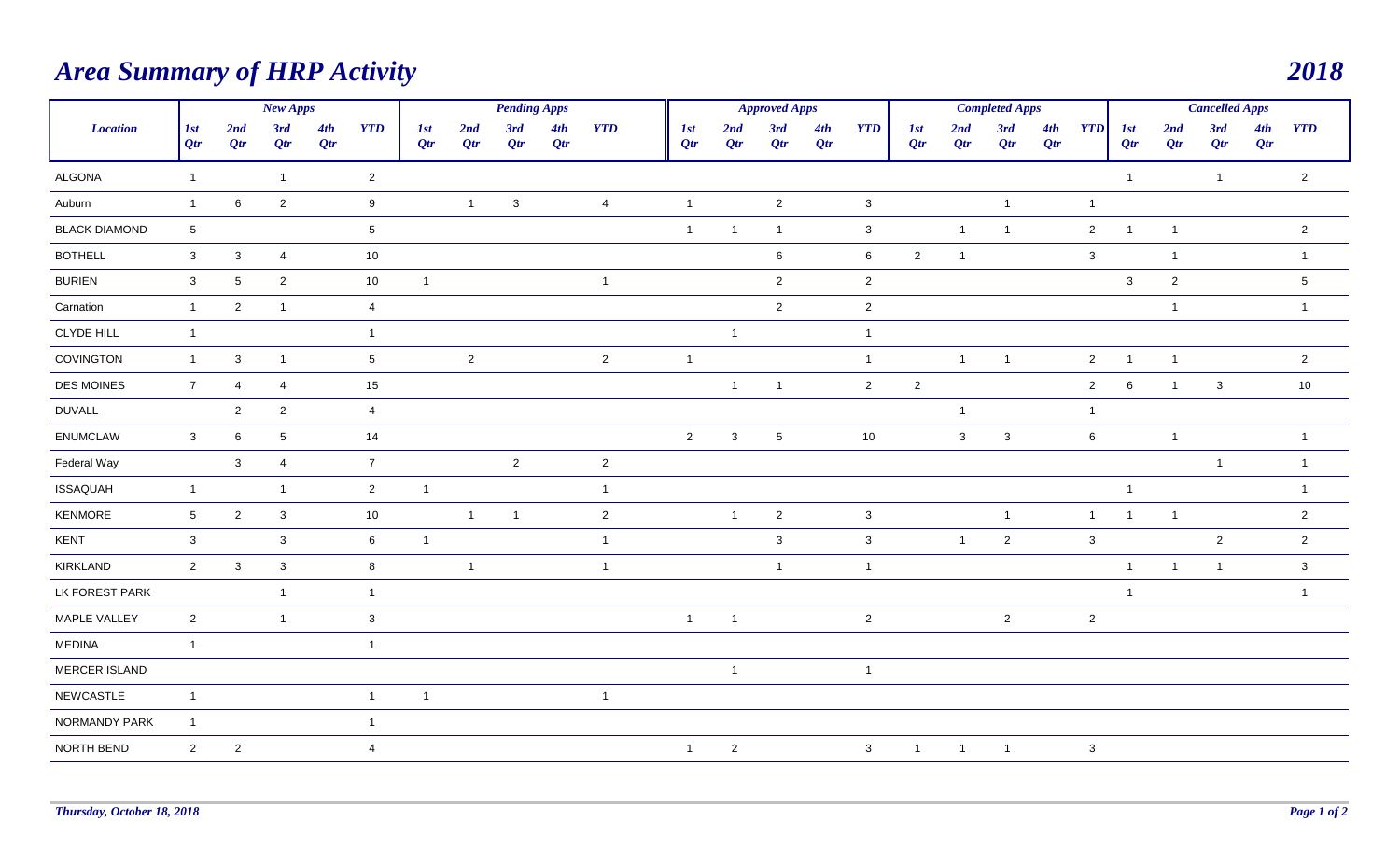|                         |                 |               | New Apps   |            |                |                |                | <b>Pending Apps</b> |               |                |            |             | <b>Approved Apps</b> |               |                |                           |                | <b>Completed Apps</b> |            |                |                      |               | <b>Cancelled Apps</b> |            |                |
|-------------------------|-----------------|---------------|------------|------------|----------------|----------------|----------------|---------------------|---------------|----------------|------------|-------------|----------------------|---------------|----------------|---------------------------|----------------|-----------------------|------------|----------------|----------------------|---------------|-----------------------|------------|----------------|
| <b>Location</b>         | 1st<br>Qtr      | 2nd<br>$Q$ tr | 3rd<br>Qtr | 4th<br>Qtr | <b>YTD</b>     | 1st<br>$Q$ tr  | 2nd<br>$Q$ tr  | 3rd<br>Qtr          | 4th<br>$Q$ tr | <b>YTD</b>     | 1st<br>Qtr | 2nd<br>Qtr  | 3rd<br>$Q$ tr        | 4th<br>$Q$ tr | <b>YTD</b>     | I <sub>st</sub><br>$Q$ tr | 2nd<br>$Q$ tr  | 3rd<br>$Q$ tr         | 4th<br>Qtr | <b>YTD</b>     | <b>1st</b><br>$Q$ tr | 2nd<br>$Q$ tr | 3rd<br>Qtr            | 4th<br>Qtr | <b>YTD</b>     |
| <b>PACIFIC</b>          |                 |               |            |            |                |                |                |                     |               |                |            |             |                      |               |                |                           |                |                       |            |                |                      |               |                       |            |                |
| REDMOND                 | $\overline{2}$  |               | 2          |            | 5              |                |                |                     |               |                |            |             |                      |               | $\overline{2}$ |                           | $\overline{2}$ |                       |            | $\overline{2}$ |                      | 3             |                       |            |                |
| <b>RENTON</b>           | 12              | 11            | 9          |            | 32             |                | $\overline{2}$ | 3                   |               | 5              | 2          |             | $\overline{4}$       |               | 6              | 3                         | 3              | $\overline{4}$        |            | 10             | 8                    | 2             | $\mathbf{3}$          |            | 13             |
| SAMMAMISH               |                 |               |            |            | $\overline{c}$ |                |                |                     |               |                |            |             |                      |               |                |                           |                |                       |            |                |                      |               |                       |            |                |
| SEATAC                  | $\overline{7}$  | 7             | 3          |            | 17             |                |                |                     |               | $\overline{2}$ | 3          | 3           |                      |               | $\overline{7}$ |                           | $\overline{4}$ | 3                     |            | $\overline{7}$ | 2                    |               |                       |            | $\overline{4}$ |
| SHORELINE               | $5\overline{5}$ | 5             | 5          |            | 15             |                |                | $\overline{2}$      |               | 3              |            |             |                      |               | 3              |                           |                | 3                     |            | 4              |                      |               |                       |            | 2              |
| Snoqualmie              |                 |               |            |            |                |                |                |                     |               |                |            |             |                      |               |                |                           |                |                       |            |                |                      |               |                       |            |                |
| <b>TUKWILA</b>          | 2               |               | 3          |            | 6              |                |                |                     |               |                |            |             |                      |               |                |                           |                |                       |            |                | 2                    |               |                       |            | $\overline{4}$ |
| <b>UNINCORPORATED</b>   | 18              | 12            | 23         |            | 53             | $\overline{4}$ | 2              | 5                   |               | 11             | 4          | $5^{\circ}$ | $\overline{7}$       |               | 16             | 2                         | 3              | 6                     |            | 11             | 5                    | 5             | $\overline{7}$        |            | 17             |
| <b>Consortium Total</b> | 92              | 79            | 84         |            | 255            | 9              | 10             | 19                  |               | 38             | 18         | 23          | 38                   |               | 79             | 11                        | 22             | 28                    |            | 61             | 35                   | 24            | 20                    |            | 79             |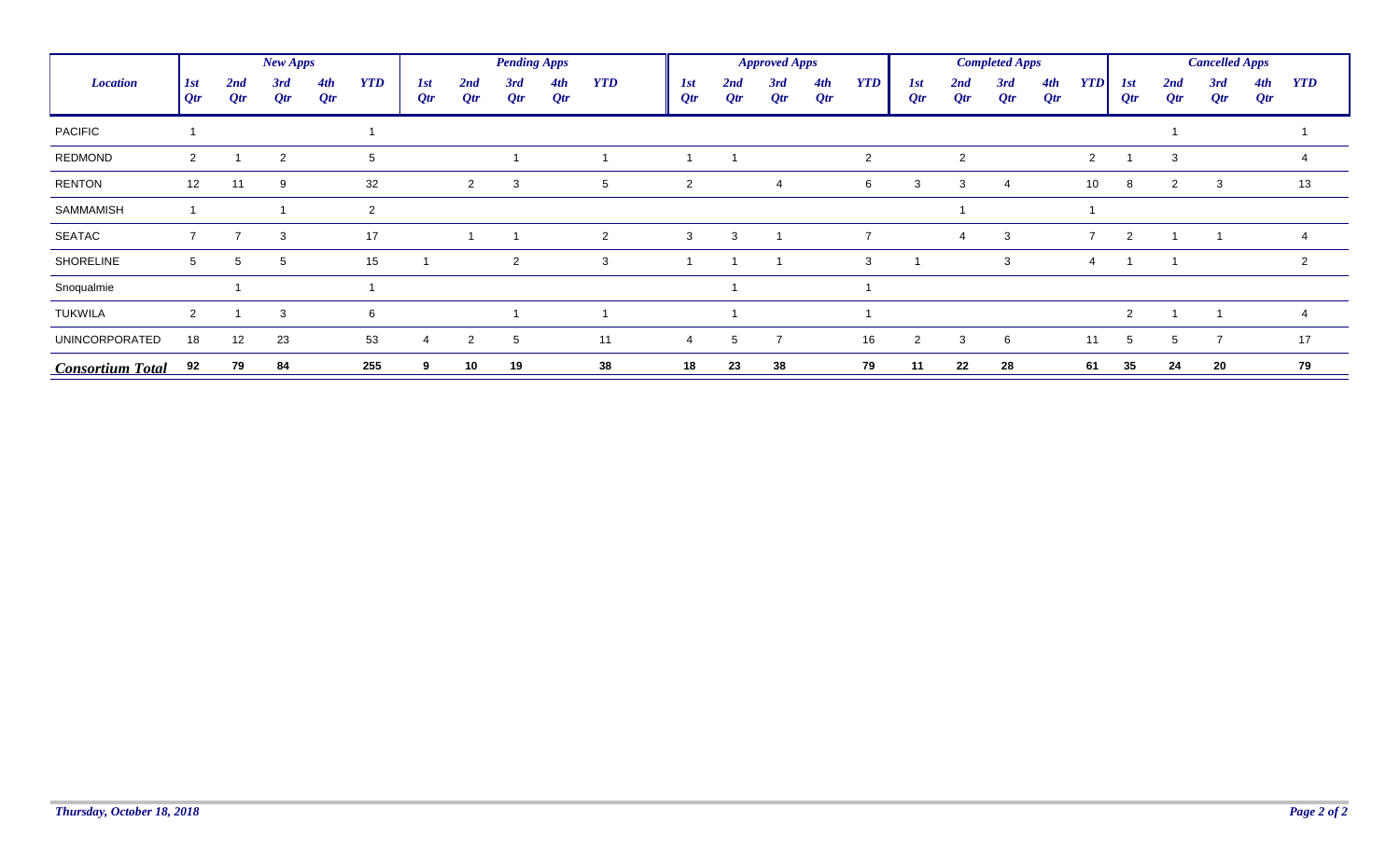<span id="page-19-0"></span>

|                          |             |             |                                        |            |    |              |                 | HOUSING<br><b>PROGRAMS</b> |                |  |
|--------------------------|-------------|-------------|----------------------------------------|------------|----|--------------|-----------------|----------------------------|----------------|--|
| <b>Consortium Cities</b> |             |             | <b>NORTH AND EAST SUBREGION CITIES</b> |            |    |              |                 |                            |                |  |
|                          | <b>DPL</b>  | <b>AMPL</b> | <b>MHG</b>                             | <b>HAM</b> | EG | <b>FUND</b>  | <b>STATUS</b>   | <b>TOTALS</b>              | <b>UNITS</b>   |  |
| <b>BARING</b>            |             |             |                                        |            |    |              |                 |                            |                |  |
| 9753                     |             |             |                                        |            |    |              | Pre-App         |                            |                |  |
|                          |             |             |                                        |            |    |              |                 |                            |                |  |
| <b>BOTHELL</b>           |             |             |                                        |            |    |              |                 |                            |                |  |
| 9361                     |             |             | \$9,980.83                             |            |    | CDBG         | <b>CLOSED</b>   |                            |                |  |
| 9367                     |             |             | \$8,745.32                             |            |    | CDBG         | <b>CLOSED</b>   |                            |                |  |
| 9455                     |             |             | \$5,366.06                             |            |    | CDBG         | <b>CLOSED</b>   |                            |                |  |
| 9166                     | \$77,600.00 |             |                                        |            |    | <b>CDBG</b>  | <b>Approved</b> |                            |                |  |
| 9603                     |             |             | \$10,000.00                            |            |    | CDBG         | <b>Approved</b> |                            |                |  |
| 9721                     |             |             | \$12,500.00                            |            |    | CDBG         | <b>Approved</b> |                            |                |  |
| 9630                     |             |             | \$10,000.00                            |            |    | <b>VSHSL</b> | <b>Approved</b> |                            |                |  |
| 9671                     |             |             | \$10,000.00                            |            |    | <b>VSHSL</b> | <b>Approved</b> |                            |                |  |
| 9732                     |             |             | \$8,000.00                             |            |    | <b>VSHSL</b> | <b>Approved</b> |                            |                |  |
| 9795                     |             |             | \$1,050.00                             |            |    | <b>CDBG</b>  | <b>Approved</b> |                            |                |  |
| 9682                     |             |             | \$8,000.00                             |            |    |              | <b>Approved</b> |                            |                |  |
| 9749                     |             |             |                                        |            |    |              | pre-app         |                            |                |  |
| 9803                     |             |             |                                        |            |    |              | pre-app         | \$161,242.21               | 11             |  |
| <b>CARNATION</b>         |             |             |                                        |            |    |              |                 |                            |                |  |
| 9709                     |             |             | \$11,700.00                            |            |    | <b>CDBG</b>  | <b>APPROVED</b> |                            |                |  |
| 9743                     |             |             | \$8,000.00                             |            |    |              | VSHSL APPROVED  |                            |                |  |
|                          |             |             |                                        |            |    |              |                 |                            |                |  |
| 9615                     |             |             |                                        |            |    |              | Pre-App         |                            |                |  |
| 9673                     |             |             |                                        |            |    |              | Pre-App         |                            |                |  |
| <b>CLYDE HILL</b>        |             |             |                                        |            |    |              |                 | \$19,700.00                | $\overline{2}$ |  |
|                          |             |             |                                        |            |    |              | <b>APPROVED</b> |                            |                |  |
| 9569                     | \$30,000.00 |             |                                        |            |    | <b>CDBG</b>  |                 | \$30,000.00                | $\mathbf{1}$   |  |
| <b>DUVALL</b>            |             |             |                                        |            |    |              |                 |                            |                |  |
|                          |             |             |                                        |            |    |              |                 |                            |                |  |
| 9484                     |             |             | \$10,594.57                            |            |    | CDBG         | <b>CLOSE</b>    |                            |                |  |
| 9726                     |             |             | \$10,000.00                            |            |    |              | CDBG APPROVED   |                            |                |  |
| 9809                     |             |             |                                        |            |    |              | Pre-App         |                            |                |  |
|                          |             |             |                                        |            |    |              |                 | \$20,594.57                | $\overline{2}$ |  |
| <b>ISSAQAUH</b>          |             |             |                                        |            |    |              |                 |                            |                |  |
| 9523                     |             |             |                                        |            |    |              | Pending         |                            |                |  |
| 9794                     |             |             |                                        |            |    |              | Pre-App         |                            |                |  |
|                          |             |             |                                        |            |    |              |                 |                            |                |  |
| <b>KENMORE</b>           |             |             |                                        |            |    |              |                 |                            |                |  |
| 9577                     |             |             | \$9,312.31                             |            |    | <b>CDBG</b>  | <b>CLOSED</b>   |                            |                |  |
| 9629                     |             |             | \$9,600.00                             |            |    | VSHSL        | <b>APPROVED</b> |                            |                |  |
| 9636                     |             |             | \$10,889.50                            |            |    | <b>VSHSL</b> | <b>APPROVED</b> |                            |                |  |
| 9640                     |             |             |                                        |            |    |              | pending         |                            |                |  |
| 9640                     |             |             |                                        |            |    |              | pending         |                            |                |  |
| 9744                     |             |             |                                        |            |    |              | Pending         |                            |                |  |
| 9770                     |             |             |                                        |            |    |              | Pre-App         |                            |                |  |
| 9775                     |             |             |                                        |            |    |              | Pre-App         |                            |                |  |
| 9818                     |             |             |                                        |            |    |              | Pre-App         |                            |                |  |
|                          |             |             |                                        |            |    |              |                 | \$29,801.81                | $\mathbf{3}$   |  |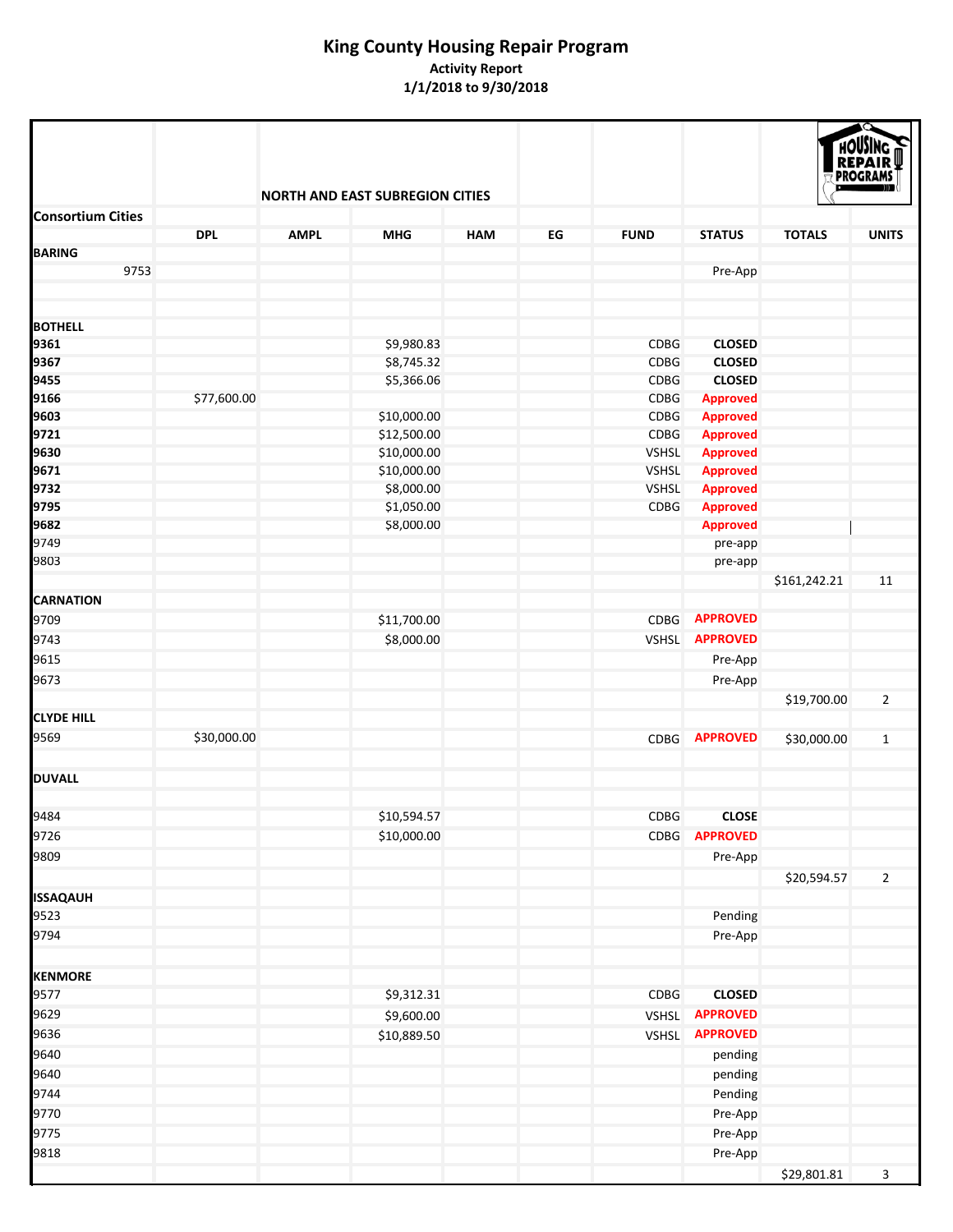|                         |             |             | <b>NORTH AND EAST SUBREGION CITIES</b> |            |            |              |                       | <b>HOUSING</b><br><b>REPAIR</b><br>PROGRAMS |                         |  |
|-------------------------|-------------|-------------|----------------------------------------|------------|------------|--------------|-----------------------|---------------------------------------------|-------------------------|--|
|                         | <b>DPL</b>  | <b>AMPL</b> | <b>MHG</b>                             | <b>HAM</b> | EG         | <b>FUND</b>  | <b>STATUS</b>         | <b>TOTALS</b>                               | <b>UNITS</b>            |  |
| <b>KIRKLAND</b>         |             |             |                                        |            |            |              |                       |                                             |                         |  |
| 9520                    | \$17,000.00 |             |                                        |            |            |              | <b>APPROVED</b>       |                                             |                         |  |
| 9733                    | \$14,800.00 |             |                                        |            |            | <b>CDBG</b>  | <b>APPROVED</b>       |                                             |                         |  |
| 9657                    |             |             |                                        |            |            |              | Pending               |                                             |                         |  |
|                         |             |             |                                        |            |            |              |                       |                                             |                         |  |
| 9812                    |             |             |                                        |            |            |              | Pre-App               | \$31,800.00                                 | $\overline{2}$          |  |
| <b>LAKE FOREST PARK</b> |             |             |                                        |            |            |              |                       |                                             |                         |  |
| 9796                    |             |             |                                        |            |            |              | Pending               |                                             |                         |  |
| <b>MEDINA</b>           |             |             |                                        |            |            |              |                       |                                             |                         |  |
| 9574                    |             |             |                                        |            |            |              | PRE-APP               |                                             |                         |  |
|                         |             |             |                                        |            |            |              |                       |                                             |                         |  |
| <b>Mercer Island</b>    |             |             |                                        |            |            |              |                       |                                             |                         |  |
| 9501                    |             |             | \$4,600.00                             |            |            |              | CDBG APPROVED         | \$4,600.00                                  | $\mathbf{1}$            |  |
| <b>NEW CASTLE</b>       |             |             |                                        |            |            |              |                       |                                             |                         |  |
| 9551                    |             |             |                                        |            |            |              | Pending               |                                             |                         |  |
| <b>NORTH BEND</b>       |             |             |                                        |            |            |              |                       |                                             |                         |  |
| 9590                    |             |             |                                        |            | \$2,879.36 | CDBG         | <b>CLOSE</b>          |                                             |                         |  |
| 9456                    |             |             | \$7,556.54                             |            |            | CDBG         | <b>CLOSE</b>          |                                             |                         |  |
| 9608                    |             |             | \$12,066.14                            |            |            | CDBG         | Closed                |                                             |                         |  |
| 9672                    |             |             | \$4,913.00                             |            |            | <b>VSHSL</b> | <b>APPROVED</b>       |                                             |                         |  |
| 9688                    |             |             |                                        |            |            |              | Pending               |                                             |                         |  |
|                         |             |             |                                        |            |            |              |                       | \$27,415.04                                 | 4                       |  |
| <b>REDMOND</b>          |             |             |                                        |            |            |              |                       |                                             |                         |  |
| 9222                    |             |             | \$11,033.24                            |            |            | CDBG         | <b>CLOSED</b>         |                                             |                         |  |
| 9540                    |             |             | \$3,475.07                             |            |            | CDBG         | <b>CLOSED</b>         |                                             |                         |  |
| 9600                    |             |             | \$9,600.00                             |            |            |              | VSHSL <b>APPROVED</b> |                                             |                         |  |
| 9402                    |             |             |                                        |            |            |              | Pending               |                                             |                         |  |
| 9766                    |             |             |                                        |            |            |              | Pending               |                                             |                         |  |
| 9774                    |             |             |                                        |            |            |              | Pre-App               |                                             |                         |  |
|                         |             |             |                                        |            |            |              |                       | \$24,108.31                                 | $\overline{\mathbf{3}}$ |  |
| <b>SAMMAMISH</b>        |             |             |                                        |            |            |              |                       |                                             |                         |  |
| 9412                    | \$34,221.83 |             |                                        |            |            | CDBG         | <b>CLOSE</b>          |                                             |                         |  |
| 9535                    |             |             |                                        |            |            |              | PRE-APP               |                                             |                         |  |
| 9631                    |             |             |                                        |            |            |              | PRE-APP               | \$34,221.83                                 | $\mathbf{1}$            |  |
|                         |             |             |                                        |            |            |              |                       |                                             |                         |  |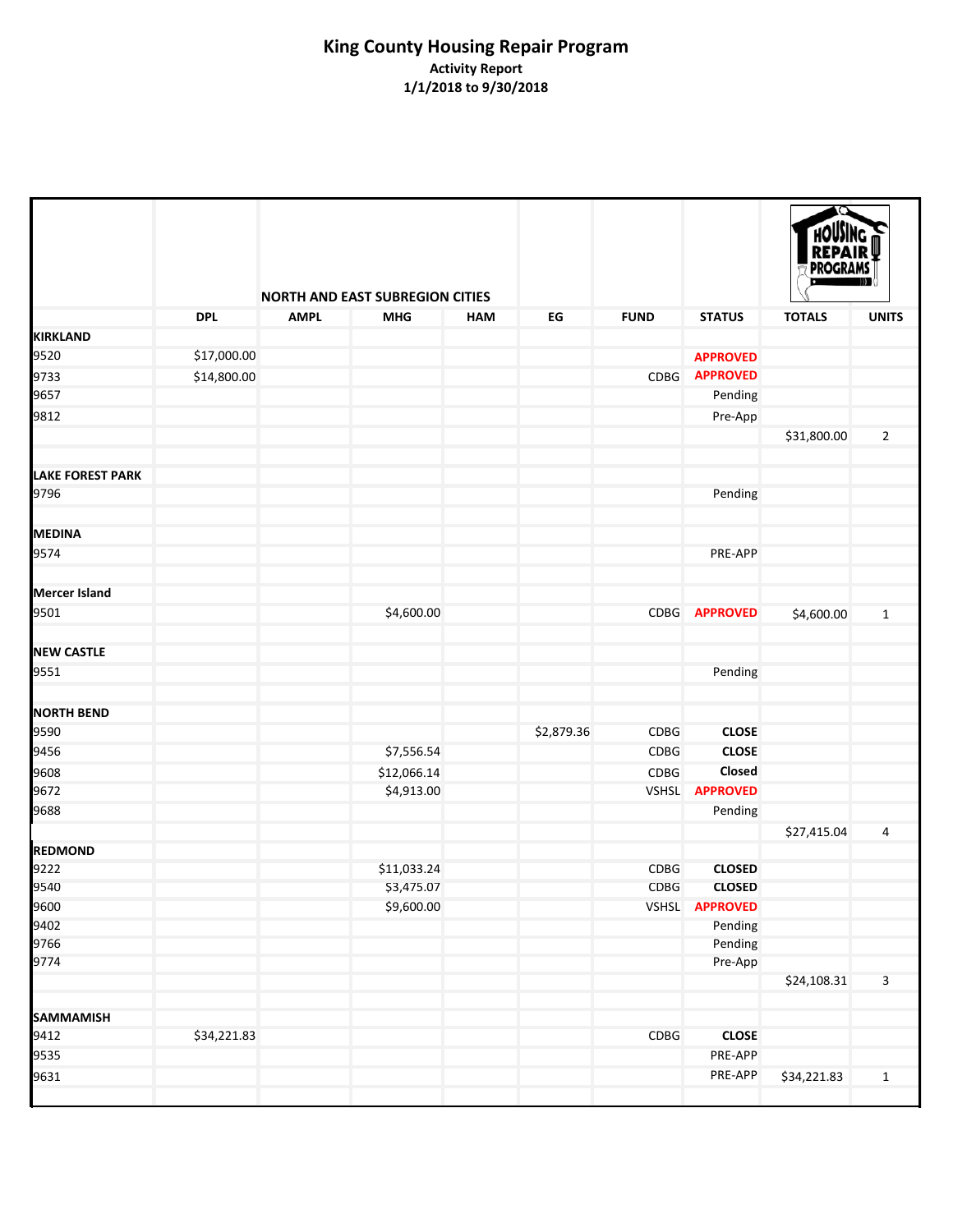|                          |              |             | <b>NORTH AND EAST SUBREGION CITIES</b> |            |                        |              |                 |               |              |
|--------------------------|--------------|-------------|----------------------------------------|------------|------------------------|--------------|-----------------|---------------|--------------|
| <b>SHORELINE</b>         | <b>DPL</b>   | <b>AMPL</b> | <b>MHG</b>                             | <b>HAM</b> | EG                     | <b>FUND</b>  | <b>STATUS</b>   | <b>TOTALS</b> | <b>UNITS</b> |
| 9173                     | \$19,682.79  |             |                                        |            |                        | CDBG         | <b>CLOSE</b>    |               |              |
| 9609                     | \$12,912.01  |             |                                        |            |                        | HOME         | <b>CLOSE</b>    |               |              |
| 9458                     | \$32,530.49  |             |                                        |            |                        | <b>CDBG</b>  | <b>CLOSE</b>    |               |              |
| 9664                     |              |             |                                        | \$8,250.22 |                        | <b>CDBG</b>  | <b>APPROVED</b> |               |              |
| 9698                     |              |             |                                        |            | \$6,740.06             | <b>CDBG</b>  | <b>APPROVED</b> |               |              |
| 9613                     |              |             |                                        |            |                        |              | Pending         |               |              |
| 9625                     |              |             |                                        |            |                        |              | Pending         |               |              |
| 9652                     |              |             |                                        |            |                        | <b>VSHSL</b> | Pending         |               |              |
|                          |              |             |                                        |            |                        |              |                 |               |              |
| 9686                     |              |             |                                        |            |                        |              | Pending         |               |              |
| 9776                     |              |             |                                        |            |                        |              | Pending         |               |              |
| 9652                     |              |             |                                        |            |                        |              | Pre-App         |               |              |
| 9686                     |              |             |                                        |            |                        |              | Pre-App         |               |              |
| 9724                     |              |             |                                        |            |                        | <b>VSHSL</b> | Pre-App         |               |              |
| 9762                     |              |             |                                        |            |                        |              | Pre-App         |               |              |
| 9797                     |              |             |                                        |            |                        |              | Pre-App         |               |              |
|                          |              |             |                                        |            |                        |              | Pre-App         |               |              |
|                          |              |             |                                        |            |                        |              |                 | \$80,115.57   | 5            |
| <b>SNOQUALMIE</b>        |              |             |                                        |            |                        |              |                 |               |              |
| 9678                     |              |             |                                        |            | \$6,299.00             |              | <b>APPROVED</b> |               |              |
| 9621                     |              |             |                                        |            |                        |              | Pending         |               |              |
|                          |              |             |                                        |            |                        |              |                 | \$6,299.00    | $\mathbf{1}$ |
| Woodinville              |              |             |                                        |            |                        |              |                 |               | 0            |
| <b>NE UNINCORPORATED</b> |              |             |                                        |            |                        |              |                 |               |              |
| 9450 DUVALL              |              |             |                                        |            |                        |              | Pending         |               |              |
| 9772 Duvall              |              |             |                                        |            |                        |              | Pending         |               |              |
|                          |              |             |                                        |            |                        |              |                 |               |              |
| 9347 FALL CITY           |              |             | \$11,201.54                            |            |                        | <b>CDBG</b>  | <b>CLOSE</b>    |               |              |
| 9731 Fall City           |              |             |                                        |            |                        |              | Pre-App         | \$11,201.54   | $\mathbf{1}$ |
|                          |              |             |                                        |            |                        |              |                 |               |              |
| 9565 REDMOND             | \$6,881.94   |             |                                        |            |                        |              | <b>CLOSE</b>    |               |              |
| 9793 REDMOND             |              |             |                                        |            |                        |              | Pre-App         |               |              |
|                          |              |             |                                        |            |                        |              |                 | \$6,881.94    | $\mathbf{1}$ |
| 9573 ISSAQUAH            |              |             |                                        |            |                        |              | Pending         |               |              |
| 9651 ISSAQUAH            |              |             |                                        |            |                        | <b>VSHSL</b> | Pending         |               |              |
| 9773 ISSAQUAH            |              |             |                                        |            |                        |              | Pending         |               |              |
|                          |              |             |                                        |            |                        |              |                 | \$0.00        | $\pmb{0}$    |
| 9445 NORTH BEND          |              |             | \$10,975.37                            |            |                        | CDBG         | <b>CLOSED</b>   |               |              |
| 9771 NORTH BEND          |              |             |                                        |            |                        |              | Pending         |               |              |
|                          |              |             |                                        |            |                        |              |                 | \$10,975.37   | $\mathbf{1}$ |
| 9420 SNOQUALMIE          | \$25,514.29  |             |                                        |            |                        | \$0.00       | <b>CLOSED</b>   |               |              |
| 9621 SNOQUALMIE          |              |             |                                        |            |                        |              | Pending         |               |              |
| 9430 SNOQUALMIE          |              |             |                                        |            |                        | \$0.00       | Pre-App         |               |              |
| 9780 SNOQUALMIE          |              |             |                                        |            |                        |              | Pre-App         |               |              |
| 9789 SNOQUALMIE          |              |             |                                        |            |                        |              | Pre-App         |               |              |
|                          |              |             |                                        |            |                        |              |                 | \$25,514.29   | $\mathbf{1}$ |
| <b>NE TOTALS</b>         | \$271,143.35 | \$0.00      | \$229,159.49                           |            | \$8,250.22 \$15,918.42 |              |                 | \$524,471.48  | 40           |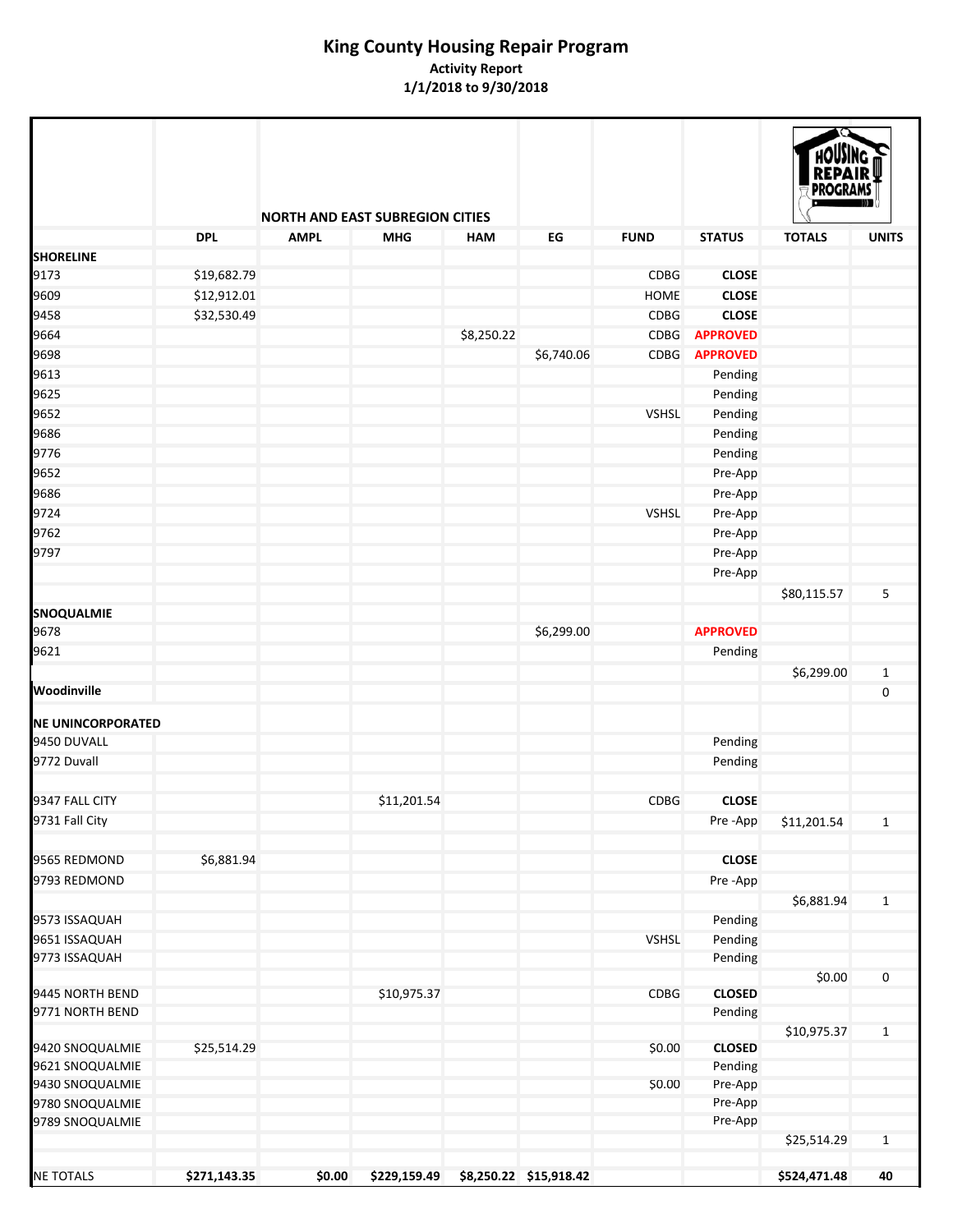| <b>SOUTH SUBREGION CITIES</b><br><b>DPL</b><br><b>AMPL</b><br><b>FUND</b><br><b>STATUS</b><br><b>UNITS</b><br><b>MHG</b><br><b>HAM</b><br>EG<br><b>TOTALS</b><br><b>CLOSED</b><br>\$7,994.99<br>HOME<br><b>APPROVED</b><br>\$15,000.00<br><b>VSHSL</b><br>9687<br><b>APPROVED</b><br>\$32,000.00<br>VSHSL<br>9638<br>VSHSL<br>Pending<br>9764<br>VSHSL<br>Pending<br>9670<br><b>VSHSL</b><br>pending<br>9802<br><b>VSHSL</b><br>Pending<br>9665<br><b>VSHSL</b><br>pre-App<br>9817<br><b>VSHSL</b><br>pre-App<br>9815<br>HOME<br>pre-App<br>3<br>\$54,994.99<br><b>BLACK DIAMOND</b><br>9572<br>\$10,809.74<br><b>VSHSL</b><br><b>CLOSED</b><br>9505<br>\$1,062.59<br><b>CDBG</b><br><b>CLOSED</b><br>8588<br><b>APPROVED</b><br>\$25,000.00<br><b>CDBG</b><br>9589<br>\$10,000.00<br><b>CDBG</b><br><b>APPROVED</b><br>9821<br><b>PRE-APP</b><br>\$46,872.33<br>4<br>9712<br><b>APPROVED</b><br>\$28,521.55<br><b>CDBG</b><br>9720<br><b>APPROVED</b><br>\$24,000.00<br><b>CDBG</b><br>9563<br><b>VSHSL</b><br>PENDING<br>9741<br>Pre-App<br>Pre-App<br>Pre-App<br>\$52,521.55<br>$\overline{2}$<br><b>COVINGTON</b><br>8404<br>\$17,827.73<br><b>CLOSE</b><br>HOME<br>9323<br><b>CLOSE</b><br>\$10,800.91<br>CDBG<br>9135<br>\$30,361.00<br>HOME<br><b>APPROVED</b><br>9680<br><b>PENDING</b><br>9702<br>PENDING<br>9814<br>Pre-App<br>\$58,989.64<br>3<br>9386<br>\$29,001.50<br><b>CLOSE</b><br><b>CDBG</b><br>9474<br>\$9,307.39<br><b>CLOSE</b><br>HOME<br>9439<br>\$27,500.00<br><b>APPROVED</b><br><b>CDBG</b><br>9439<br>\$27,500.00<br><b>VSHSL</b><br><b>APPROVED</b><br>9647<br>\$17,000.00<br>HOME <b>APPROVED</b><br>\$15,615.00<br>9675<br><b>APPROVED</b><br>9825<br>Pre-App | <b>Consortium Cities</b> |  |  |  | <b>HOUSING</b><br><b>REPAIR</b><br><b>PROGRAMS</b> |   |
|----------------------------------------------------------------------------------------------------------------------------------------------------------------------------------------------------------------------------------------------------------------------------------------------------------------------------------------------------------------------------------------------------------------------------------------------------------------------------------------------------------------------------------------------------------------------------------------------------------------------------------------------------------------------------------------------------------------------------------------------------------------------------------------------------------------------------------------------------------------------------------------------------------------------------------------------------------------------------------------------------------------------------------------------------------------------------------------------------------------------------------------------------------------------------------------------------------------------------------------------------------------------------------------------------------------------------------------------------------------------------------------------------------------------------------------------------------------------------------------------------------------------------------------------------------------------------------------------------------------------------------------------------------------------------------------------|--------------------------|--|--|--|----------------------------------------------------|---|
|                                                                                                                                                                                                                                                                                                                                                                                                                                                                                                                                                                                                                                                                                                                                                                                                                                                                                                                                                                                                                                                                                                                                                                                                                                                                                                                                                                                                                                                                                                                                                                                                                                                                                              |                          |  |  |  |                                                    |   |
|                                                                                                                                                                                                                                                                                                                                                                                                                                                                                                                                                                                                                                                                                                                                                                                                                                                                                                                                                                                                                                                                                                                                                                                                                                                                                                                                                                                                                                                                                                                                                                                                                                                                                              |                          |  |  |  |                                                    |   |
|                                                                                                                                                                                                                                                                                                                                                                                                                                                                                                                                                                                                                                                                                                                                                                                                                                                                                                                                                                                                                                                                                                                                                                                                                                                                                                                                                                                                                                                                                                                                                                                                                                                                                              | <b>AUBURN</b>            |  |  |  |                                                    |   |
|                                                                                                                                                                                                                                                                                                                                                                                                                                                                                                                                                                                                                                                                                                                                                                                                                                                                                                                                                                                                                                                                                                                                                                                                                                                                                                                                                                                                                                                                                                                                                                                                                                                                                              | 9469                     |  |  |  |                                                    |   |
|                                                                                                                                                                                                                                                                                                                                                                                                                                                                                                                                                                                                                                                                                                                                                                                                                                                                                                                                                                                                                                                                                                                                                                                                                                                                                                                                                                                                                                                                                                                                                                                                                                                                                              | 9667                     |  |  |  |                                                    |   |
|                                                                                                                                                                                                                                                                                                                                                                                                                                                                                                                                                                                                                                                                                                                                                                                                                                                                                                                                                                                                                                                                                                                                                                                                                                                                                                                                                                                                                                                                                                                                                                                                                                                                                              |                          |  |  |  |                                                    |   |
|                                                                                                                                                                                                                                                                                                                                                                                                                                                                                                                                                                                                                                                                                                                                                                                                                                                                                                                                                                                                                                                                                                                                                                                                                                                                                                                                                                                                                                                                                                                                                                                                                                                                                              |                          |  |  |  |                                                    |   |
|                                                                                                                                                                                                                                                                                                                                                                                                                                                                                                                                                                                                                                                                                                                                                                                                                                                                                                                                                                                                                                                                                                                                                                                                                                                                                                                                                                                                                                                                                                                                                                                                                                                                                              |                          |  |  |  |                                                    |   |
|                                                                                                                                                                                                                                                                                                                                                                                                                                                                                                                                                                                                                                                                                                                                                                                                                                                                                                                                                                                                                                                                                                                                                                                                                                                                                                                                                                                                                                                                                                                                                                                                                                                                                              |                          |  |  |  |                                                    |   |
|                                                                                                                                                                                                                                                                                                                                                                                                                                                                                                                                                                                                                                                                                                                                                                                                                                                                                                                                                                                                                                                                                                                                                                                                                                                                                                                                                                                                                                                                                                                                                                                                                                                                                              |                          |  |  |  |                                                    |   |
|                                                                                                                                                                                                                                                                                                                                                                                                                                                                                                                                                                                                                                                                                                                                                                                                                                                                                                                                                                                                                                                                                                                                                                                                                                                                                                                                                                                                                                                                                                                                                                                                                                                                                              |                          |  |  |  |                                                    |   |
|                                                                                                                                                                                                                                                                                                                                                                                                                                                                                                                                                                                                                                                                                                                                                                                                                                                                                                                                                                                                                                                                                                                                                                                                                                                                                                                                                                                                                                                                                                                                                                                                                                                                                              |                          |  |  |  |                                                    |   |
|                                                                                                                                                                                                                                                                                                                                                                                                                                                                                                                                                                                                                                                                                                                                                                                                                                                                                                                                                                                                                                                                                                                                                                                                                                                                                                                                                                                                                                                                                                                                                                                                                                                                                              |                          |  |  |  |                                                    |   |
|                                                                                                                                                                                                                                                                                                                                                                                                                                                                                                                                                                                                                                                                                                                                                                                                                                                                                                                                                                                                                                                                                                                                                                                                                                                                                                                                                                                                                                                                                                                                                                                                                                                                                              |                          |  |  |  |                                                    |   |
|                                                                                                                                                                                                                                                                                                                                                                                                                                                                                                                                                                                                                                                                                                                                                                                                                                                                                                                                                                                                                                                                                                                                                                                                                                                                                                                                                                                                                                                                                                                                                                                                                                                                                              |                          |  |  |  |                                                    |   |
|                                                                                                                                                                                                                                                                                                                                                                                                                                                                                                                                                                                                                                                                                                                                                                                                                                                                                                                                                                                                                                                                                                                                                                                                                                                                                                                                                                                                                                                                                                                                                                                                                                                                                              |                          |  |  |  |                                                    |   |
|                                                                                                                                                                                                                                                                                                                                                                                                                                                                                                                                                                                                                                                                                                                                                                                                                                                                                                                                                                                                                                                                                                                                                                                                                                                                                                                                                                                                                                                                                                                                                                                                                                                                                              |                          |  |  |  |                                                    |   |
|                                                                                                                                                                                                                                                                                                                                                                                                                                                                                                                                                                                                                                                                                                                                                                                                                                                                                                                                                                                                                                                                                                                                                                                                                                                                                                                                                                                                                                                                                                                                                                                                                                                                                              |                          |  |  |  |                                                    |   |
|                                                                                                                                                                                                                                                                                                                                                                                                                                                                                                                                                                                                                                                                                                                                                                                                                                                                                                                                                                                                                                                                                                                                                                                                                                                                                                                                                                                                                                                                                                                                                                                                                                                                                              |                          |  |  |  |                                                    |   |
|                                                                                                                                                                                                                                                                                                                                                                                                                                                                                                                                                                                                                                                                                                                                                                                                                                                                                                                                                                                                                                                                                                                                                                                                                                                                                                                                                                                                                                                                                                                                                                                                                                                                                              |                          |  |  |  |                                                    |   |
|                                                                                                                                                                                                                                                                                                                                                                                                                                                                                                                                                                                                                                                                                                                                                                                                                                                                                                                                                                                                                                                                                                                                                                                                                                                                                                                                                                                                                                                                                                                                                                                                                                                                                              | <b>BURIEN</b>            |  |  |  |                                                    |   |
|                                                                                                                                                                                                                                                                                                                                                                                                                                                                                                                                                                                                                                                                                                                                                                                                                                                                                                                                                                                                                                                                                                                                                                                                                                                                                                                                                                                                                                                                                                                                                                                                                                                                                              |                          |  |  |  |                                                    |   |
|                                                                                                                                                                                                                                                                                                                                                                                                                                                                                                                                                                                                                                                                                                                                                                                                                                                                                                                                                                                                                                                                                                                                                                                                                                                                                                                                                                                                                                                                                                                                                                                                                                                                                              |                          |  |  |  |                                                    |   |
|                                                                                                                                                                                                                                                                                                                                                                                                                                                                                                                                                                                                                                                                                                                                                                                                                                                                                                                                                                                                                                                                                                                                                                                                                                                                                                                                                                                                                                                                                                                                                                                                                                                                                              |                          |  |  |  |                                                    |   |
|                                                                                                                                                                                                                                                                                                                                                                                                                                                                                                                                                                                                                                                                                                                                                                                                                                                                                                                                                                                                                                                                                                                                                                                                                                                                                                                                                                                                                                                                                                                                                                                                                                                                                              |                          |  |  |  |                                                    |   |
|                                                                                                                                                                                                                                                                                                                                                                                                                                                                                                                                                                                                                                                                                                                                                                                                                                                                                                                                                                                                                                                                                                                                                                                                                                                                                                                                                                                                                                                                                                                                                                                                                                                                                              | 9779                     |  |  |  |                                                    |   |
|                                                                                                                                                                                                                                                                                                                                                                                                                                                                                                                                                                                                                                                                                                                                                                                                                                                                                                                                                                                                                                                                                                                                                                                                                                                                                                                                                                                                                                                                                                                                                                                                                                                                                              | 9816                     |  |  |  |                                                    |   |
|                                                                                                                                                                                                                                                                                                                                                                                                                                                                                                                                                                                                                                                                                                                                                                                                                                                                                                                                                                                                                                                                                                                                                                                                                                                                                                                                                                                                                                                                                                                                                                                                                                                                                              |                          |  |  |  |                                                    |   |
|                                                                                                                                                                                                                                                                                                                                                                                                                                                                                                                                                                                                                                                                                                                                                                                                                                                                                                                                                                                                                                                                                                                                                                                                                                                                                                                                                                                                                                                                                                                                                                                                                                                                                              |                          |  |  |  |                                                    |   |
|                                                                                                                                                                                                                                                                                                                                                                                                                                                                                                                                                                                                                                                                                                                                                                                                                                                                                                                                                                                                                                                                                                                                                                                                                                                                                                                                                                                                                                                                                                                                                                                                                                                                                              |                          |  |  |  |                                                    |   |
|                                                                                                                                                                                                                                                                                                                                                                                                                                                                                                                                                                                                                                                                                                                                                                                                                                                                                                                                                                                                                                                                                                                                                                                                                                                                                                                                                                                                                                                                                                                                                                                                                                                                                              |                          |  |  |  |                                                    |   |
|                                                                                                                                                                                                                                                                                                                                                                                                                                                                                                                                                                                                                                                                                                                                                                                                                                                                                                                                                                                                                                                                                                                                                                                                                                                                                                                                                                                                                                                                                                                                                                                                                                                                                              |                          |  |  |  |                                                    |   |
|                                                                                                                                                                                                                                                                                                                                                                                                                                                                                                                                                                                                                                                                                                                                                                                                                                                                                                                                                                                                                                                                                                                                                                                                                                                                                                                                                                                                                                                                                                                                                                                                                                                                                              |                          |  |  |  |                                                    |   |
|                                                                                                                                                                                                                                                                                                                                                                                                                                                                                                                                                                                                                                                                                                                                                                                                                                                                                                                                                                                                                                                                                                                                                                                                                                                                                                                                                                                                                                                                                                                                                                                                                                                                                              |                          |  |  |  |                                                    |   |
|                                                                                                                                                                                                                                                                                                                                                                                                                                                                                                                                                                                                                                                                                                                                                                                                                                                                                                                                                                                                                                                                                                                                                                                                                                                                                                                                                                                                                                                                                                                                                                                                                                                                                              |                          |  |  |  |                                                    |   |
|                                                                                                                                                                                                                                                                                                                                                                                                                                                                                                                                                                                                                                                                                                                                                                                                                                                                                                                                                                                                                                                                                                                                                                                                                                                                                                                                                                                                                                                                                                                                                                                                                                                                                              | <b>DES MOINES</b>        |  |  |  |                                                    |   |
|                                                                                                                                                                                                                                                                                                                                                                                                                                                                                                                                                                                                                                                                                                                                                                                                                                                                                                                                                                                                                                                                                                                                                                                                                                                                                                                                                                                                                                                                                                                                                                                                                                                                                              |                          |  |  |  |                                                    |   |
|                                                                                                                                                                                                                                                                                                                                                                                                                                                                                                                                                                                                                                                                                                                                                                                                                                                                                                                                                                                                                                                                                                                                                                                                                                                                                                                                                                                                                                                                                                                                                                                                                                                                                              |                          |  |  |  |                                                    |   |
|                                                                                                                                                                                                                                                                                                                                                                                                                                                                                                                                                                                                                                                                                                                                                                                                                                                                                                                                                                                                                                                                                                                                                                                                                                                                                                                                                                                                                                                                                                                                                                                                                                                                                              |                          |  |  |  |                                                    |   |
|                                                                                                                                                                                                                                                                                                                                                                                                                                                                                                                                                                                                                                                                                                                                                                                                                                                                                                                                                                                                                                                                                                                                                                                                                                                                                                                                                                                                                                                                                                                                                                                                                                                                                              |                          |  |  |  |                                                    |   |
|                                                                                                                                                                                                                                                                                                                                                                                                                                                                                                                                                                                                                                                                                                                                                                                                                                                                                                                                                                                                                                                                                                                                                                                                                                                                                                                                                                                                                                                                                                                                                                                                                                                                                              |                          |  |  |  |                                                    |   |
|                                                                                                                                                                                                                                                                                                                                                                                                                                                                                                                                                                                                                                                                                                                                                                                                                                                                                                                                                                                                                                                                                                                                                                                                                                                                                                                                                                                                                                                                                                                                                                                                                                                                                              |                          |  |  |  |                                                    |   |
|                                                                                                                                                                                                                                                                                                                                                                                                                                                                                                                                                                                                                                                                                                                                                                                                                                                                                                                                                                                                                                                                                                                                                                                                                                                                                                                                                                                                                                                                                                                                                                                                                                                                                              |                          |  |  |  |                                                    |   |
|                                                                                                                                                                                                                                                                                                                                                                                                                                                                                                                                                                                                                                                                                                                                                                                                                                                                                                                                                                                                                                                                                                                                                                                                                                                                                                                                                                                                                                                                                                                                                                                                                                                                                              |                          |  |  |  | \$125,923.89                                       | 5 |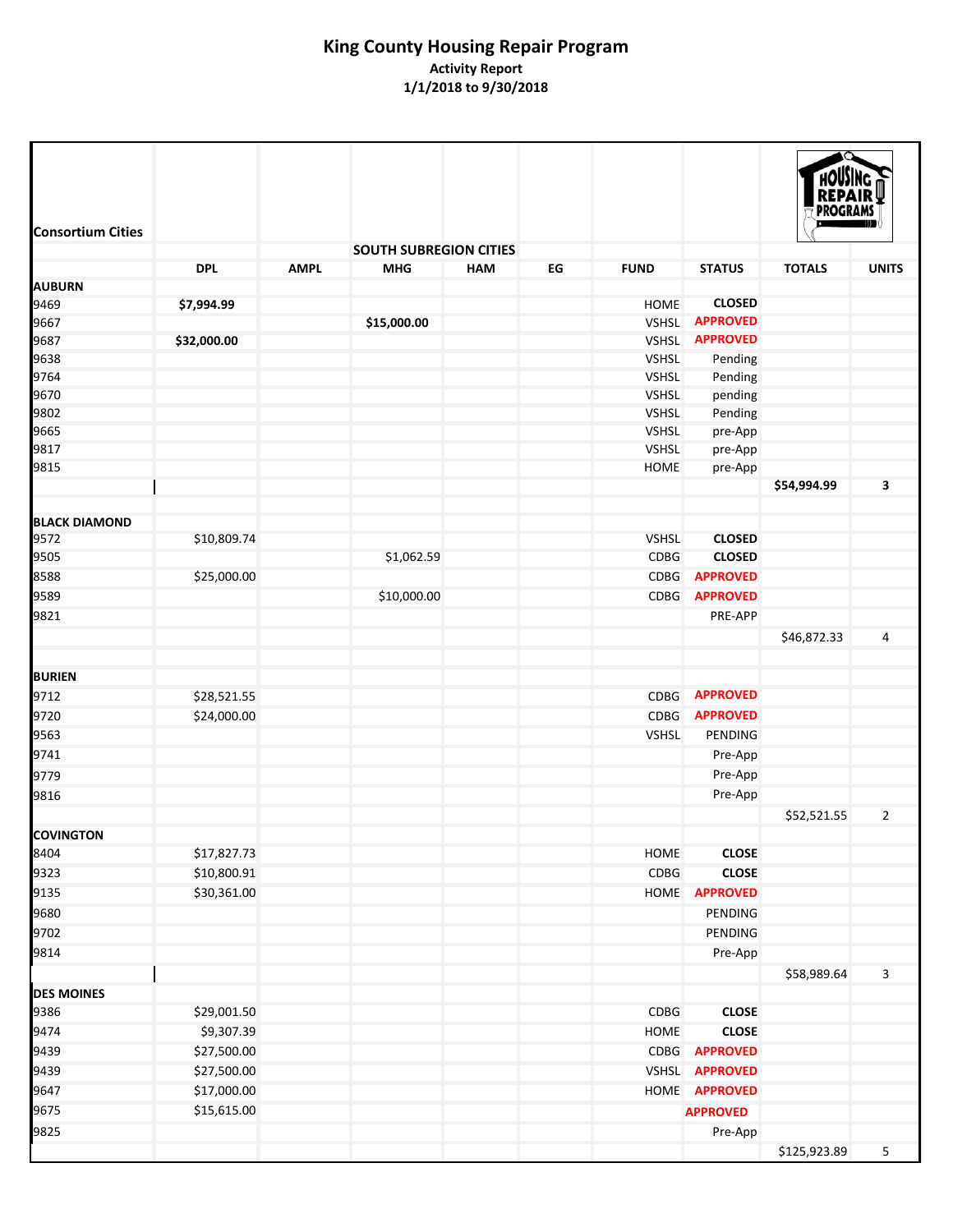| <b>Consortium Cities</b> | <b>DPL</b>  | <b>AMPL</b> | <b>MHG</b>  | <b>HAM</b> | EG | <b>FUND</b>  | <b>STATUS</b>   | <b>TOTALS</b> | <b>UNITS</b>   |  |  |
|--------------------------|-------------|-------------|-------------|------------|----|--------------|-----------------|---------------|----------------|--|--|
| <b>ENUMCLAW</b>          |             |             |             |            |    |              |                 |               |                |  |  |
| 9154                     |             |             | \$5,435.35  |            |    | CDBG         | <b>CLOSE</b>    |               |                |  |  |
| 9388                     |             |             | \$5,450.39  |            |    | <b>CDBG</b>  | <b>CLOSE</b>    |               |                |  |  |
| 9144                     | 29,342.43   |             |             |            |    | <b>HOME</b>  | <b>CLOSE</b>    |               |                |  |  |
| 9451                     |             |             | \$17,226.39 |            |    | <b>VSHSL</b> | <b>CLOSE</b>    |               |                |  |  |
| 9504                     |             |             | \$9,338.30  |            |    | CDBG         | <b>CLOSE</b>    |               |                |  |  |
| 9351                     |             |             | \$10,975.37 |            |    | <b>VSHSL</b> | <b>CLOSE</b>    |               |                |  |  |
| 9683                     |             |             | \$9,600.00  |            |    | <b>VSHSL</b> | <b>APPROVED</b> |               |                |  |  |
| 9703                     |             |             | \$3,000.00  |            |    | <b>CDBG</b>  | <b>APPROVED</b> |               |                |  |  |
| 9723                     |             |             | \$19,500.00 |            |    | <b>VSHSL</b> | <b>APPROVED</b> |               |                |  |  |
| 9681                     |             |             | \$10,000.00 |            |    | CDBG         | <b>APPROVED</b> |               |                |  |  |
| 9568                     |             |             | \$8,000.00  |            |    | CDBG         | <b>APPROVED</b> |               |                |  |  |
| 9364                     |             |             |             |            |    | <b>CDBG</b>  | Pending         |               |                |  |  |
| 9512                     |             |             |             |            |    | <b>CDBG</b>  | Pending         |               |                |  |  |
| 9575                     |             |             |             |            |    |              | PRE-APP         |               |                |  |  |
| 9587                     |             |             |             |            |    |              | PRE-APP         |               |                |  |  |
| 9644                     |             |             |             |            |    | <b>VSHSL</b> | PRE-APP         |               |                |  |  |
| 9669                     |             |             |             |            |    | <b>CDBG</b>  | PRE-APP         |               |                |  |  |
| 9742                     |             |             |             |            |    | CDBG         | PRE-APP         |               |                |  |  |
| 9787                     |             |             |             |            |    | CDBG         | PRE-APP         |               |                |  |  |
| 9783                     |             |             |             |            |    | CDBG         | PRE-APP         |               |                |  |  |
| 9820                     |             |             |             |            |    | CDBG         | PRE-APP         |               |                |  |  |
| 9824                     |             |             |             |            |    | CDBG         | PRE-APP         |               |                |  |  |
| <b>FEDERAL WAY</b>       |             |             |             |            |    |              |                 | \$127,868.23  | 11             |  |  |
| 9739                     |             |             |             |            |    | <b>VSHSL</b> | PENDING         |               |                |  |  |
| 9763                     |             |             |             |            |    | <b>VSHSL</b> | PENDING         |               |                |  |  |
| 9645                     |             |             |             |            |    | <b>VSHSL</b> | Pre-App         |               |                |  |  |
| 9782                     |             |             |             |            |    | <b>VSHSL</b> | Pre-App         |               |                |  |  |
| 9808                     |             |             |             |            |    | <b>VSHSL</b> | Pre-App         |               |                |  |  |
| <b>KENT</b>              |             |             |             |            |    |              |                 |               |                |  |  |
| 9313                     | \$26,024.39 |             |             |            |    | HOME         | <b>CLOSED</b>   |               |                |  |  |
| 9459                     | \$14,675.16 |             |             |            |    | HOME         | <b>CLOSED</b>   |               |                |  |  |
| 9633                     |             |             | \$13,915.69 |            |    | <b>VSHSL</b> | <b>CLOSED</b>   |               |                |  |  |
| 9400                     | \$19,281.00 |             |             |            |    | HOME         | <b>APPROVED</b> |               |                |  |  |
| 9307                     |             |             |             |            |    | HOME         | Pending         |               |                |  |  |
| 9628                     |             |             |             |            |    | VSHSL        | Pending         |               |                |  |  |
| 9800                     |             |             |             |            |    | VSHSL        | Pre-App         |               |                |  |  |
| 9801                     |             |             |             |            |    | HOME         | Pre-App         |               |                |  |  |
| <b>Maple Valley</b>      |             |             |             |            |    |              |                 | \$73,896.24   | 4              |  |  |
| 9324                     | \$15,242.17 |             |             |            |    | HOME         | <b>CLOSED</b>   |               |                |  |  |
| 9483                     | \$17,202.00 |             |             |            |    | <b>VSHSL</b> | <b>CLOSED</b>   |               |                |  |  |
| 9490                     |             |             |             |            |    | CDBG         | PENDING         |               |                |  |  |
| 9567                     |             |             |             |            |    | CDBG         | PENDING         |               |                |  |  |
|                          |             |             |             |            |    |              |                 | \$32,444.17   | $\overline{2}$ |  |  |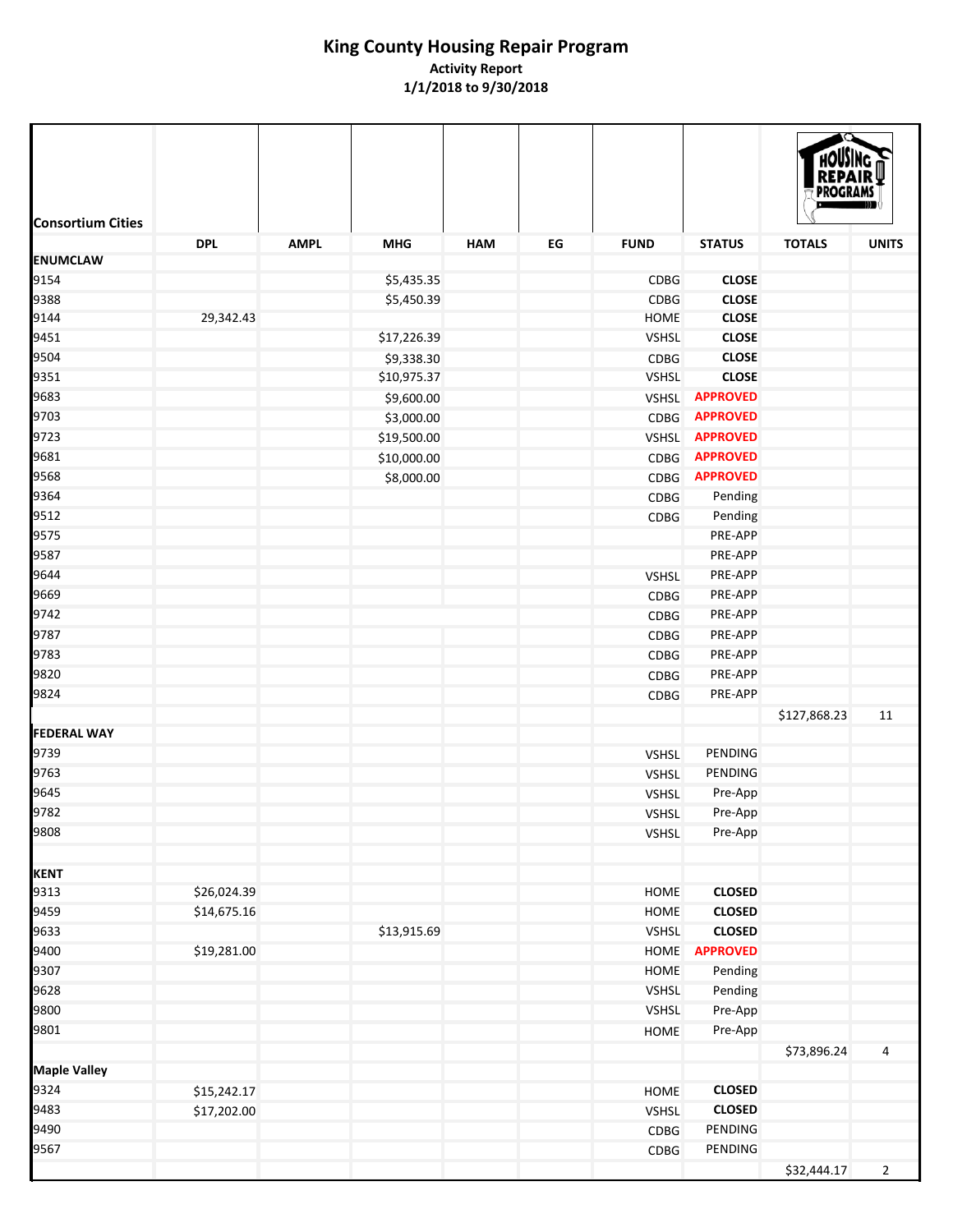|                          |             |             |             |            |    |              |                      | PROGRAI       |              |
|--------------------------|-------------|-------------|-------------|------------|----|--------------|----------------------|---------------|--------------|
| <b>Consortium Cities</b> | <b>DPL</b>  | <b>AMPL</b> | <b>MHG</b>  | <b>HAM</b> | EG | <b>FUND</b>  | <b>STATUS</b>        | <b>TOTALS</b> | <b>UNITS</b> |
| Pacific                  |             |             |             |            |    |              |                      |               |              |
| 9570                     |             |             |             |            |    |              | PENDING              |               |              |
| Preston                  |             |             |             |            |    |              |                      |               |              |
| 9614                     |             |             |             |            |    |              | Pending              |               |              |
| <b>RENTON</b>            |             |             |             |            |    |              |                      |               |              |
| 8197                     | \$21,893.27 |             |             |            |    | <b>CDBG</b>  | <b>CLOSED</b>        |               |              |
| 9304                     | \$9,761.49  |             |             |            |    | HOME         | <b>CLOSED</b>        |               |              |
| 9292                     | \$15,410.33 |             |             |            |    | HOME         | <b>CLOSED</b>        |               |              |
| 9085                     | \$11,004.67 |             |             |            |    | CDBG/VSHSL   | <b>CLOSED</b>        |               |              |
| 9363                     | \$10,036.13 |             |             |            |    | <b>CDBG</b>  | <b>CLOSED</b>        |               |              |
| 9410                     | \$7,641.51  |             |             |            |    | <b>CDBG</b>  | <b>CLOSED</b>        |               |              |
| 9441                     |             |             | \$3,449.23  |            |    | <b>CDBG</b>  | <b>CLOSED</b>        |               |              |
| 9468                     |             |             | \$2,000.00  |            |    | <b>CDBG</b>  | <b>CLOSED</b>        |               |              |
| 9248                     | \$31,388.00 |             |             |            |    | <b>CDBG</b>  | <b>CLOSED</b>        |               |              |
| 9403                     | \$17,778.96 |             |             |            |    | CDBG/WMBE    | <b>APPROVED</b>      |               |              |
| 9200                     | \$44,000.00 |             |             |            |    |              | <b>APPROVED</b>      |               |              |
| 9411                     | \$19,600.00 |             |             |            |    | <b>VSHSL</b> | <b>APPROVED</b>      |               |              |
| 9582                     |             |             | \$8,500.00  |            |    | <b>CDBG</b>  | <b>APPROVED</b>      |               |              |
| 9653                     |             |             | \$8,250.00  |            |    | CDBG         | <b>APPROVED</b>      |               |              |
| 9611                     |             |             | \$10,000.00 |            |    | VSHSL        | <b>APPROVED</b>      |               |              |
| 9785                     |             |             | \$8,000.00  |            |    | <b>VSHSL</b> | <b>APPROVED</b>      |               |              |
| 9398                     | \$18,000.00 |             |             |            |    |              | HOME <b>APPROVED</b> |               |              |
| 9442                     |             |             |             |            |    |              | Pending              |               |              |
| 9424                     |             |             |             |            |    |              | Pending              |               |              |
| 9485                     |             |             |             |            |    |              | Pending              |               |              |
| 9641                     |             |             |             |            |    |              | Pending              |               |              |
| 9418                     |             |             |             |            |    |              | Pending              |               |              |
| 9641                     |             |             |             |            |    |              | Pending              |               |              |
| 9477                     |             |             |             |            |    |              | Pending              |               |              |
| 9717                     |             |             |             |            |    | <b>VSHSL</b> | Pending              |               |              |
| 9715                     |             |             |             |            |    |              | Pending              |               |              |
| 9781                     |             |             |             |            |    |              |                      |               |              |
|                          |             |             |             |            |    |              | Pending              |               |              |
| 9799                     |             |             |             |            |    |              | Pending              |               |              |
| 9654                     |             |             |             |            |    |              | Pre-App              |               |              |
| 9745                     |             |             |             |            |    | <b>VSHSL</b> | Pre-App              |               |              |
| 9777                     |             |             |             |            |    |              | Pre-App              |               |              |
| 9788                     |             |             |             |            |    |              | Pre-App              |               |              |
| 9805                     |             |             |             |            |    | <b>VSHSL</b> | Pre-App              |               |              |
| 9811                     |             |             |             |            |    | VSHSL        | Pre-App              |               |              |
| 9810                     |             |             |             |            |    | <b>VSHSL</b> | Pre-App              |               |              |
| 9819                     |             |             |             |            |    |              | Pre-App              |               |              |
| 9823                     |             |             |             |            |    |              | Pre-App              | \$246,713.59  | 17           |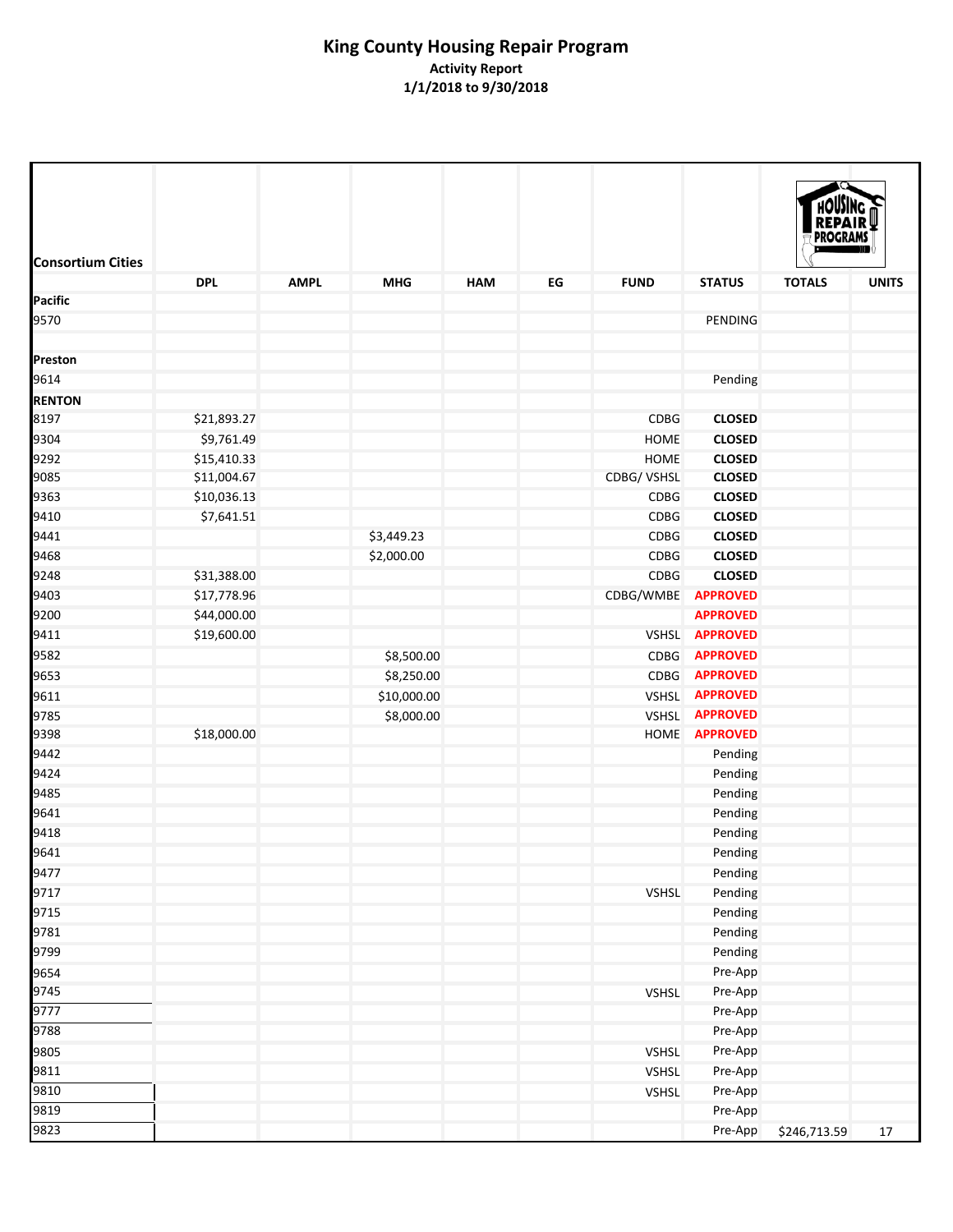| <b>Consortium Cities</b>             |             |             |                               |            |            |                     |                    |               |              |
|--------------------------------------|-------------|-------------|-------------------------------|------------|------------|---------------------|--------------------|---------------|--------------|
|                                      |             |             | <b>SOUTH SUBREGION CITIES</b> |            |            |                     |                    |               |              |
|                                      | <b>DPL</b>  | <b>AMPL</b> | <b>MHG</b>                    | <b>HAM</b> | EG         | <b>FUND</b>         | <b>STATUS</b>      | <b>TOTALS</b> | <b>UNITS</b> |
| <b>SEATAC</b>                        |             |             |                               |            |            |                     |                    |               |              |
| 9537                                 |             |             |                               |            | \$672.85   | <b>CDBG</b>         | <b>CLOSE</b>       |               |              |
| 9329                                 | \$29,353.16 |             |                               |            |            | <b>CDBG</b>         | <b>CLOSE</b>       |               |              |
| 9475                                 | \$23,642.11 |             |                               |            |            | HOME                | <b>CLOSE</b>       |               |              |
| 9522                                 |             |             | \$7,524.27                    |            |            | <b>CDBG</b>         | <b>CLOSE</b>       |               |              |
| 9580                                 |             |             | \$8,468.95                    |            |            | <b>CDBG</b>         | <b>CLOSE</b>       |               |              |
| 9617                                 | \$24,637.14 |             |                               |            |            | <b>VSHSL</b>        | <b>CLOSE</b>       |               |              |
| 9624                                 | \$27,645.68 |             |                               |            |            | <b>VSHSL</b>        | <b>CLOSE</b>       |               |              |
| 9696                                 | \$14,000.00 |             |                               |            |            | <b>CDBG</b>         | <b>APPROVED</b>    |               |              |
| 9708                                 |             |             |                               |            |            |                     | Pending            |               |              |
| 9784                                 |             |             |                               |            |            |                     | Pending            |               |              |
| 9806                                 |             |             |                               |            |            |                     | Pending            |               |              |
| 9790                                 |             |             |                               |            |            |                     | Pre-App            |               |              |
|                                      |             |             |                               |            |            |                     |                    | \$135,944.16  | 8            |
| <b>TUKWILA</b>                       |             |             |                               |            |            |                     |                    |               |              |
| 9542                                 |             |             | \$13,200.00                   |            |            |                     | <b>APPROVED</b>    |               |              |
| 9624                                 | \$28,600.00 |             |                               |            |            |                     | <b>APPROVED</b>    |               |              |
| 9637                                 | \$7,200.00  |             |                               |            |            | <b>VSHSL</b>        | <b>APPROVED</b>    |               |              |
| 9769                                 |             |             |                               |            |            |                     | Pending            |               |              |
|                                      |             |             |                               |            |            |                     |                    | \$49,000.00   | 3            |
| South Unincorporated                 |             |             |                               |            |            |                     |                    |               |              |
| 8638 AUBURN                          | \$19,346.05 |             |                               |            | \$5,565.95 | <b>CDBG</b>         | <b>APPROVED</b>    |               |              |
| 9178 AUBURN                          | \$29,000.00 |             |                               |            |            | <b>VSHSL</b>        | <b>APPROVED</b>    |               |              |
| 9738 Auburn                          | \$18,000.00 |             |                               |            |            | CDBG                | <b>APPROVED</b>    |               |              |
| 9488 AUBURN                          | \$10,000.00 |             |                               |            |            |                     | <b>APPROVED</b>    |               |              |
| 9765 AUBURN                          |             |             |                               |            |            |                     | Pending            |               |              |
| 9382 AUBURN                          |             |             |                               |            |            |                     | Pending            | \$81,912.00   | 4            |
| 9373 ENUMCLAW                        | \$12,000.00 |             |                               |            |            | <b>CDBG</b>         | <b>APPROVED</b>    |               |              |
| 9130 ENUMCLAW                        |             |             | \$10,500.00                   |            |            | <b>CDBG</b>         | <b>APPROVED</b>    |               |              |
| 9315 ENUMCLAW                        | \$26,000.00 |             |                               |            |            |                     | <b>APPROVED</b>    |               |              |
| 9208 ENUMCLAW                        | \$12,000.00 |             |                               |            |            |                     | FmHA APPROVED      |               |              |
| 9752 ENUMCLAW                        |             |             |                               |            |            |                     | <b>PENDING</b>     |               |              |
| 9587 ENUMCLAW                        |             |             |                               |            |            |                     | PENDING            |               |              |
|                                      |             |             |                               |            |            |                     |                    | \$60,500.00   | 4            |
| 9314 FEDERAL WAY                     |             |             | \$9,968.98                    |            |            |                     | <b>CLOSE</b>       |               |              |
| 9098 FEDERAL WAY                     |             |             | \$17,820.00                   |            |            | <b>VSHSL</b>        | <b>APPROVED</b>    |               |              |
| 9098 FEDERAL WAY                     |             |             | \$3,031.00                    |            |            | <b>CDBG</b>         | <b>APPROVED</b>    |               |              |
| 9619 FEDERAL WAY                     |             |             | \$16,000.00                   |            |            | <b>VSHSL</b>        | <b>APPROVED</b>    |               |              |
| 9704 FEDERAL WAY                     |             |             | \$15,000.00                   |            |            | <b>VSHSL</b>        | <b>APPROVED</b>    |               |              |
| 9804 FEDERAL WAY                     |             |             |                               |            |            | <b>VSHSL</b>        | PRE-APP            |               |              |
| 9778 FEDERAL WAY<br>9822 FEDERAL WAY |             |             |                               |            |            | CDBG<br><b>CDBG</b> | PRE-APP<br>PRE-APP |               |              |
|                                      |             |             |                               |            |            |                     |                    | \$61,819.98   | 5            |
|                                      |             |             |                               |            |            |                     |                    |               |              |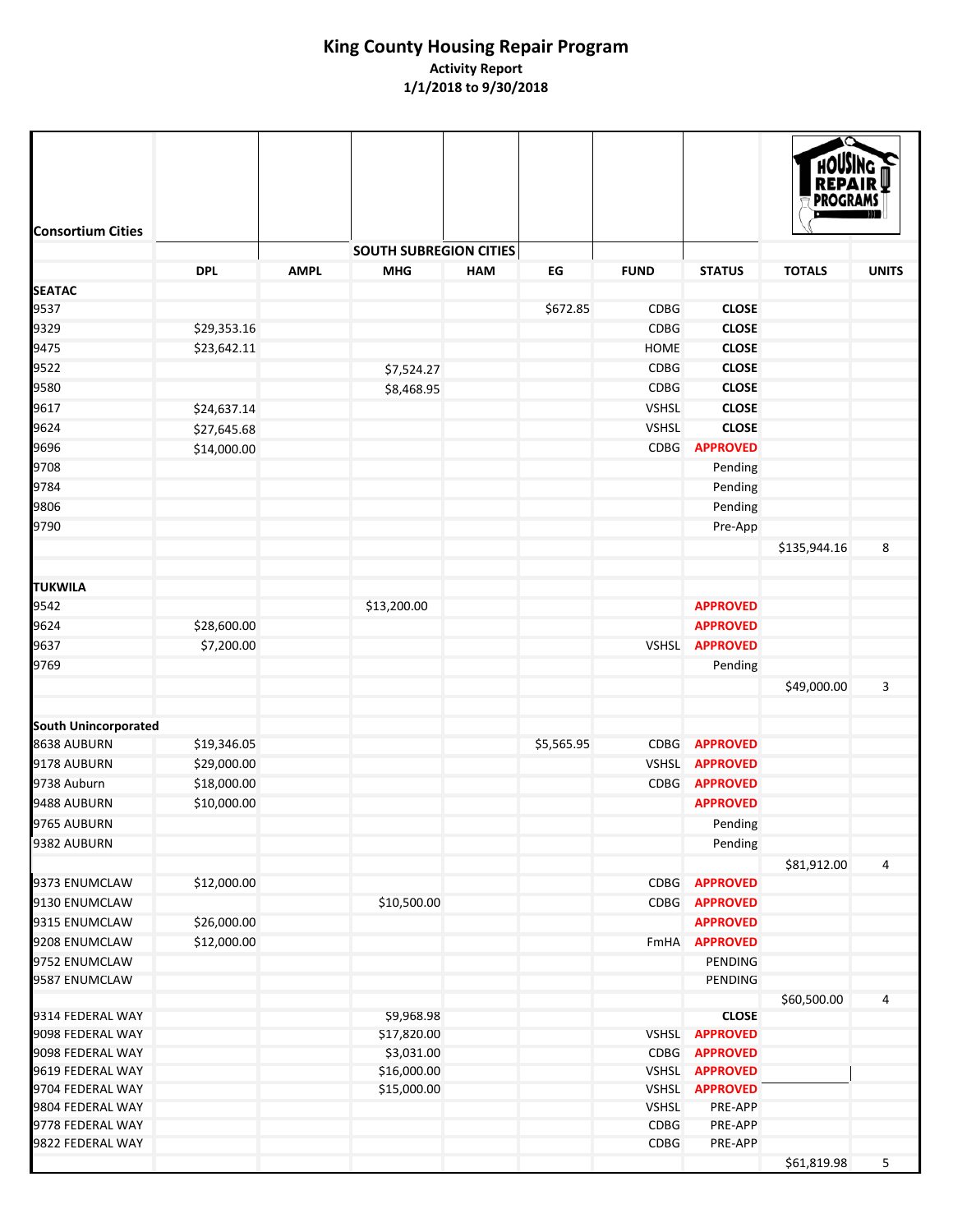| <b>Consortium Cities</b>  |                |              |              |            |               |              |                     |                |              |
|---------------------------|----------------|--------------|--------------|------------|---------------|--------------|---------------------|----------------|--------------|
|                           | <b>DPL</b>     | <b>AMPL</b>  | <b>MHG</b>   | <b>HAM</b> | EG            | <b>FUND</b>  | <b>STATUS</b>       | <b>TOTALS</b>  | <b>UNITS</b> |
| <b>9197 KENT</b>          | \$27,014.01    |              |              |            |               |              | <b>APPROVED</b>     |                |              |
| <b>9225 KENT</b>          | \$32,500.00    |              |              |            |               | <b>CDBG</b>  | <b>APPROVED</b>     |                |              |
| 9346 KENT                 | \$19,026.02    |              |              |            |               | <b>CDBG</b>  | <b>APPROVED</b>     |                |              |
| <b>9519 KENT</b>          |                |              | \$8,486.03   |            |               | <b>CDBG</b>  | <b>APPROVED</b>     |                |              |
| 9679 KENT                 |                |              | \$8,000.00   |            |               |              | VSHSL APPROVED      |                |              |
|                           |                |              |              |            |               |              |                     | \$95,026.06    | 5            |
| 9440 RENTON               | \$13,923.15    |              |              |            |               | <b>HOME</b>  | <b>CLOSE</b>        |                |              |
| 9623 RENTON               | \$12,828.89    |              |              |            |               | <b>VSHSL</b> | <b>CLOSE</b>        |                |              |
| 9676 RENTON               | \$47,050.00    |              |              |            |               | <b>VSHSL</b> | <b>APPROVED</b>     |                |              |
| 9424 RENTON               |                |              |              |            |               |              | Pending             |                |              |
| 9635 RENTON               |                |              |              |            |               |              | Pending             |                |              |
|                           |                |              |              |            |               |              |                     | \$73,802.04    | 3            |
| 9525 SEATTLE              | \$10,943.24    |              |              |            |               | HOME         | <b>CLOSE</b>        |                |              |
| 9767 SEATTLE              |                |              |              |            |               |              | Pre-App             |                |              |
| 9786 SEATTLE              |                |              |              |            |               |              | Pre-App             |                |              |
| 9826 SEATTLE              |                |              |              |            |               |              | Pre-App             |                |              |
|                           |                |              |              |            |               |              |                     | \$10,943.24    | $\mathbf{1}$ |
| 9531 Vashon               |                |              |              |            |               |              | <b>PENDING</b>      |                |              |
| 9668 Vashon               |                |              |              |            |               |              | <b>PENDING</b>      |                |              |
|                           |                |              |              |            |               |              |                     | \$0.00         | 0            |
|                           |                |              |              |            |               |              |                     |                |              |
| <b>TOTALS SOUTH</b>       | \$1,086,230.77 | \$0.00       | \$296,702.54 | \$0.00     | \$6,238.80    |              |                     | \$1,389,172.11 | 84           |
| <b>King County Totals</b> | Commit/SPENT   | <b>UNITS</b> | % Units      | %5         | <b>CLOSED</b> | APPROVED     | <b>TOTAL SERVED</b> |                |              |
| <b>NORTH &amp; EAST</b>   | \$524,471.48   | 40           | 32.26%       | 27.41%     | 18            | 22           | 40                  |                |              |
| SOUTH                     | \$1,389,172.11 | 84           | 67.74%       | 72.59%     | 43            | 41           | 84                  |                |              |
| <b>Consortium Totals</b>  | \$1,913,643.59 | 124          | 100.00%      | 100.00%    | 61            | 63           | 124                 |                |              |
|                           |                |              |              |            |               |              |                     |                |              |
|                           |                |              |              |            |               |              |                     |                |              |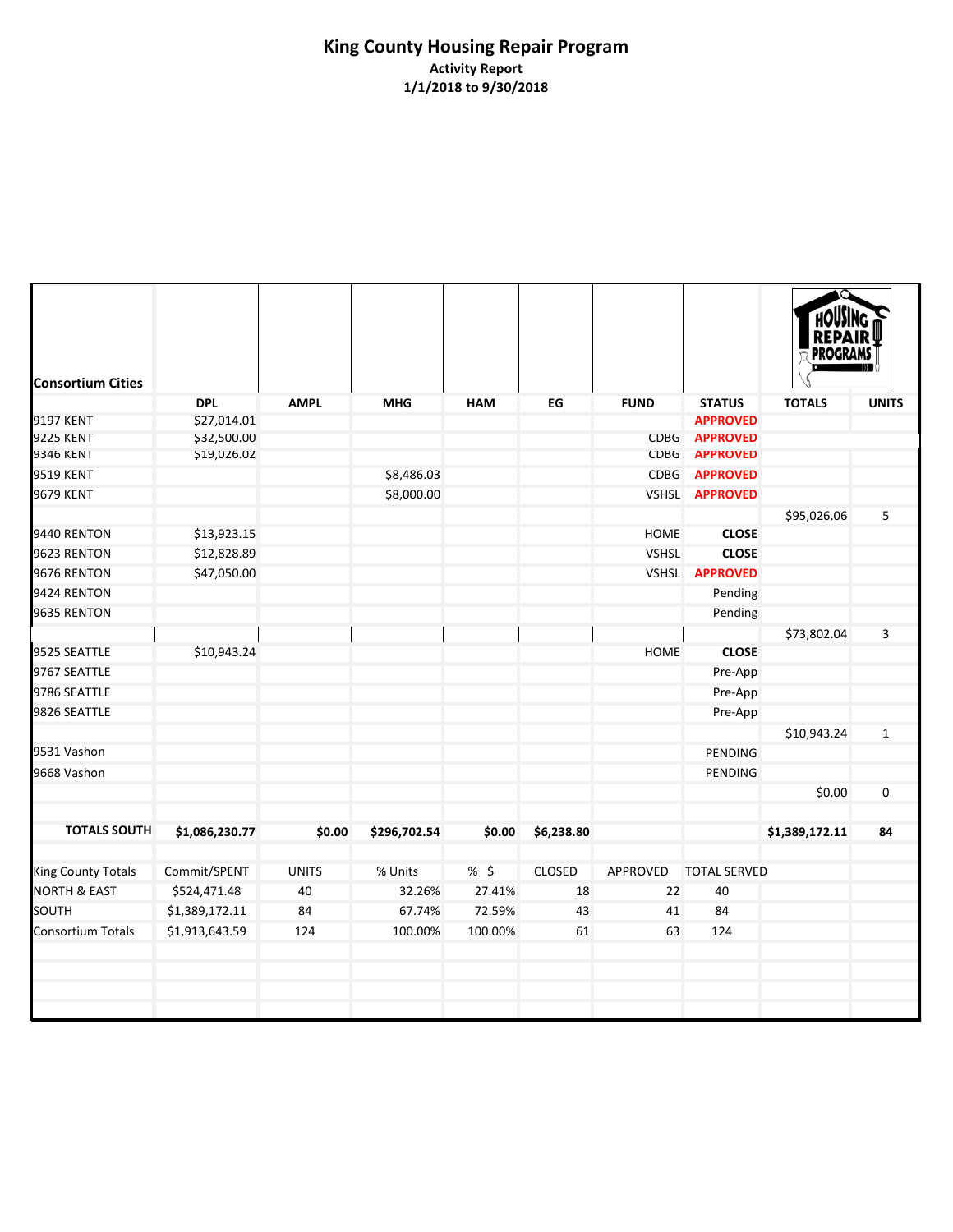## **King County Consortium Funds**

## RECOMMENDATIONS

## <span id="page-27-0"></span>2018 Request for Proposals for Emergency Shelter, Transitional Housing, and Rapid Re-Housing

King County Housing and Community Development Program (HCD) is presenting a slate of funding recommendations for the JRC to approve for the following consortium funds:

- Community Development Block Funds (CDBG) for emergency shelter projects (\$180,000)
- Emergency Solutions Grant (ESG) funds for emergency shelter projects (\$187,844); and
- Regional Affordable Housing Program Operating and Maintenance funds (RAHP O&M) for emergency shelter and transitional housing programs (\$700,000).

Reminder: These funds were part of HCD's broader 2018 Request for Proposals (RFP) that included Emergency Shelter, Transitional Housing, and Rapid Re-Housing, as well as other project types with designated funds.

The RFP received 69 applications for emergency shelter, transitional housing and rapid re-housing for a total request of approximately \$11.8 million. With approximately \$5.56 million available, requests were 212% of the amount available.

Community representatives served on the RFP review panel to identify the proposals which most clearly met the established priorities as outlined in the RFP Guidelines, with each project reviewed by three reviewers, and each agency reviewed for overall capacity/performance, and ESJ approach. Funding awards will be for the two-year period of January 1, 2019 through December 31, 2020.

## Sub Regional Funds – ESG, CDBG, RAHP O&M

Sub regional allocation targets, based upon formulas established in the interlocal cooperation agreements, are used in the distribution of CDBG, ESG, and RAHP O&M funds as follows:

| CDDU and LOU       |                          |              |           |           |  |  |  |  |  |  |  |
|--------------------|--------------------------|--------------|-----------|-----------|--|--|--|--|--|--|--|
| Sub Region         | Priority Use             | $%$ of funds | 2019 CDBG | 2019 ESG  |  |  |  |  |  |  |  |
| South King County  | <b>Emergency Shelter</b> | 68.3%        | \$122,940 | \$128,297 |  |  |  |  |  |  |  |
| North/ East County | <b>Emergency Shelter</b> | 31.7 $%$     | \$57,060  | \$59,547  |  |  |  |  |  |  |  |

## CDBG and ESG

#### RAHP O&M

| Sub Region         | Priority Use                                   | $\%$ of funds | 2019 CDBG |
|--------------------|------------------------------------------------|---------------|-----------|
| South King County  | Emergency Shelter / Transitional Housing       | 32.7%         | \$228,900 |
| North/ East County | <b>Emergency Shelter/Transitional Housing</b>  | 29.4 $%$      | \$205,800 |
| City of Seattle    | <b>Emergency Shelter/ Transitional Housing</b> | 37.9 $%$      | \$265,300 |

### Contingency Plan

If less funding is received in any fund source, the deducted amount will be split evenly amongst the affected projects. Any CDBG increase will go to the Housing Stability Project. Any additional ESG funds above the allotted amount for Emergency Shelter will go to Rapid Re-Housing.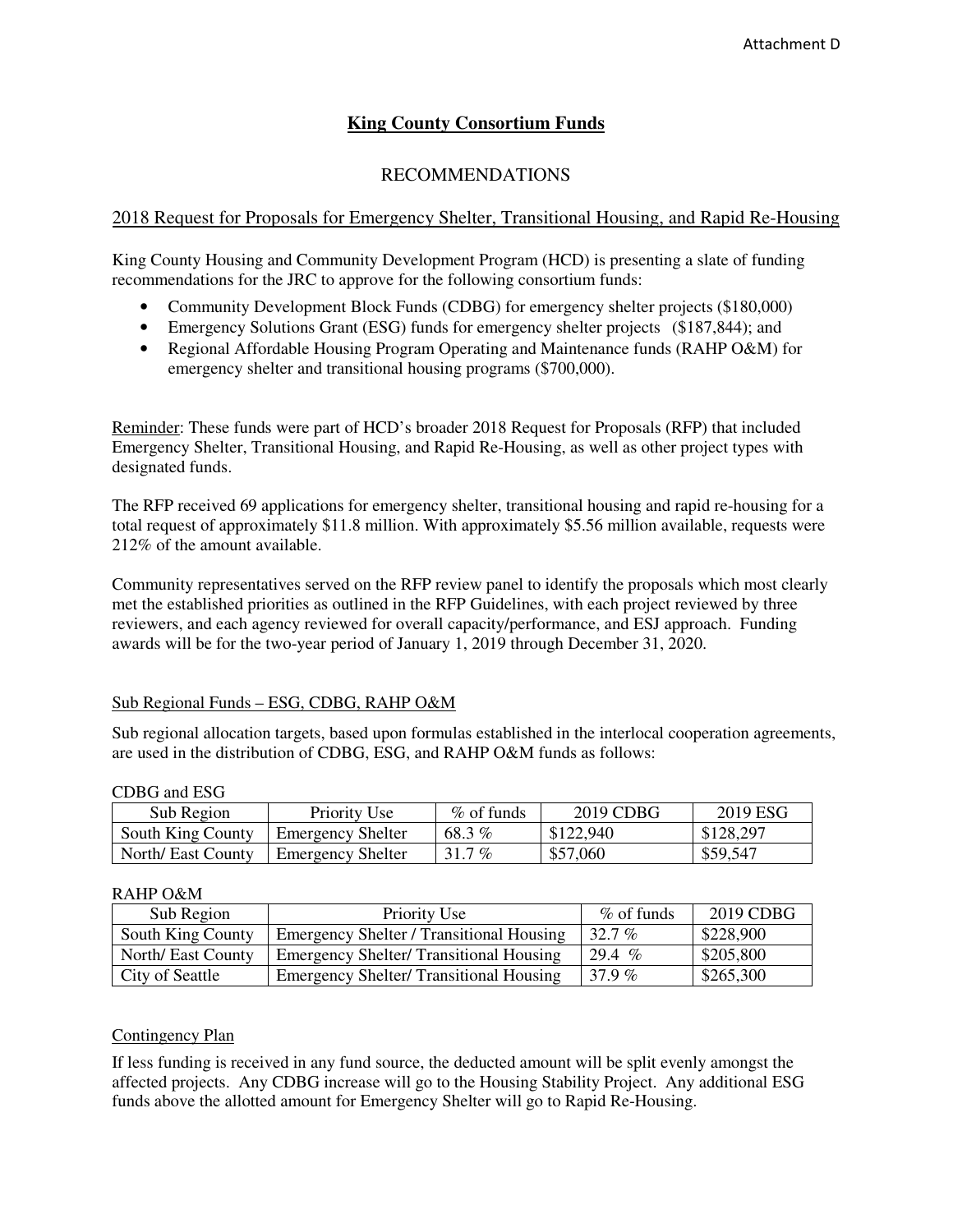Attachment D

|                                              |                                            |           | <b>RECOMMENDED AWARD</b> |             |             |                    |              |  |
|----------------------------------------------|--------------------------------------------|-----------|--------------------------|-------------|-------------|--------------------|--------------|--|
| <b>Agency</b>                                | Program                                    | Request   | <b>ESG</b>               | <b>CDBG</b> | <b>RAHP</b> | <b>Other Funds</b> | <b>TOTAL</b> |  |
| <b>Catholic Community</b><br>Services        | Aloha Inn                                  | \$230,619 |                          |             | \$125,000   |                    | \$125,000    |  |
| <b>Catholic Community</b><br><b>Services</b> | <b>Eastside Families</b><br>Winter Shelter | \$71,000  |                          |             | \$60,000    |                    | \$60,000     |  |
| <b>Catholic Community</b><br>Services        | Katherine and Rita<br>Transitional         | \$45,900  |                          |             | \$30,000    |                    | \$30,000     |  |
| <b>Catholic Community</b><br>Services        | St. Martins                                | \$166,462 |                          |             | \$40,300    | \$95,429           | \$135,729    |  |
| <b>Catholic Community</b><br>Services        | South King Co Shelter<br>System            | \$297,000 | \$128,297                |             |             | \$82,500           | \$210,797    |  |
| Congregations for<br>the Homeless            | Men's Year Round<br>Shelter                | \$90,000  | \$13,547                 |             | \$40,453    | \$36,000           | \$90,000     |  |
| Congregations for<br>the Homeless            | Men's Winter Shelter                       | \$350,000 | \$46,000                 |             |             |                    | \$46,000     |  |
| Friends of Youth                             | <b>New Ground Bothell</b>                  | \$35,000  |                          |             | \$35,000    |                    | \$35,000     |  |
| <b>Hospitality House</b>                     | Shelter                                    | \$60,000  |                          | \$30,000    |             |                    | \$30,000     |  |
| Kent Youth and<br><b>Family Services</b>     | <b>Watson Manor</b>                        | \$35,000  |                          |             | \$30,000    |                    | \$30,000     |  |
| Lifewire                                     | My Friend's Place                          | \$30,325  |                          |             | \$30,000    |                    | \$30,000     |  |
| Lifewire                                     | My Sister's Place                          | \$110,000 |                          | \$7,060     | \$10,347    | \$92,593           | \$110,000    |  |
| Multi-Service Center                         | <b>Family Shelter</b>                      | \$118,855 |                          | \$75,000    |             | \$35,000           | \$110,000    |  |
| New Beginnings                               | Home Safe                                  | \$50,000  |                          |             | \$50,000    |                    | \$50,000     |  |
| <b>REACH</b>                                 | <b>Family Shelter</b>                      | \$60,102  |                          |             | \$50,000    |                    | \$50,000     |  |
| St. Stephen's<br>Housing                     | <b>Family Transitional</b>                 | \$50,000  |                          |             | \$30,000    |                    | \$30,000     |  |
| <b>Salvation Army</b>                        | <b>Hickman House</b>                       | \$68,838  |                          |             | \$50,000    |                    | \$50,000     |  |
| Sophia Way                                   | Transitional                               | \$48,150  |                          |             | \$30,000    |                    | \$30,000     |  |
| Sophia Way                                   | Winter Shelter                             | \$80,000  |                          | \$50,000    |             |                    | \$50,000     |  |
| <b>YWCA</b>                                  | Anita Vista                                | \$45,000  |                          |             | \$36,840    |                    | \$36,840     |  |
| <b>YWCA</b>                                  | <b>Auburn Transitional</b>                 | \$25,000  |                          |             | \$25,000    |                    | \$25,000     |  |
| <b>YWCA</b>                                  | South King County<br><b>Family Shelter</b> | \$45,000  |                          | \$17,940    | \$27,060    |                    | \$45,000     |  |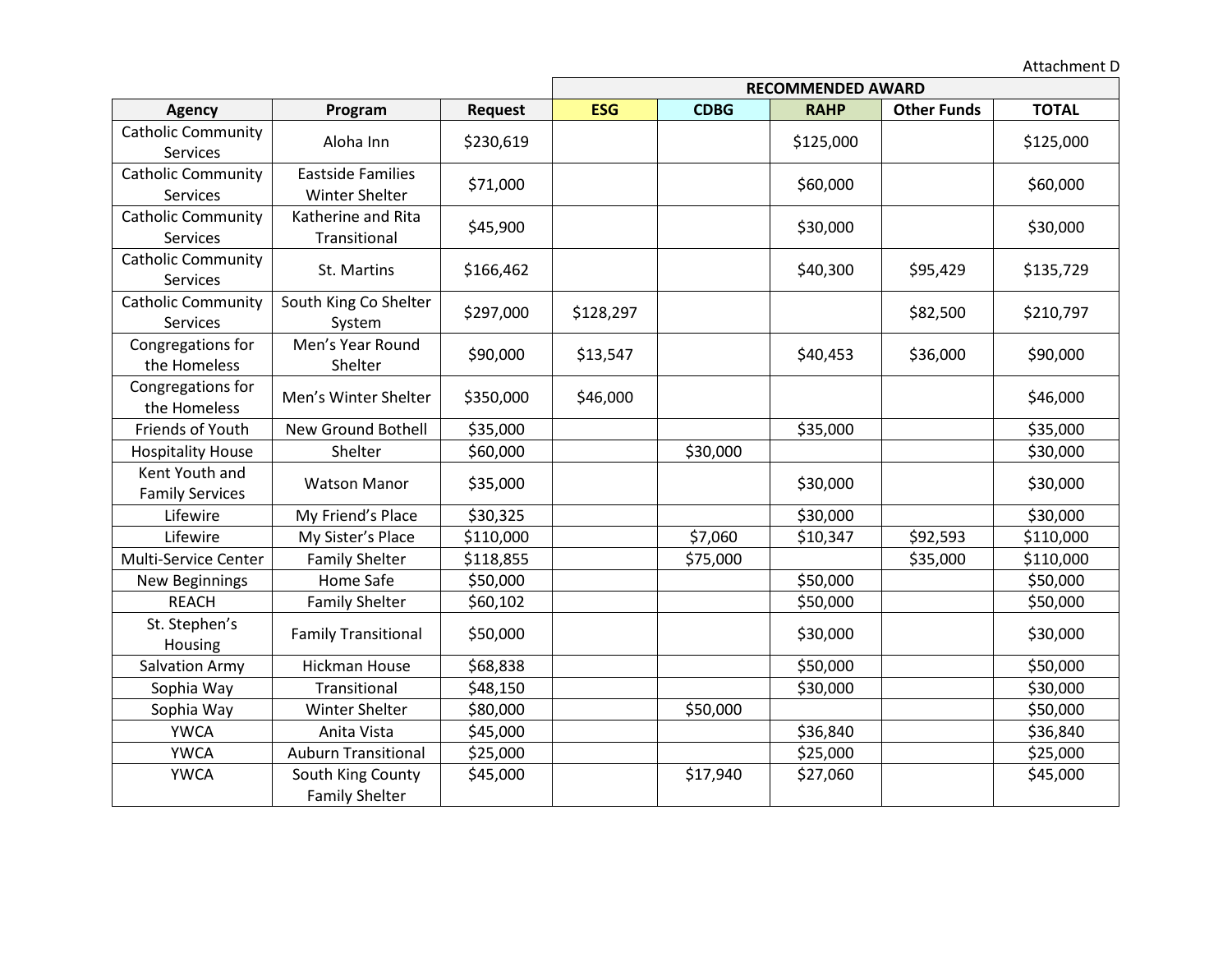## **2019 King County Joint Recommendations Committee Funding Recommendations 2019 CDBG Emergency Shelter Recommendations – South King County**

| <b>Agency</b>            | <b>Program</b>                             | <b>Population</b><br><b>Served</b> | <b>Requested</b><br><b>Amount</b> | <b>Recommended</b><br>Award |
|--------------------------|--------------------------------------------|------------------------------------|-----------------------------------|-----------------------------|
| <b>Hospitality House</b> | Shelter                                    | Single Women                       | \$60,000                          | \$30,000                    |
| Multi Service Center     | <b>Family Shelter</b>                      | <b>Families</b>                    | \$118,855                         | \$75,000*                   |
| <b>YWCA</b>              | South King County<br><b>Family Shelter</b> | Families                           | \$45,000                          | \$17,940**                  |
| Total                    |                                            |                                    |                                   | \$122,940                   |

\*Multi-service Family Shelter total award is \$110,000.

\*\*South King County Family Shelter total award is \$45,000.

## **2019 ESG Emergency Shelter Recommendations – South King County**

| <b>Agency</b>                                | Program                             | <b>Population</b><br><b>Served</b>       | Requested<br>Amount | Recommended<br>Award |
|----------------------------------------------|-------------------------------------|------------------------------------------|---------------------|----------------------|
| <b>Catholic Community</b><br><b>Services</b> | South King County<br>Shelter System | Men's Shelter,<br><b>Winter Shelters</b> | \$297,000           | \$128,297*           |
| Total                                        |                                     |                                          |                     | \$128,297            |

\*South King County Family Shelter total award is \$210,797.

### **2019 CDBG Emergency Shelter Recommendations –North / East King County**

| <b>Agency</b> | Program           | <b>Population</b><br><b>Served</b> | Requested<br><b>Amount</b> | Recommended<br>Award |
|---------------|-------------------|------------------------------------|----------------------------|----------------------|
| Lifewire      | My Sister's Place | DV Families                        | \$110,000                  | $$7,060*$            |
| Sophia Way    | Winter Shelter    | Single Women                       | \$80,000                   | \$50,000             |
| Total         |                   |                                    |                            | \$57,060             |

\*Lifewire My Sister's Place total award is \$110,000.

#### **2019 ESG Emergency Shelter Recommendations – North / East King County**

| <b>Agency</b>                     | Program                          | <b>Population</b><br><b>Served</b> | Requested<br><b>Amount</b> | Recommended<br>Award |
|-----------------------------------|----------------------------------|------------------------------------|----------------------------|----------------------|
| Congregations for the<br>Homeless | Men's Year Round<br>Shelter      | Single Men                         | \$90,000                   | $$13,547*$           |
| Congregations for the<br>Homeless | Eastside Men's<br>Winter Shelter | Single Men                         | \$350,000**                | \$46,000             |
| Total                             |                                  |                                    |                            | \$59,547             |

\*Congregations for the Homeless Year Round total award is \$90,000.

\*\*Congregations for the Homeless request was to convert from winter shelter to year round shelter.